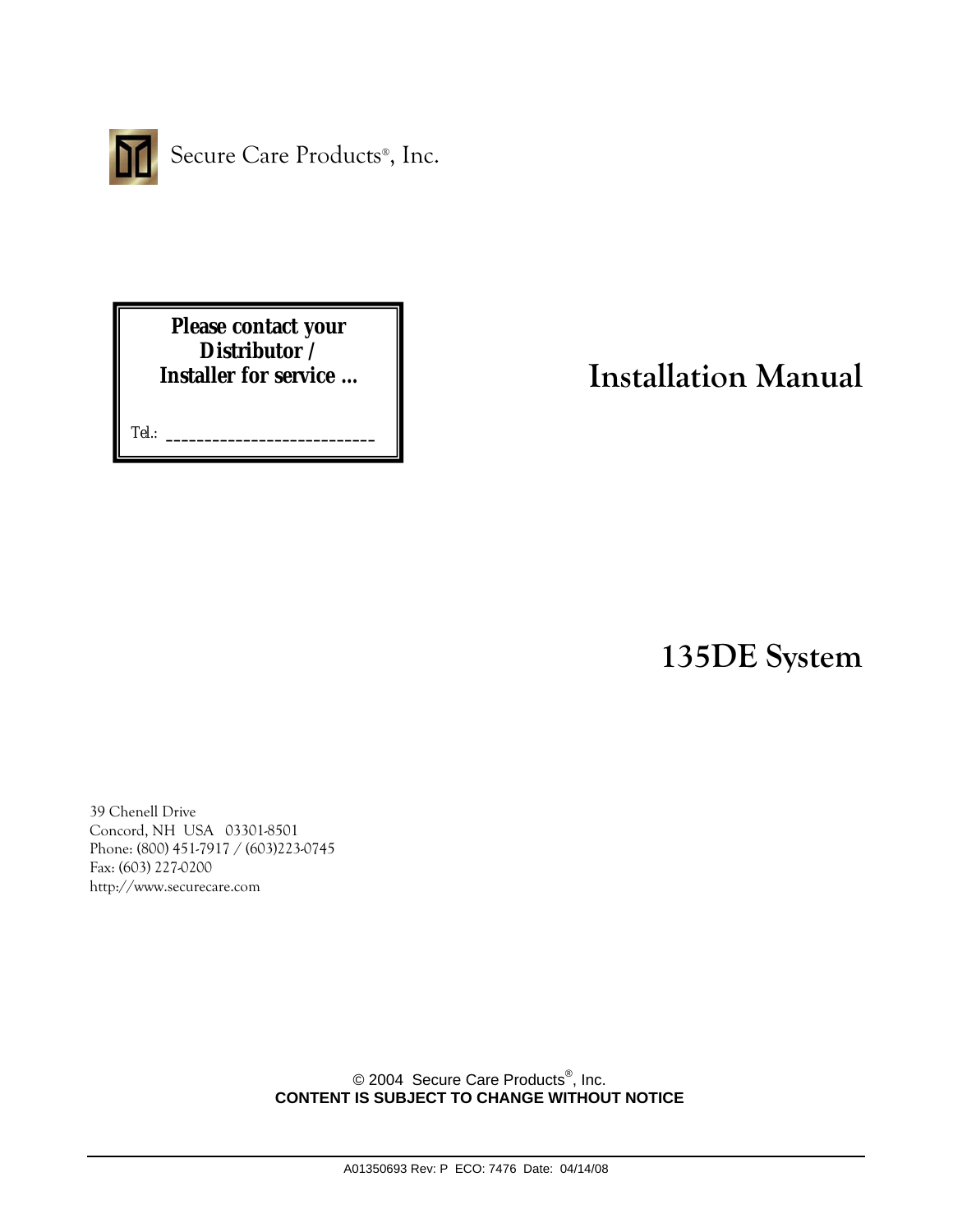# **Table of Contents**

|                                                                                                                                                                                                                                        | <b>SECTION 1 IMPORTANT NOTICES</b>                                                                                             | 6                                      |
|----------------------------------------------------------------------------------------------------------------------------------------------------------------------------------------------------------------------------------------|--------------------------------------------------------------------------------------------------------------------------------|----------------------------------------|
|                                                                                                                                                                                                                                        | PLEASE READ THIS MANUAL BEFORE BEGINNING THE INSTALLATION OF A SECURE CARE SYSTEM                                              | 6                                      |
|                                                                                                                                                                                                                                        | <b>SECTION 2 SYSTEM BLOCK DIAGRAM</b>                                                                                          | 9                                      |
|                                                                                                                                                                                                                                        | <b>SECTION 3 POWER AND GROUNDING REQUIREMENTS</b>                                                                              | 10                                     |
|                                                                                                                                                                                                                                        | <b>SECTION 4 TYPICAL SYSTEM INSTALLATION</b>                                                                                   | 12                                     |
|                                                                                                                                                                                                                                        | <b>SECTION 5 SPECIFICATIONS</b>                                                                                                | 13                                     |
| <b>Device Electrical Specifications</b>                                                                                                                                                                                                |                                                                                                                                | 13                                     |
|                                                                                                                                                                                                                                        | <b>SECTION 6 SYSTEM COMPONENT DESCRIPTIONS</b>                                                                                 | 14                                     |
| 135DE Exit Panel                                                                                                                                                                                                                       |                                                                                                                                | 14                                     |
| XIU                                                                                                                                                                                                                                    |                                                                                                                                | 16                                     |
| <b>ID Nurse Station Console</b>                                                                                                                                                                                                        |                                                                                                                                | 17                                     |
| 203/204 LED Nurse Station Annunciator                                                                                                                                                                                                  |                                                                                                                                | 18                                     |
|                                                                                                                                                                                                                                        | Indoor/Outdoor Remote Keypad Layout                                                                                            | 19                                     |
|                                                                                                                                                                                                                                        | Indoor/Outdoor (N/O) Push Button Layout                                                                                        | 19                                     |
| <b>SECTION 7 STANDARD FEATURES</b><br>Primary Reset (Escort) Code<br>Tertiary Reset (Escort) Code<br>Secondary Reset (Programming) Code<br>Selectable Delayed Egress Timing<br>Latching Delayed Egress<br><b>Software Verification</b> |                                                                                                                                | 20<br>20<br>20<br>20<br>20<br>20<br>20 |
|                                                                                                                                                                                                                                        | <b>SECTION 8 THEORY OF OPERATION</b>                                                                                           | 21                                     |
|                                                                                                                                                                                                                                        | <b>SECTION 9 INSTALLATION AND CONNECTIONS</b>                                                                                  | 22                                     |
|                                                                                                                                                                                                                                        | <b>Basic Installation of Mounting Enclosures</b><br>Surface Mount Enclosure (XIU, 135DE)<br>Flush Mount Enclosure (XIU, 135DE) | 22<br>22<br>23                         |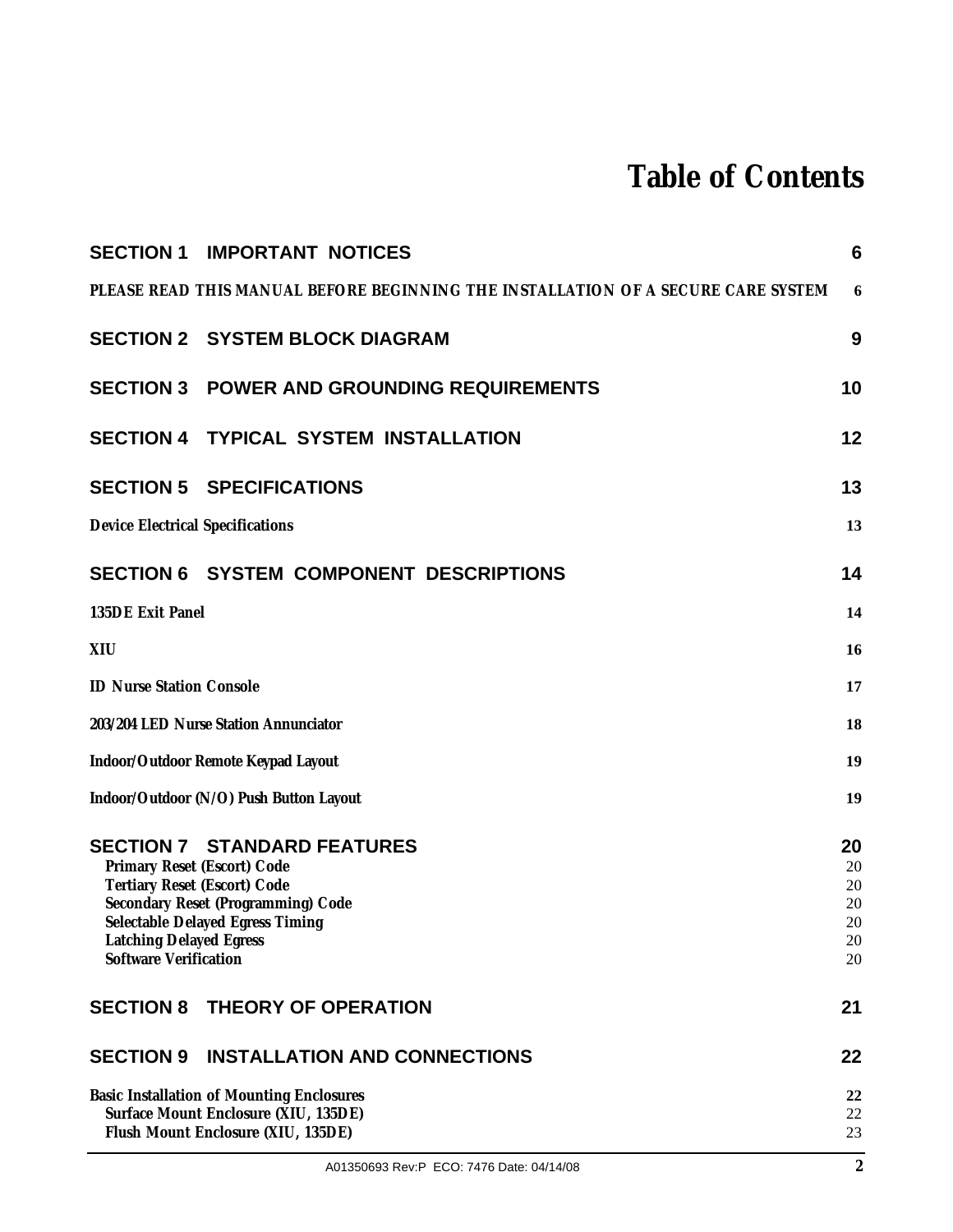| Flush Mount Enclosure (ID Nurse Station Console, A02040901 LED Nurse Station Annunciator)<br>Surface Mount Enclosure (ID Nurse Station Console, A02040901 LED Nurse Station Annunciator) | 24<br>25                         |  |
|------------------------------------------------------------------------------------------------------------------------------------------------------------------------------------------|----------------------------------|--|
| <b>Remote Annunciation</b><br>A02030901 (A02040901) Nurse Station Annunciator                                                                                                            | 26<br>26                         |  |
| Secure Care Software to XIU Connection                                                                                                                                                   | 27                               |  |
| <b>Interfacing Magnetic Locks</b>                                                                                                                                                        | 28                               |  |
| Interfacing the Magnetic Solutions Lock                                                                                                                                                  | 29                               |  |
| <b>Interfacing Two Magnetic Solutions Locks</b>                                                                                                                                          | 30                               |  |
| Interfacing the Push Button and Remote Keypad                                                                                                                                            | 31                               |  |
| Delayed Egress and Fire Alarm Connections                                                                                                                                                | 32                               |  |
| 135DE Exit Panel to External Receiver Connections                                                                                                                                        | 33                               |  |
| <b>Second External Receiver Connections</b>                                                                                                                                              | 34                               |  |
| <b>SECTION 10 PROGRAMMING</b>                                                                                                                                                            | 35                               |  |
| Reset (Escort) Codes<br>Primary Code<br>Secondary Code<br><b>Secondary Code Reset</b><br><b>Tertiary Code</b><br><b>Escort Time</b>                                                      | 35<br>35<br>35<br>35<br>35<br>35 |  |
| Delayed Egress Release Time                                                                                                                                                              | 36                               |  |
| Delayed Egress Activation Time                                                                                                                                                           | 36                               |  |
| <b>Latching Delayed Egress</b>                                                                                                                                                           | 37                               |  |
| One Second Irreversible Latching Delayed Egress                                                                                                                                          |                                  |  |
| Fire Alarm Input Selection                                                                                                                                                               | 38                               |  |
| Latching Fire Alarm                                                                                                                                                                      | 38                               |  |
| Life Safety Lock                                                                                                                                                                         | 38                               |  |
| Panel ID Code                                                                                                                                                                            | 38                               |  |
| PM Mode Feature                                                                                                                                                                          | 39                               |  |
| <b>Software Version</b>                                                                                                                                                                  | 39                               |  |
| <b>Elevator Mode</b>                                                                                                                                                                     | 39                               |  |
| Loiter Alarm                                                                                                                                                                             | 40                               |  |
| <b>Advanced Security Mode</b>                                                                                                                                                            | 40                               |  |
|                                                                                                                                                                                          |                                  |  |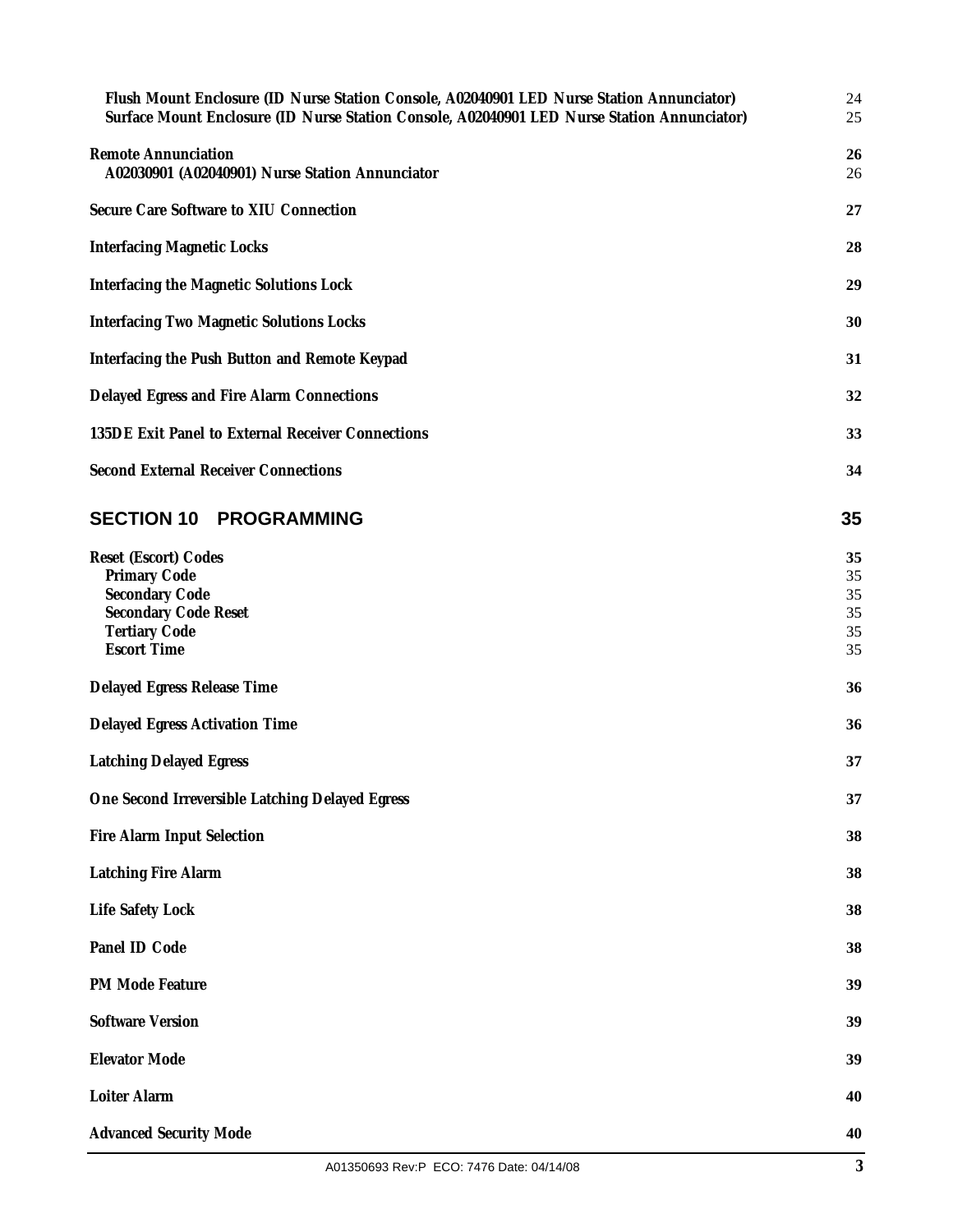| Antenna Selection                                                                                                               |                |  |
|---------------------------------------------------------------------------------------------------------------------------------|----------------|--|
| Antenna Range Adjustment                                                                                                        | 41             |  |
| <b>SECTION 11</b><br><b>TESTING</b>                                                                                             | 42             |  |
| <b>Recommended Weekly Testing</b><br>Testing Wandering Patient Monitoring with Lock<br>Delayed Egress Feature Test              | 42<br>42<br>42 |  |
| <b>Recommended Monthly Testing</b><br>Fire Alarm Release Feature Test                                                           |                |  |
| <b>Recommended Annual Service</b><br><b>Battery Replacement</b>                                                                 | 42<br>42       |  |
| Using a Transmitter/System Tester<br>Testing a Transmitter Using the 135 Tester:<br>Testing a Door System Using the 135 Tester: | 43<br>43<br>43 |  |
| <b>SECTION 12 TROUBLESHOOTING</b>                                                                                               | 44             |  |
| SECTION 13 GENERAL PRODUCT WARRANTY STATEMENT                                                                                   | 48             |  |
| 1. Notices                                                                                                                      | 48             |  |
| 2. Limited Warranty                                                                                                             | 50             |  |
| 3. Limitations of Liability                                                                                                     |                |  |
| 4. Governing Law and Arbitration                                                                                                |                |  |
| 5. Severability                                                                                                                 | 52             |  |
| 6. Waiver                                                                                                                       | 52             |  |
| <b>SECTION 14 COMPLIANCE INFORMATION</b>                                                                                        | 53             |  |
| APPENDIX A UL LISTING REQUIREMENTS                                                                                              | 55             |  |
| APPENDIX B 230 VAC INPUT POWER SUPPLY CONNECTION                                                                                | 56             |  |
| APPENDIX C FERRITE PLACEMENT                                                                                                    | 57             |  |
| Recommended Ferrite Placement                                                                                                   |                |  |
| <b>Correct and Incorrect Ferrite Installation</b>                                                                               |                |  |
| APPENDIX D 983 EXTERNAL RECEIVER KIT                                                                                            | 59             |  |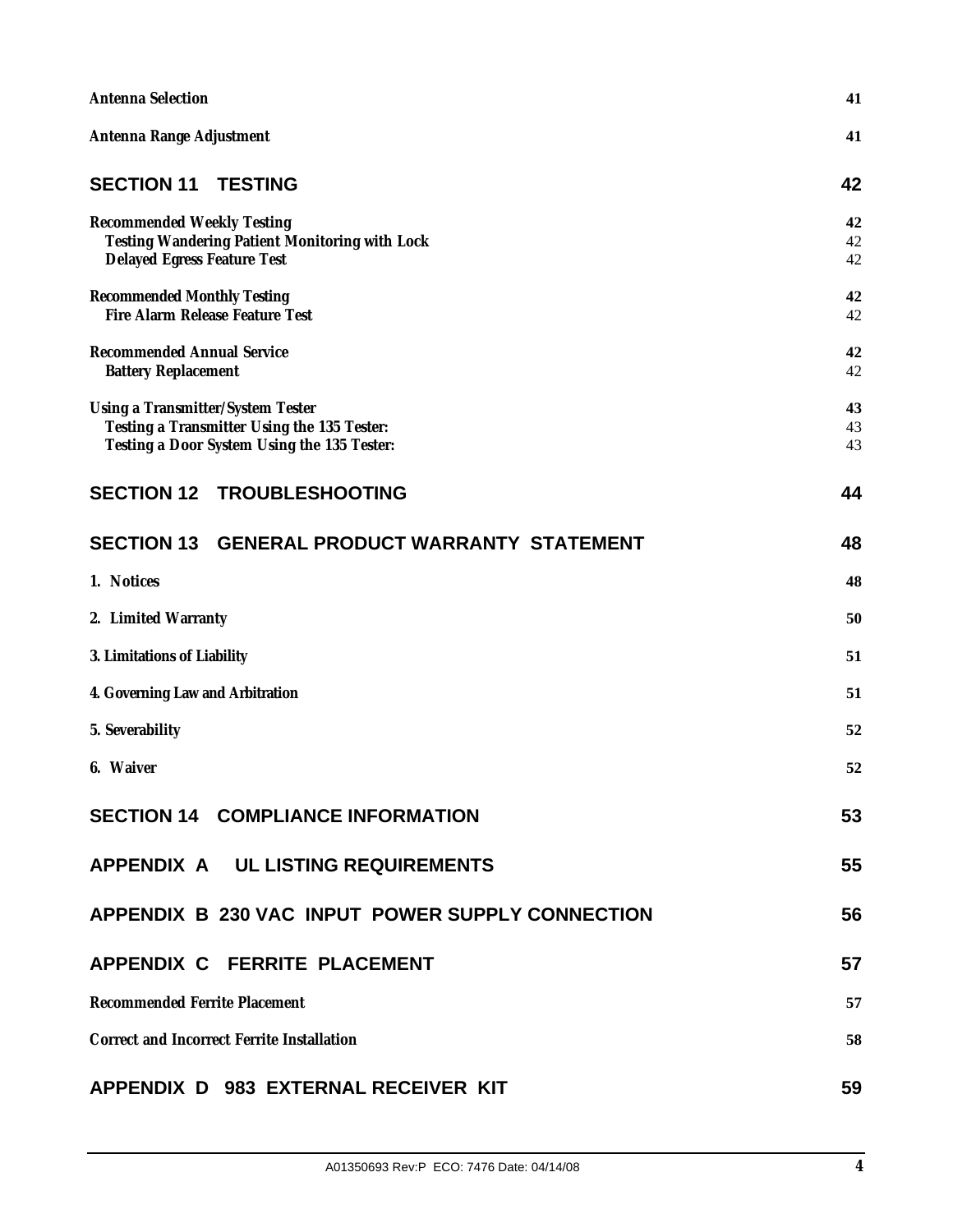# **Table of Figures**

| FIGURE 2-1 SYSTEM BLOCK DIAGRAM                                                | 9  |
|--------------------------------------------------------------------------------|----|
| <b>FIGURE 3-1 POWER SUPPLY TO EXIT CONNECTION</b>                              | 11 |
| FIGURE 6-1 FRONT VIEW OF 135DE EXIT PANEL                                      | 14 |
| FIGURE 6-2 REAR VIEW OF 135DE EXIT PANEL                                       | 15 |
| <b>FIGURE 6-3 REAR VIEW OF XIU</b>                                             | 16 |
| <b>FIGURE 6-4 REAR VIEW OF ID NURSE STATION CONSOLE</b>                        | 17 |
| FIGURE 6-5 NEW A02030901 NURSE STATION ANNUNCIATOR                             | 18 |
| FIGURE 6-6 NEW A02040901 NURSE STATION ANNUNCIATOR                             | 18 |
| FIGURE 6-7 REAR VIEW OF REMOTE KEYPAD                                          | 19 |
| FIGURE 6-8 REAR VIEW OF PUSH BUTTON                                            | 19 |
| <b>FIGURE 9-1 SURFACE MOUNT ENCLOSURE FOR EXIT PANELS</b>                      | 22 |
| FIGURE 9-2 FLUSH MOUNT ENCLOSURE FOR EXIT PANELS                               | 23 |
| <b>FIGURE 9-3 FLUSH MOUNT ENCLOSURE FOR NURSE STATIONS</b>                     | 24 |
| <b>FIGURE 9-4 SURFACE MOUNT ENCLOSURE FOR NURSE STATIONS</b>                   | 25 |
| FIGURE 9-5 CONNECTION BETWEEN THE A02030901/A02040901 AND THE 135DE EXIT PANEL | 26 |
| FIGURE 9-6 XIU TO COMPUTER CONNECTION                                          | 27 |
| FIGURE 9-7 135DE EXIT PANEL TO DORTRONICS LOCK CONNECTIONS                     | 28 |
| FIGURE 9-8 135DE EXIT PANEL TO MAGNETIC SOLUTIONS LOCK CONNECTIONS             | 29 |
| FIGURE 9-9 135DE EXIT PANEL TO TWO MAGNETIC SOLUTIONS LOCKS CONNECTIONS        | 30 |
| FIGURE 9-10 PUSH BUTTON AND REMOTE KEYPAD TO 135DE EXIT PANEL CONNECTION       | 31 |
| <b>FIGURE 9-11 DELAYED EGRESS AND FIRE ALARM CONNECTIONS</b>                   | 32 |
| <b>FIGURE 9-12 EXIT PANEL TO EXTERNAL RECEIVER CONNECTION</b>                  | 33 |
| FIGURE 9-13 CONNECTING TWO EXTERNAL RECEIVERS                                  | 34 |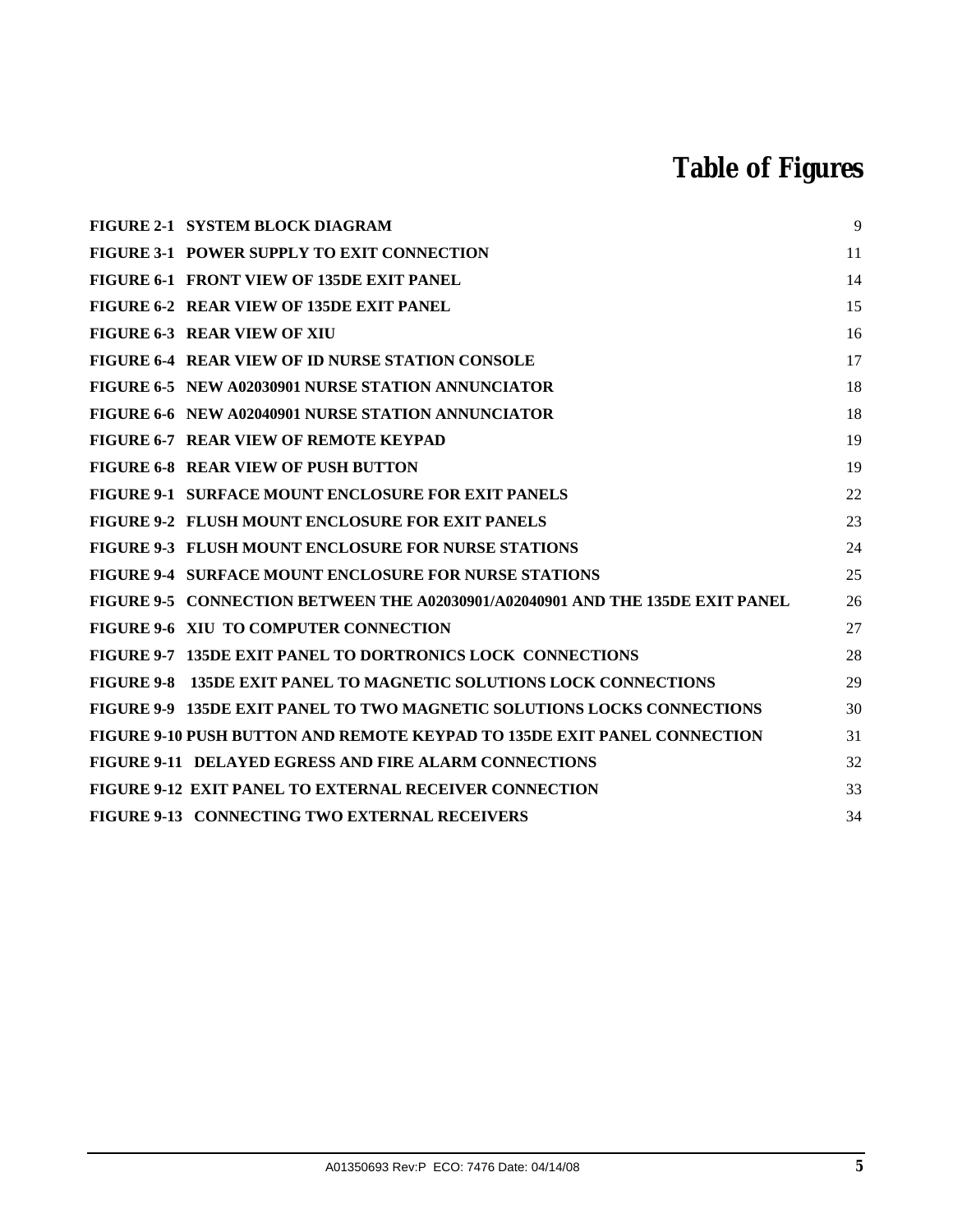# **SECTION 1 IMPORTANT NOTICES**

### **PLEASE READ THIS MANUAL BEFORE BEGINNING THE INSTALLATION OF A SECURE CARE SYSTEM**

This installation manual is provided for reference by purchasers and installers of Secure Care Products, Inc.'s ("Secure Care's") systems. This manual is not intended as a catalog of warnings for the protection of anyone or as a substitute for obtaining professional training or assistance in the design of a facility's security procedures and systems, or in the installation, set-up, testing, support, operation, maintenance, repair or use of Secure Care's systems. Nothing in this manual modifies the terms of Secure Care's General Product Warranty Statement or of any written agreement signed by Secure Care or creates further warranties or extends benefits of any sort to anyone beyond those already expressly established in Secure Care's General Product Warranty Statement and in any written contract signed by Secure Care.

#### **1. Secure Care is Not Responsible for the Locks**

ALL LOCKS USED WITH SECURE CARE'S SYSTEM ARE DESIGNED, MANUFACTURED, LABELED AND DELIVERED SOLELY BY AN INDEPENDENT VENDOR OVER WHOM SECURE CARE HAS NO CONTROL AND FOR WHOSE ACTIONS OR FAILURES TO ACT SECURE CARE DISCLAIMS ALL RESPONSIBILITY. REGARDLESS OF WHETHER THE LOCKS CARRY SECURE CARE'S LOGO OR NAME OR ANY OTHER TRADEMARK, SERVICE MARK OR TRADE NAME USED OR CLAIMED BY SECURE CARE, SECURE CARE DISCLAIMS ALL WARRANTIES, EXPRESS OR IMPLIED, WITH RESPECT TO THE LOCKS AND/OR THEIR USE WITH OR OPERATION IN THE SECURE CARE SYSTEM, INCLUDING, WITHOUT LIMITATION, ALL IMPLIED WARRANTIES OF MERCHANTABILITY, FITNESS FOR A PARTICULAR PURPOSE, TITLE AND/OR NON-INFRINGEMENT. SECURE CARE ALSO DISCLAIMS ALL OBLIGATIONS WITH RESPECT TO THE LOCKS AND/OR THEIR USE WITH OR OPERATION IN THE SECURE CARE SYSTEM THAT MIGHT OTHERWISE ARISE OR BE IMPLIED FROM THE FACT THAT SUCH LOCKS CARRY SECURE CARE'S LOGO OR NAME OR ANY OTHER TRADEMARK, SERVICE MARK OR TRADE NAME USED OR CLAIMED BY SECURE CARE OR FROM THE DELIVERY OR INSTALLATION OF THE LOCKS WITH SECURE CARE SOFTWARE, PARTS AND/OR PRODUCTS OR FROM A COURSE OF DEALING OR USAGE IN TRADE. ALL RESPONSIBILITY FOR DESIGNING, MANUFACTURING, LABELING AND WARNING OF HIDDEN DEFECTS OR DANGERS IN THE LOCKS AND/OR THEIR USE WITH AND OPERATION IN THE SECURE CARE SYSTEM RESTS EXCLUSIVELY WITH THE INDEPENDENT VENDOR, AND ANY CLAIMS, COSTS, DAMAGES OR LIABILITIES ARISING FROM THE LOCKS AND/OR THEIR USE WITH OR OPERATION IN THE SECURE CARE SYSTEM SHALL BE MADE SOLELY AGAINST THE INDEPENDENT VENDOR.

#### **2. Secure Care Is Not Responsible for The Computer Hardware.**

IF YOU PURCHASE COMPUTER HARDWARE THROUGH SECURE CARE AND REQUEST THAT SECURE CARE SOFTWARE BE INSTALLED AND TESTED ON THAT HARDWARE AT THE FACTORY, SECURE CARE WARRANTS ONLY THAT THE HARDWARE AND THE SOFTWARE PACKAGES WERE INSTALLED, SET-UP AND TESTED PRIOR TO SHIPMENT IN ACCORDANCE WITH ALL SECURE CARE PRODUCT MANUALS AND THAT, AT THE TIME THE HARDWARE AND THE SOFTWARE PACKAGES WERE FINALLY INSPECTED AT THE FACTORY, THEY WERE PERFORMING (SUBJECT TO SECURE CARE'S SPECIFIED TOLERANCES) IN ACCORDANCE WITH SECURE CARE'S SPECIFICATIONS. SECURE CARE WILL NOT BE RESPONSIBLE FOR ANY DEFECTS IN OR PROBLEMS CAUSED BY THE HARDWARE, ALL CLAIMS FOR WHICH MUST BE MADE TO THE HARDWARE MANUFACTURER AND/OR VENDOR. SECURE CARE DISCLAIMS ALL WARRANTIES, EXPRESS OR IMPLIED, WITH RESPECT TO THE HARDWARE AND/OR ITS USE WITH OR OPERATION IN THE SECURE CARE SYSTEM, INCLUDING, WITHOUT LIMITATION, ALL IMPLIED WARRANTIES OF MERCHANTABILITY, FITNESS FOR A PARTICULAR PURPOSE, TITLE AND/OR NON-INFRINGEMENT. SECURE CARE ALSO DISCLAIMS ALL OBLIGATIONS WITH RESPECT TO THE HARDWARE AND/OR ITS USE WITH OR OPERATION IN THE SECURE CARE SYSTEM THAT MIGHT OTHERWISE ARISE OR BE IMPLIED FROM THE FACT THAT SUCH HARDWARE CARRIES SECURE CARE'S LOGO OR NAME OR ANY OTHER TRADEMARK, SERVICE MARK OR TRADE NAME USED OR CLAIMED BY SECURE CARE OR FROM THE DELIVERY OR INSTALLATION OF THE HARDWARE WITH SECURE CARE SOFTWARE, PARTS AND/OR PRODUCTS OR FROM A COURSE OF DEALING OR USAGE IN TRADE. ALL RESPONSIBILITY FOR DESIGNING, MANUFACTURING, LABELING AND WARNING OF HIDDEN DEFECTS OR DANGERS IN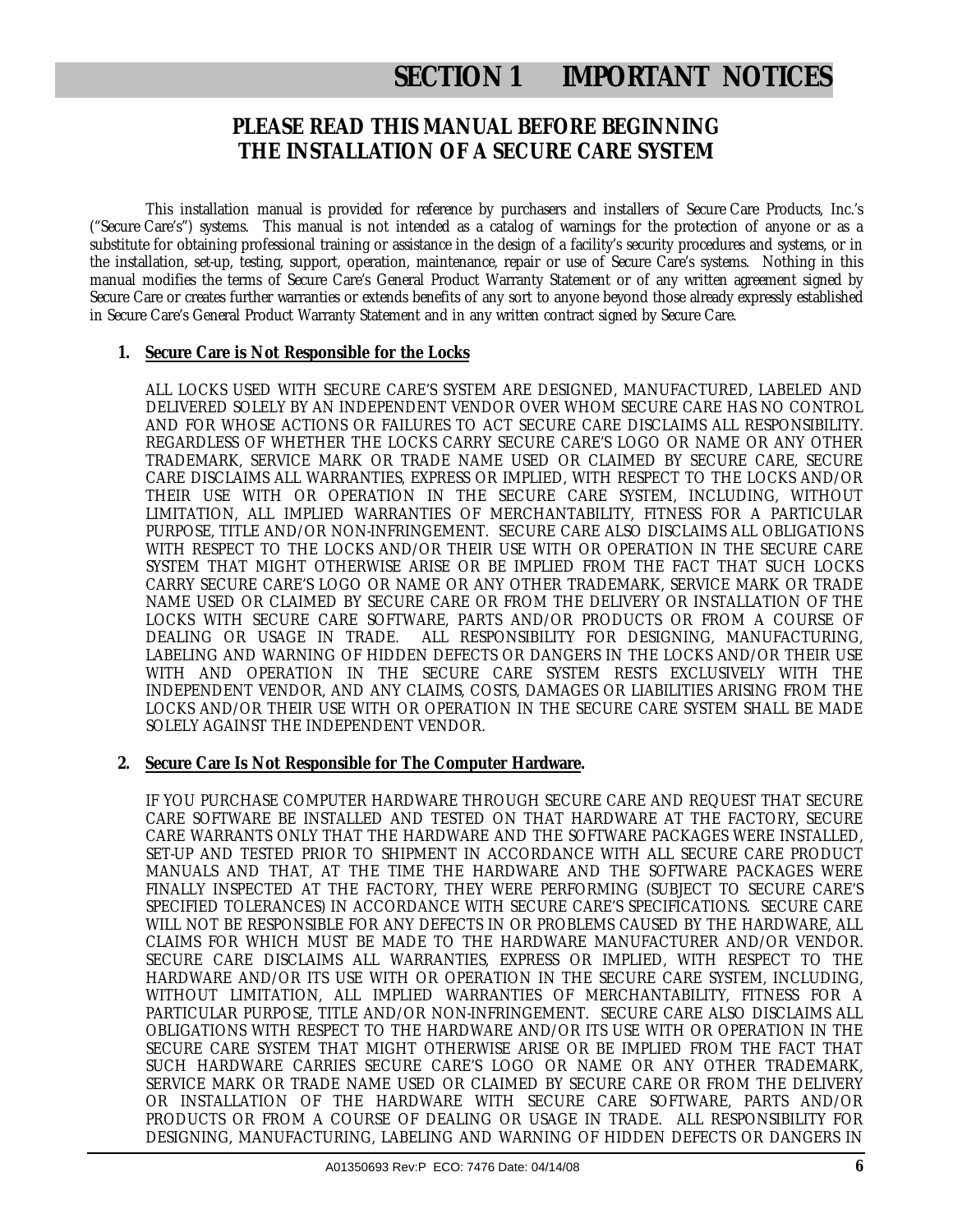THE HARDWARE AND/OR ITS USE WITH AND OPERATION IN THE SECURE CARE SYSTEM RESTS EXCLUSIVELY WITH THE HARDWARE MANUFACTURER AND/OR VENDOR, AND ANY CLAIMS, COSTS, DAMAGES OR LIABILITIES ARISING FROM THE HARDWARE AND/OR ITS USE WITH OR OPERATION IN THE SECURE CARE SYSTEM SHALL BE MADE SOLELY AGAINST THE HARDWARE MANUFACTURER AND/OR VENDOR.

#### **3. Several Factors Outside the Secure Care System Can Affect its Performance**

Secure Care's software, parts and products are designed for operation in a wireless system. However, the range, performance, and predictability of any wireless system, including Secure Care's, is dependent on several factors, including, but not limited to, the following: building structure; environmental extremes (e.g., temperature, earth tremors, air pollution, etc.); the proximity of other wireless devices; the presence of variable speed products; sources of Radio Frequency Interference (RFI); physical orientation and positioning of the equipment; and sources of Electro Static Discharge (ESD). Secure Care is not responsible for the effect of these types of factors on operation of its software, parts and products and disclaims all responsibility for any claim relative thereto.

#### 4. **The Secure Care System Must be Properly Installed**

Secure Care's system must be installed, set-up, tested, supported, operated, maintained, repaired and used only in accordance with all manuals and instructions (including the user, installation, technical and other manuals) issued by Secure Care (the "Product Manuals"). It is your responsibility to assure that any person who might be installing, setting-up, testing, supporting, maintaining or repairing the Secure Care system knows the contents of and has access to the Product Manuals and has successfully completed Secure Care technical training. It is also your responsibility to assure that any person who might be operating or using this Product knows the contents of and has access to the Product Manuals and has successfully completed Secure Care in-service training. Secure Care can not be responsible for performance problems caused by a failure to follow prescribed and appropriate procedures for installation, set-up, testing, support, operation, maintenance, repair and use.

All adjustable features on new and repaired Secure Care software, parts and products are shipped with "factory default" settings. These "factory default" settings may not comply with building and life safety codes or other applicable laws and regulations in the location where they are installed or operated. Secure Care strongly recommends, therefore, that the settings on all Secure Care software, parts and products be checked and, if necessary, reset to comply with local building and life safety codes and other applicable laws and regulations at the time of any installation, set-up, testing, support, maintenance or repair.

#### 5. **Performance of the Secure Care System Software Depends on Proper Maintenance**

Secure Care's system is driven by software. However, the performance and reliability of any software-driven system depends on adequately maintaining the recommended minimum configuration of computing platform, operating systems and applications programs and on regularly performing industry-standard and application-specific backup processes. If recommended minimum configurations of computing platform, operating systems, and applications programs are not adequately maintained, or if appropriate backups are not regularly performed, the software may not drive the system as intended. Secure Care is not responsible for operational problems caused by a failure to perform these maintenance and backup procedures and disclaims all responsibility for any claim relative thereto.

#### 6. **Only a Qualified Service Technician Should Work on a Secure Care System**

Secure Care does not authorize, and strongly recommends against, any installation or field replacement of software, parts or products by untrained contractors or facility staff. Such work can be hazardous, can render the system ineffective and will void any Secure Care warranty or liability that might otherwise relate to the system.

Before any software, parts or products which have been designed and manufactured by Secure Care can be safely installed, set-up, tested, supported, maintained or repaired, technical training in accordance with standards established by Secure Care is required. Regardless of how Secure Care's software, parts or products are obtained, they should not be installed, set-up, tested, supported, maintained or repaired by any person who has not satisfactorily completed that technical training (a "qualified service technician".) When Secure Care's software, parts or products are sold separately from installation services, it is assumed that only a qualified service technician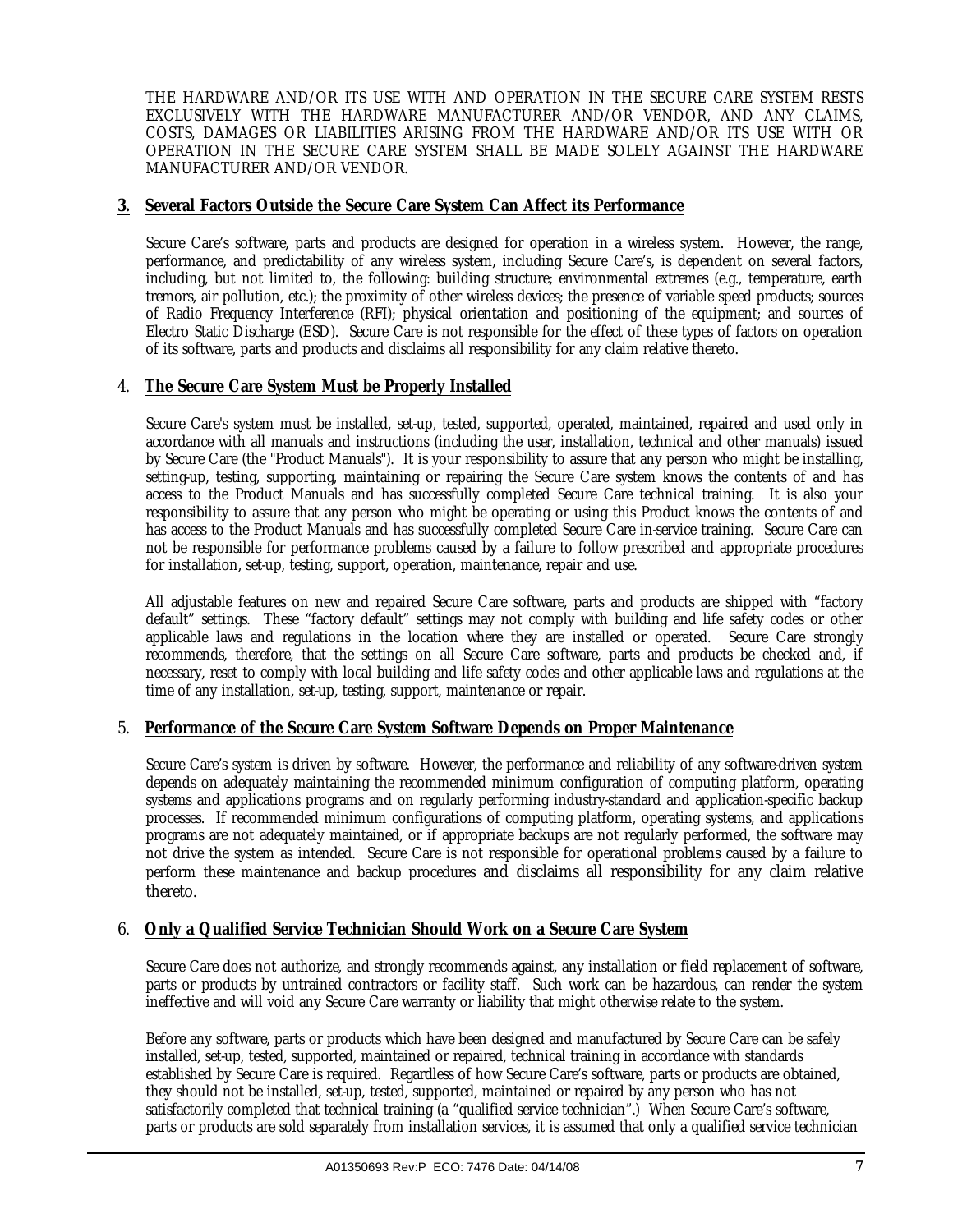will conduct any installation, set-up, testing, support, maintenance or repair involving that software, part or products.

### 7. **Any Work Must Comply with Electrical and Life Safety Codes**

It is important that any installation, set-up, testing, support, operation, maintenance, repair or use involving the system comply with all local and national electrical and life safety codes. If you have any questions about compliance with those codes, please contact your local authorities.

#### 8. **Immediately Have Replacements or Repairs Checked On-Site by a Qualified Service Technician**

Secure Care receives and responds to telephone and dial-in inquires (the "Help Line") about its software, parts and products for the purpose of discussing users' experiences with Secure Care's system, helping users better understand how their systems work, and providing ideas about what may be causing difficulties. However, Secure Care cannot accurately diagnose the cause of any problems or give complete instructions on how to fix problems over the telephone or Internet. The only way to assure that software, parts or products are installed, set-up, tested, supported, maintained or repaired correctly or that a Secure Care system is functioning properly is to have it examined on site by a qualified service technician. In addition, Secure Care software, parts and products cannot be operated or used correctly by anyone who has not successfully completed Secure Care in-service training. Secure Care's Help Line is not a substitute for on-site diagnosis and servicing by a qualified service technician or for successful completion of Secure Care in-service training. Secure Care strongly recommends that any installation, set-up, testing, support, maintenance or repair of a system that is performed by a person who has not satisfactorily completed technical training in accordance with standards established by Secure Care be immediately checked onsite by a qualified service technician.

WARNING: EVEN SLIGHT MODIFICATIONS TO THE SYSTEM OR CHANGES IN THE OPERATING ENVIRONMENT MAY CAUSE SECURE CARE'S SYSTEM TO MALFUNCTION. THE ONLY WAY TO ASSURE THAT SECURE CARE'S SYSTEM HAS BEEN INSTALLED, SET-UP, TESTED, SUPPORTED, MAINTAINED AND REPAIRED CORRECTLY IS TO HAVE A QUALIFIED SERVICE TECHNICIAN DO THE WORK.

#### **9. The Secure Care System is not a Substitute for Careful Identification and Monitoring by Professional Staff**

Secure Care's software, parts and products have been designed to augment a facility's reasonable procedures for protecting residents, patients, and infants. However, no system or combination of procedures and equipment can eliminate all risk or assure complete security. Secure Care's system is not intended as a substitute for the careful identification and monitoring of residents, patients, and infants by a facility's professional staff.

Revised 11/16/07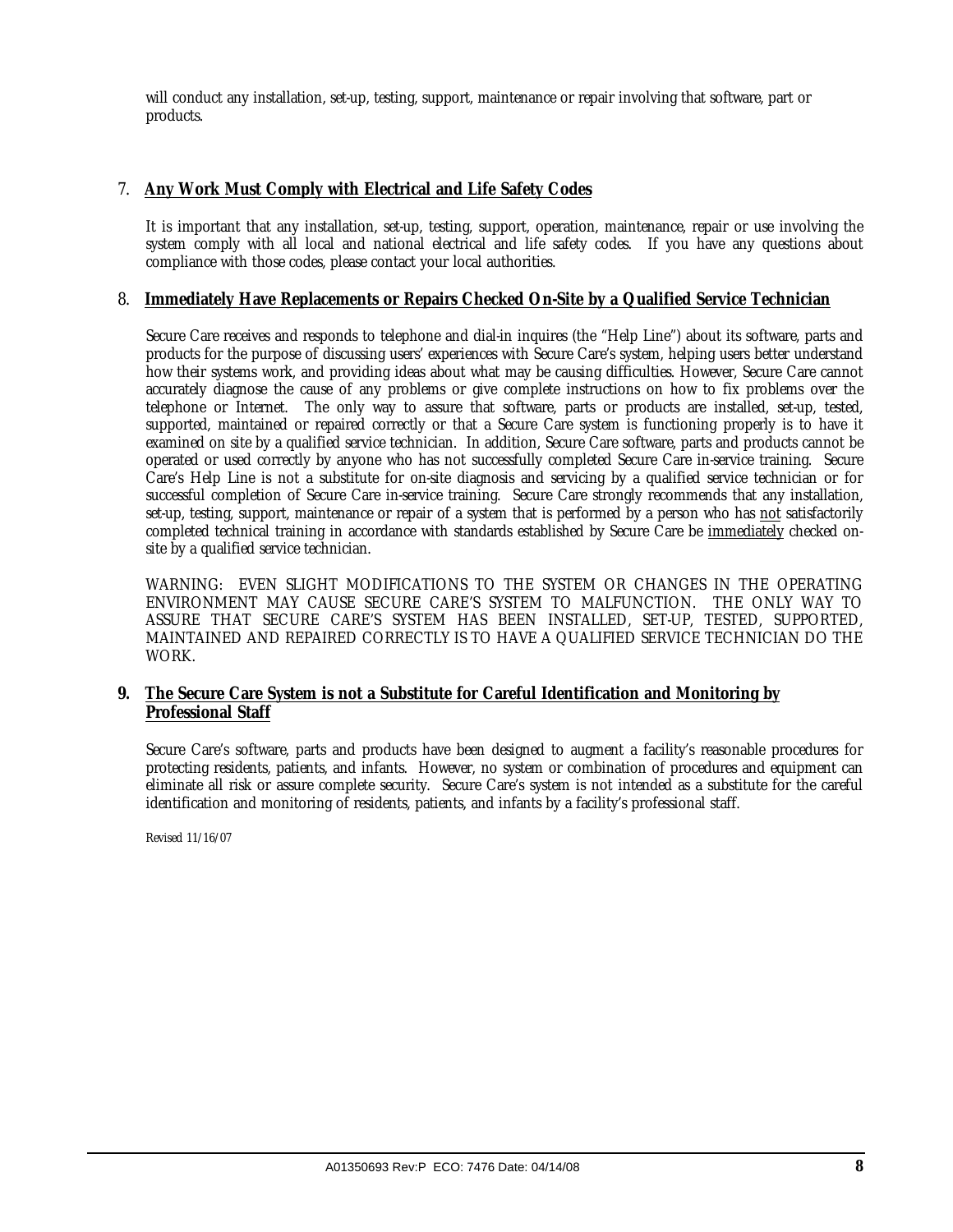# **SECTION 2 SYSTEM BLOCK DIAGRAM**



 **Figure 2-1 System Block Diagram** 

**NOTE**: **This diagram is UL required. Do not remove or change Part Number or Figure #.**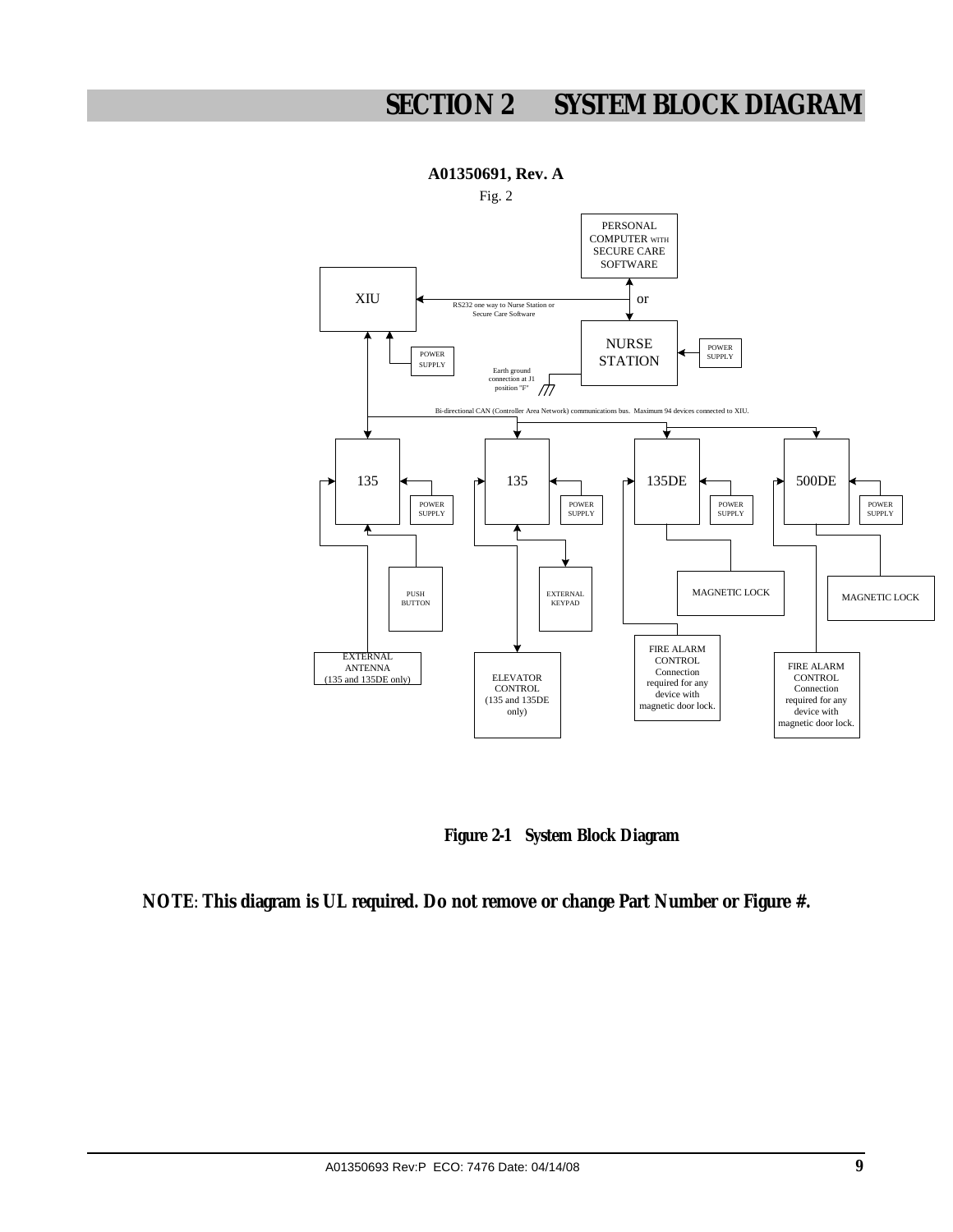# **SECTION 3 POWER AND GROUNDING REQUIREMENTS**

Each Exit Panel will require a 110/220/230VAC duplex outlet specific to regional or country options (minimum 2 Amp) within ten cable feet of the intended installation location. The use of emergency power circuits is highly recommended due to possible facility power failures.

### **NOTES:**

- Power Wire: 14/2 stranded, unshielded (SCP Part # C60008473). Power wire is a UL requirement. Failure to use this wire removes the UL listing.
- Power Supply: SCP Part # C40006008. For overseas 230VA Power Supply refer to Appendix B.
- Do not connect to a receptacle controlled by a switch.
- Do not extend the power supply cord provided. The maximum distance the duplex outlet should be from the Exit Panel is ten cable feet.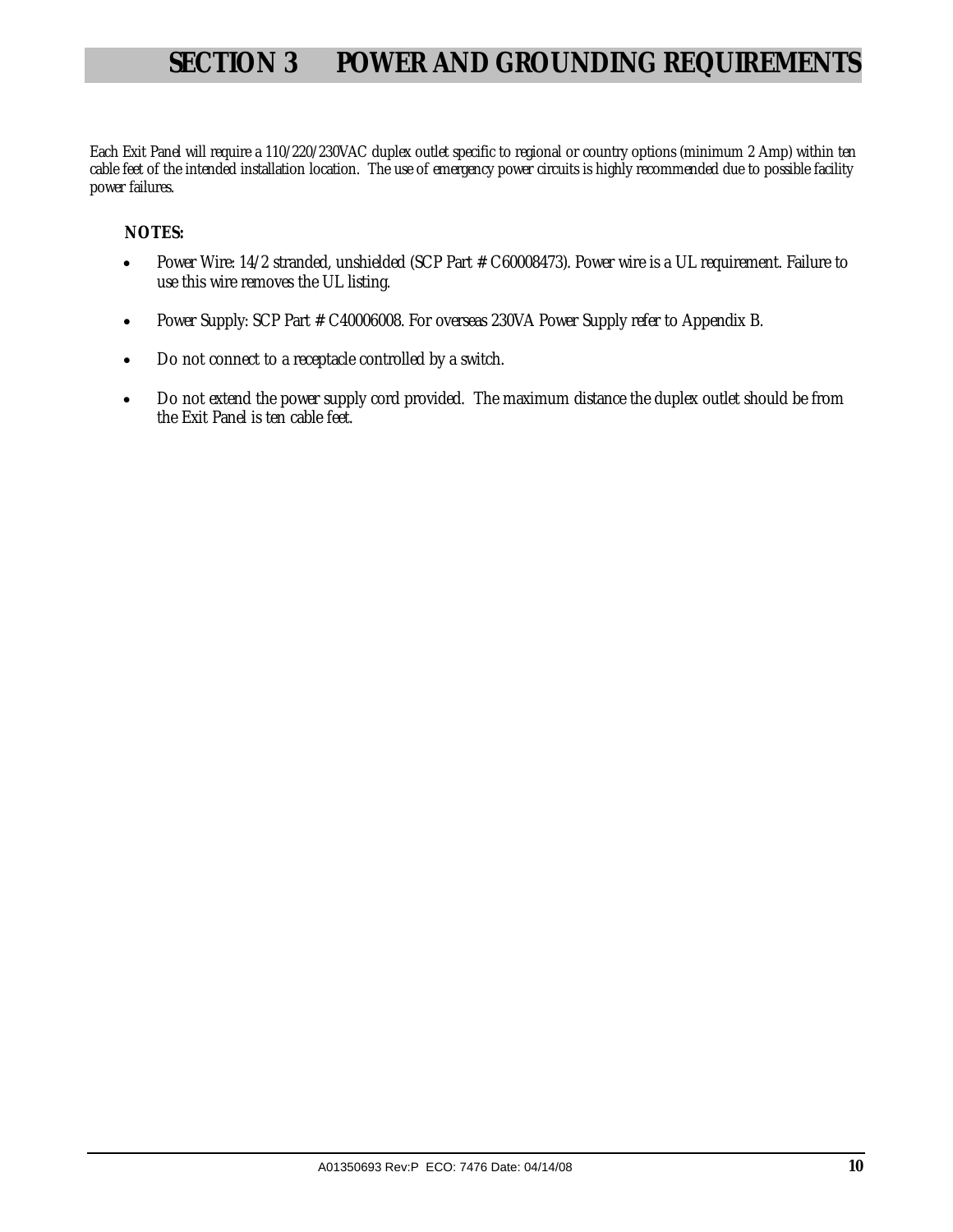# **SECTION 3 POWER AND GROUNDING REQUIREMENTS**



**Figure 3-1 Power Supply to Exit Connection**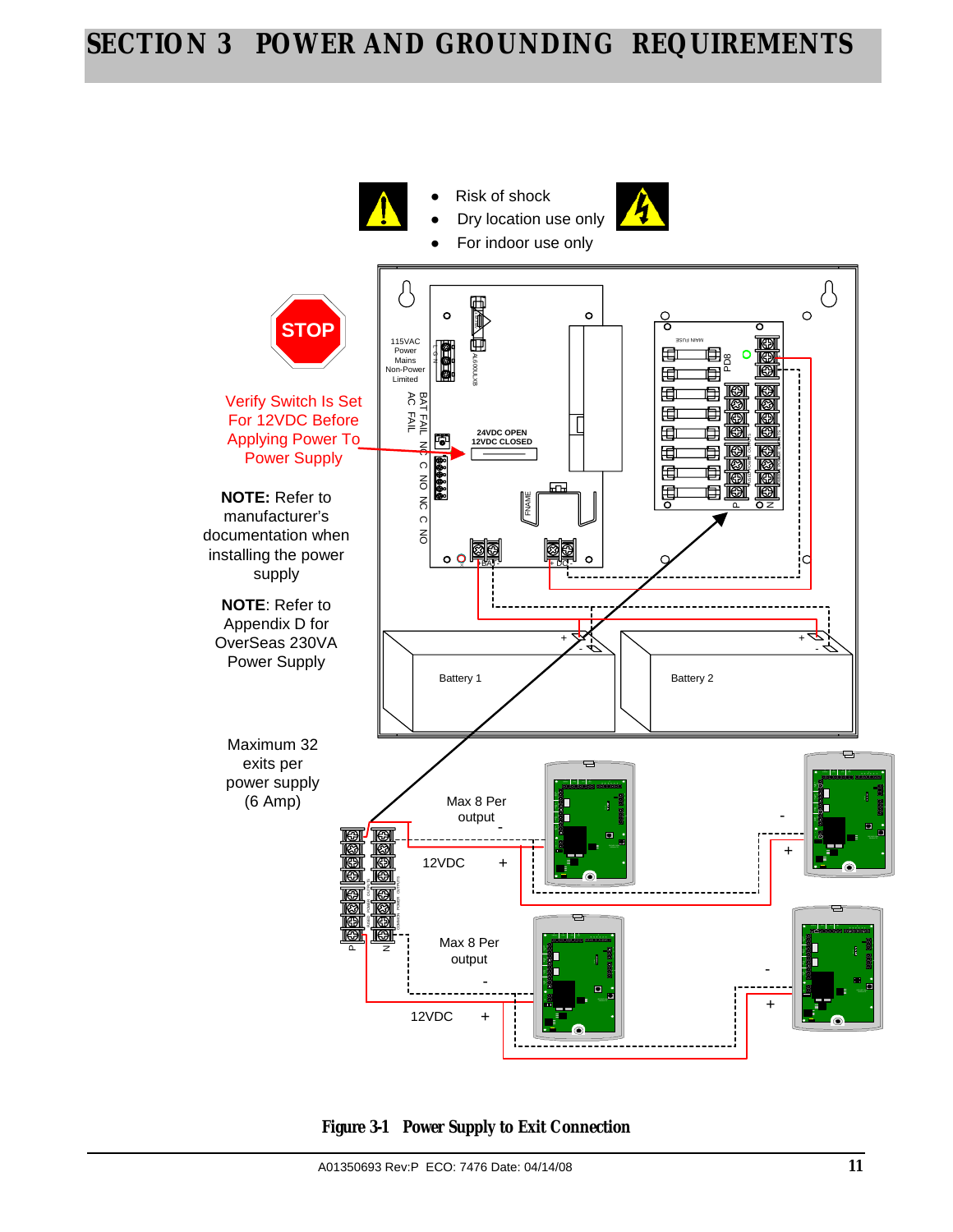# **SECTION 4 TYPICAL SYSTEM INSTALLATION**

As with any Wandering Monitoring System, each application can be different. Use the guidelines below as a basic understanding of what a standard application would be like.

- Identify all the equipment that is to be installed. Inspect for any damage that may have resulted during shipment. If damage is found, notify the shipping carrier immediately and arrange for an inspection. Be sure to retain all shipping and packing materials.
- Install all communication wires from each exit system to the remote system annunciator location.
- Determine the location of the Exit Control Panel, making sure to accommodate for any local, state, or federal codes or guidelines including ADA requirements, and mount as required. Standard applications would place this equipment on the wall at the center of the door height on the latch side.
- Mount the Electromagnetic Lock in strict accordance with the manufacturer installation instructions. Be sure to comply with all Life Safety and Electrical Codes as required.
- Mount the Magnetic Door Contacts provided with the Exit Kit on the latch side of the door. These contacts provide a method of monitoring the open or closed status of the door.
- Route all necessary peripheral connection wires into the Exit Control Panel mounting box. These would include wires such as communication, magnetic contacts, exit power, magnetic lock power, etc.
- Prepare all wires and make connections to the exit system. Special care should be taken to prevent loose connections and shorts.
- Proceed to the remote system annunciator location to mount as required. This device should be easily visible by staff for monitoring of the system. Common locations are centralized nurse stations or staffed reception areas.
- Make all necessary wiring connections as shown on the following pages.
- Plug in all power supplies and batteries. The system is now ready for testing.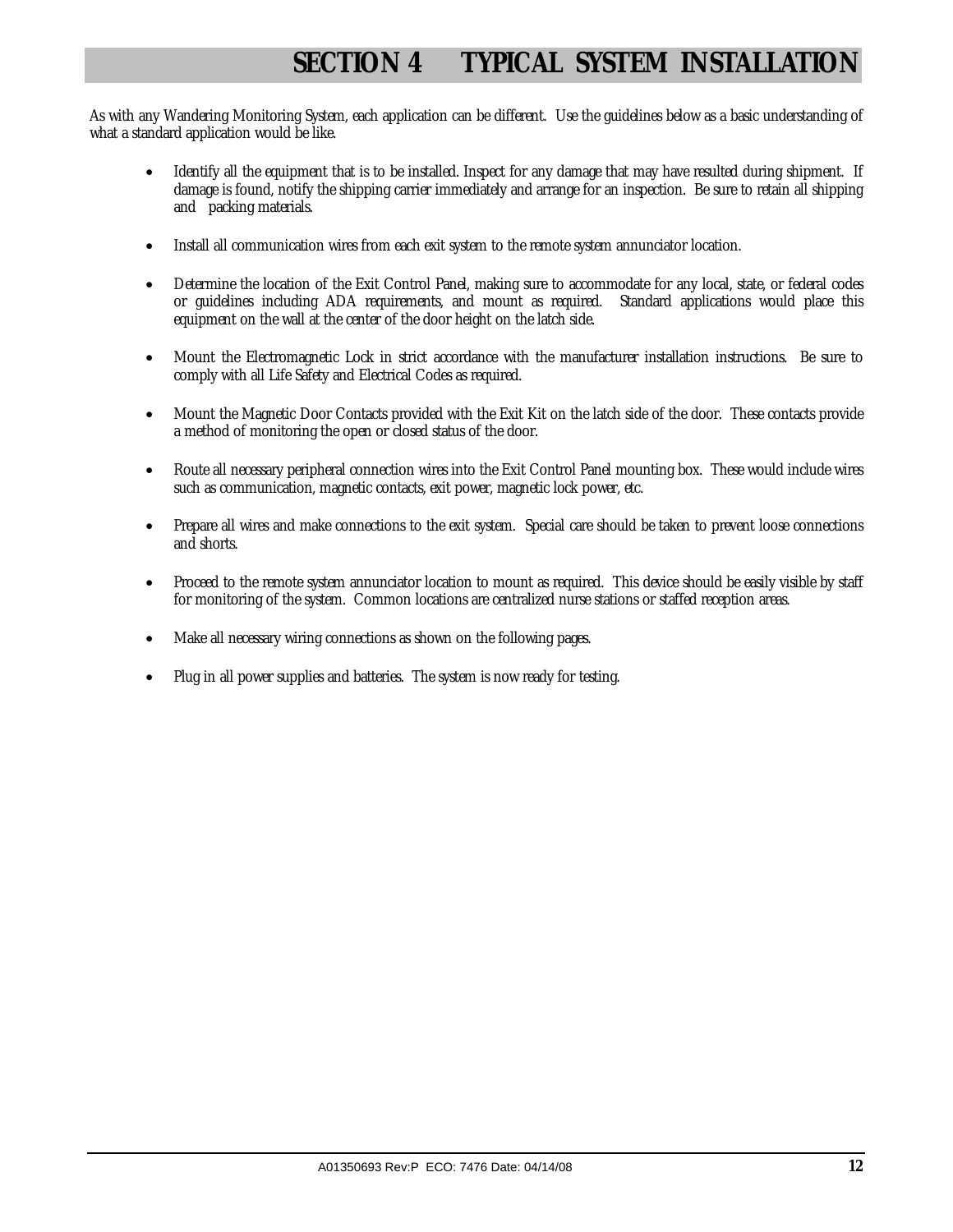# **SECTION 5 SPECIFICATIONS**

### **Device Electrical Specifications**

### XIU, 500DE, 135, 135DE & ID Exit Panels

- Input Power: 12VDC/1A
- Relay Specifications: Max. 30VDC (only) 1 Amp
- Battery Back Up: Rechargeable 9VDC Ni-MH battery
- Battery Back Up Time: Approximately 30 minutes

### Nurse Station SCP P/N A02280903

- Input Power: 12VDC/500mA
- Battery Back Up: Rechargeable 9VDC Ni-MH battery
- Battery Back Up Time: Approximately 30 minutes

### Magnetic Lock

- Input Power: 12VDC/1A
	- Battery Back Up: None

### UL Product Listings

- UL 294
- UL 1069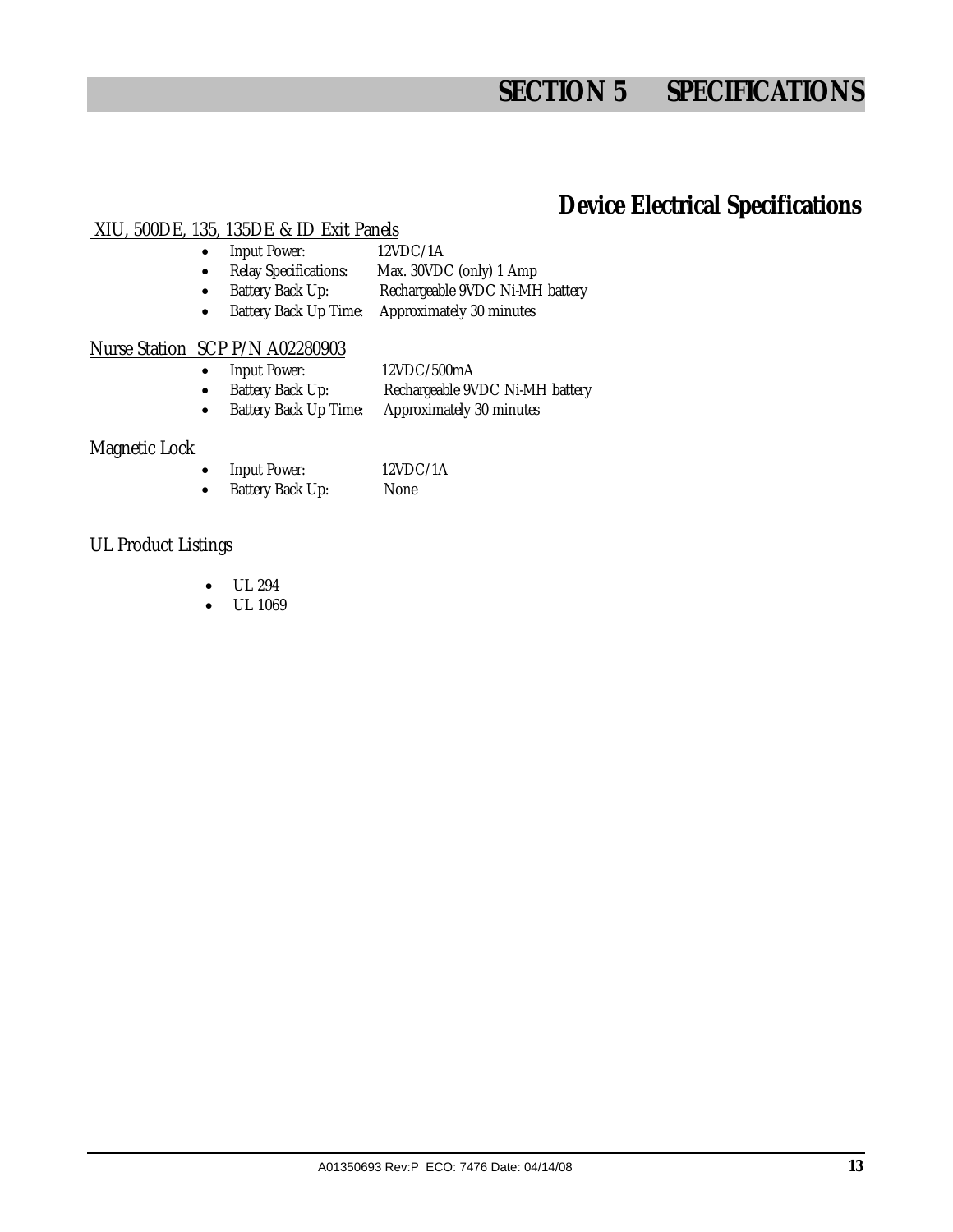**135DE Exit Panel** 

**NOTE: Not all exit panels will have every feature set or all components populated. Refer to specific part number or exit panel model name for available feature sets.**



**Figure 6-1 Front View of 135DE Exit Panel**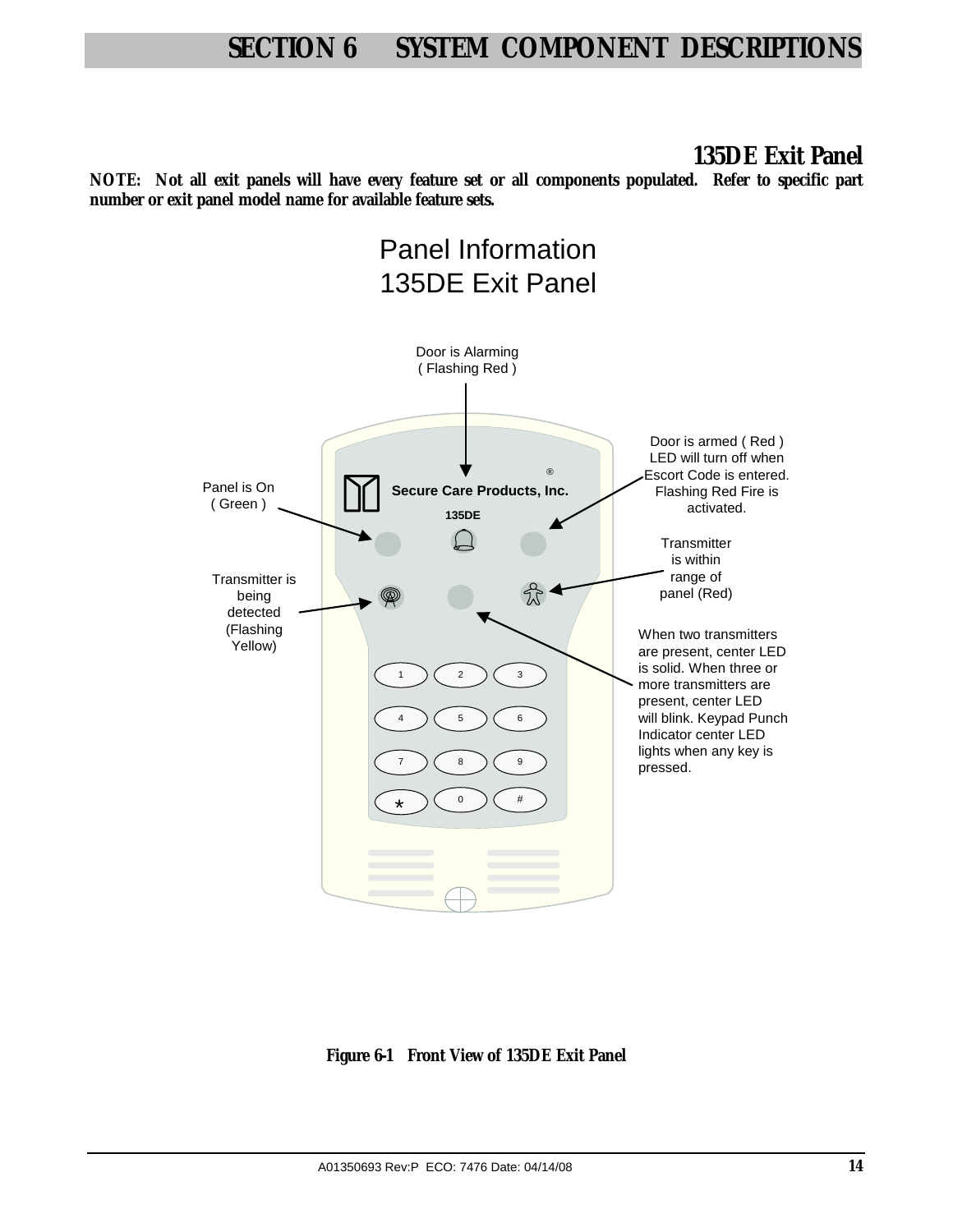### **LEGEND**

- 1. Electromagnetic lock Delayed Egress connection
- 2. Normally Closed door contact connection
- 3. Momentary Push Button or Non-latching Key Switch
- 4. Fire alarm Normally Open dry alarm relay connection (field selectable)
- 5. Controlled area network (CAN) connection
- 6. Remote Internal/External Keypad connection (seven pin)
- 7. Electromagnetic lock relays , one and two connections
- 8. Auxiliary relays (one and two connections)
- 9. DC power input connections.
- 10. CAN Bus termination jumper
- 11. External Model 135Receiver connection. See Appendix D at the end of this manual.
- 12. Dipswitches Power/Volume



 **Figure 6-2 Rear View of 135DE Exit Panel**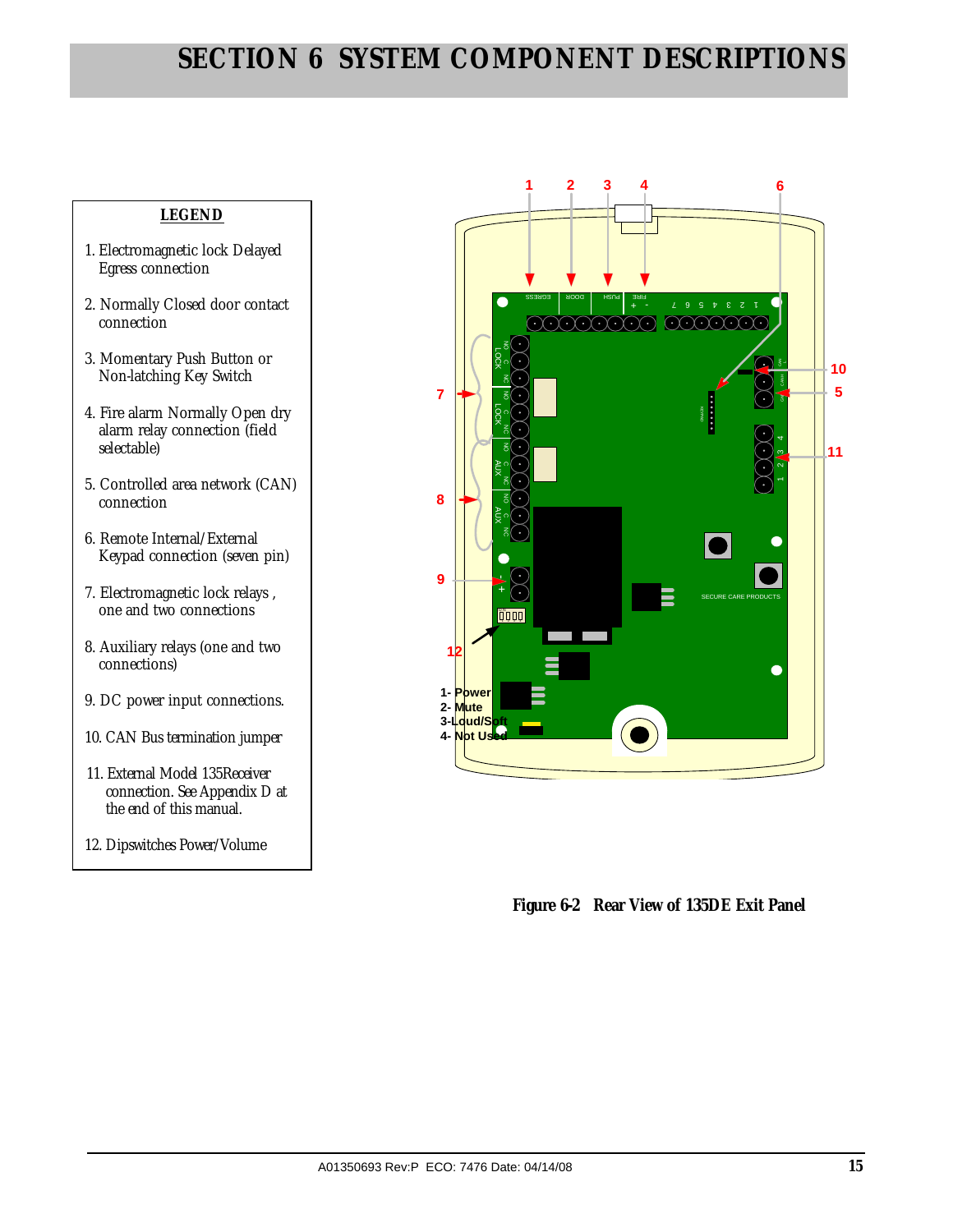

(CAN)

 **Figure 6-3 Rear View of XIU**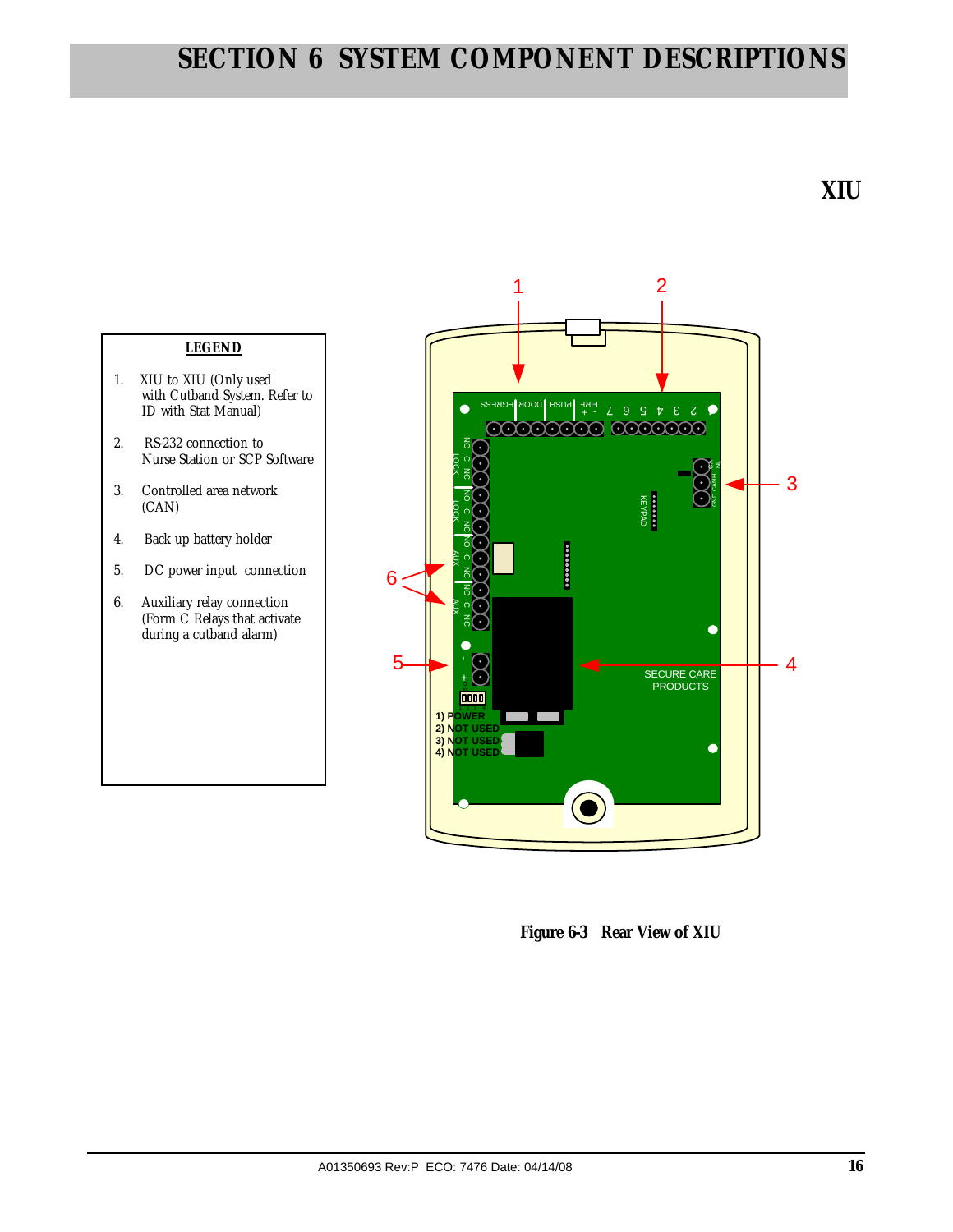### **ID Nurse Station Console**

#### **LEGEND**

- 1. Non-volatile RAM storage
- 2. RS-232output chip
- 3. RS-232 output connector
- 4. Software EPROM
- 5. RS-232 device input connections ( Term. 9-16)
- 6. RS-232 input chip (Term. 13-16)
- 7. RS-232 input chip (Term. 9- 12)
- 8. Dry contact device input (Term. 1-8)
- 9. DC input power connector
- 10. DC power regulator and heat sink
- 11. Power / Volume control switches
- 12. Back up battery holder



 **Figure 6-4 Rear View of ID Nurse Station Console**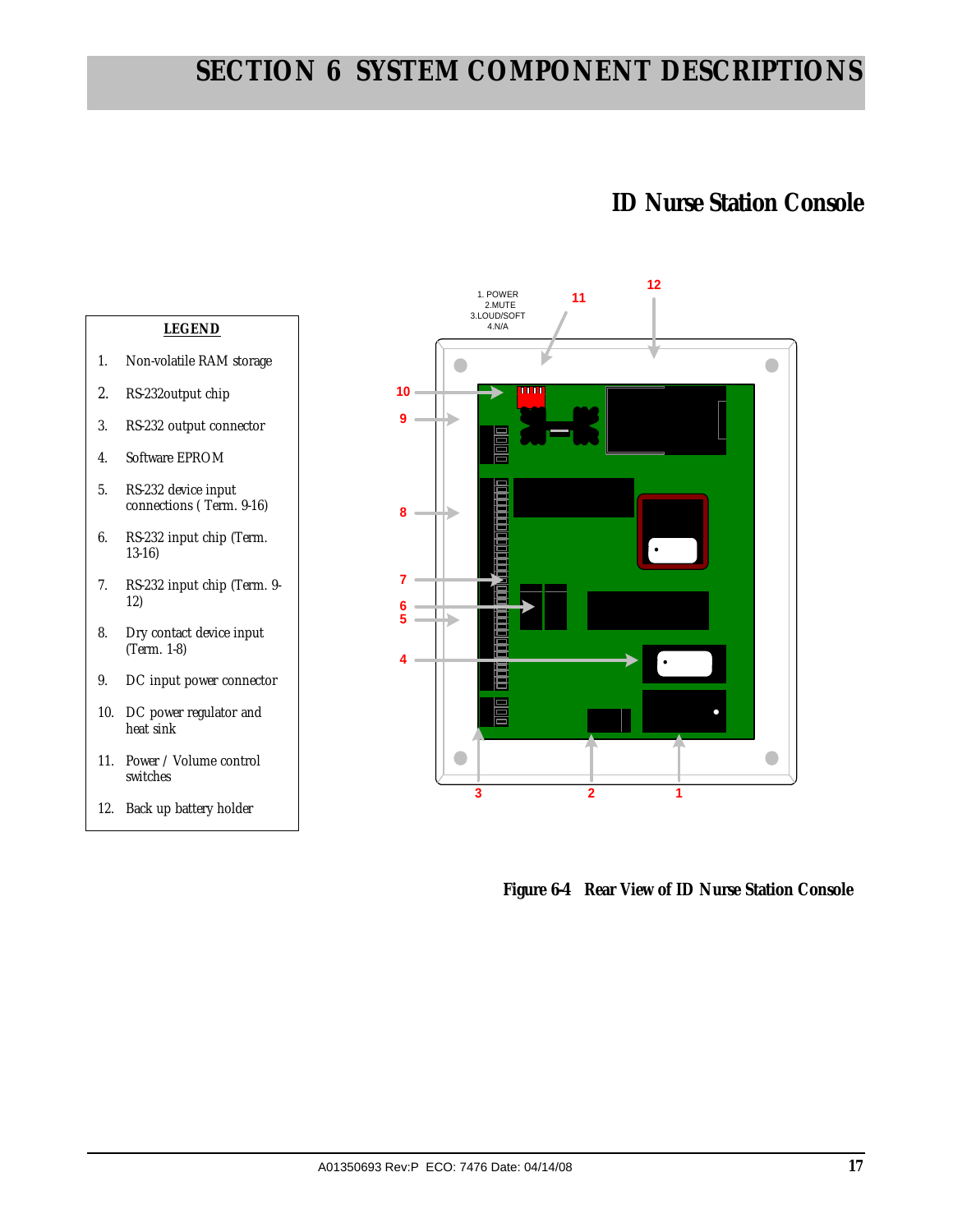### **203/204 LED Nurse Station Annunciator**

**NOTE: Actual Nurse Station connections may differ from figures below.** 



- 1. Form C output relay
- 2. DC power input
- 3. Dry contact position inputs  $(1-4)$
- 4. Volume adjustment









**8**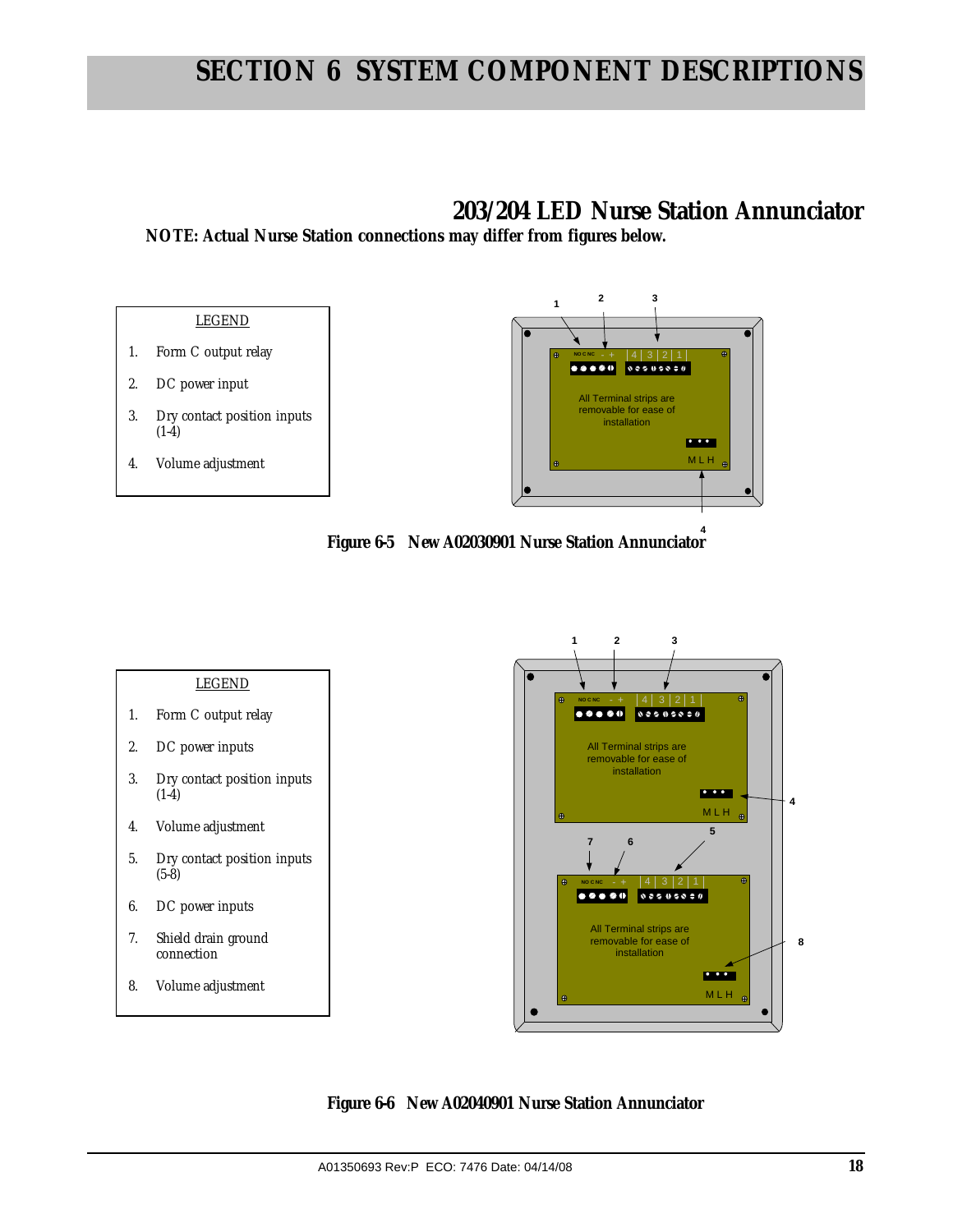# **Indoor/Outdoor Remote Keypad Layout**

### LEGEND

- 1. Mounting screw holes
- 2. Seven pin connector for seven conductor ribbon cable
- 3. Steel faceplate

# **1 2 3**

 **Figure 6-7 Rear View of Remote Keypad** 

# **Indoor/Outdoor (N/O) Push Button Layout**

### LEGEND

- 1. Mounting screw holes
- 2. Spade lug terminal connectors (Normally Open – Activated Closed)
- 3. Steel Faceplate



 **Figure 6-8 Rear View of Push Button**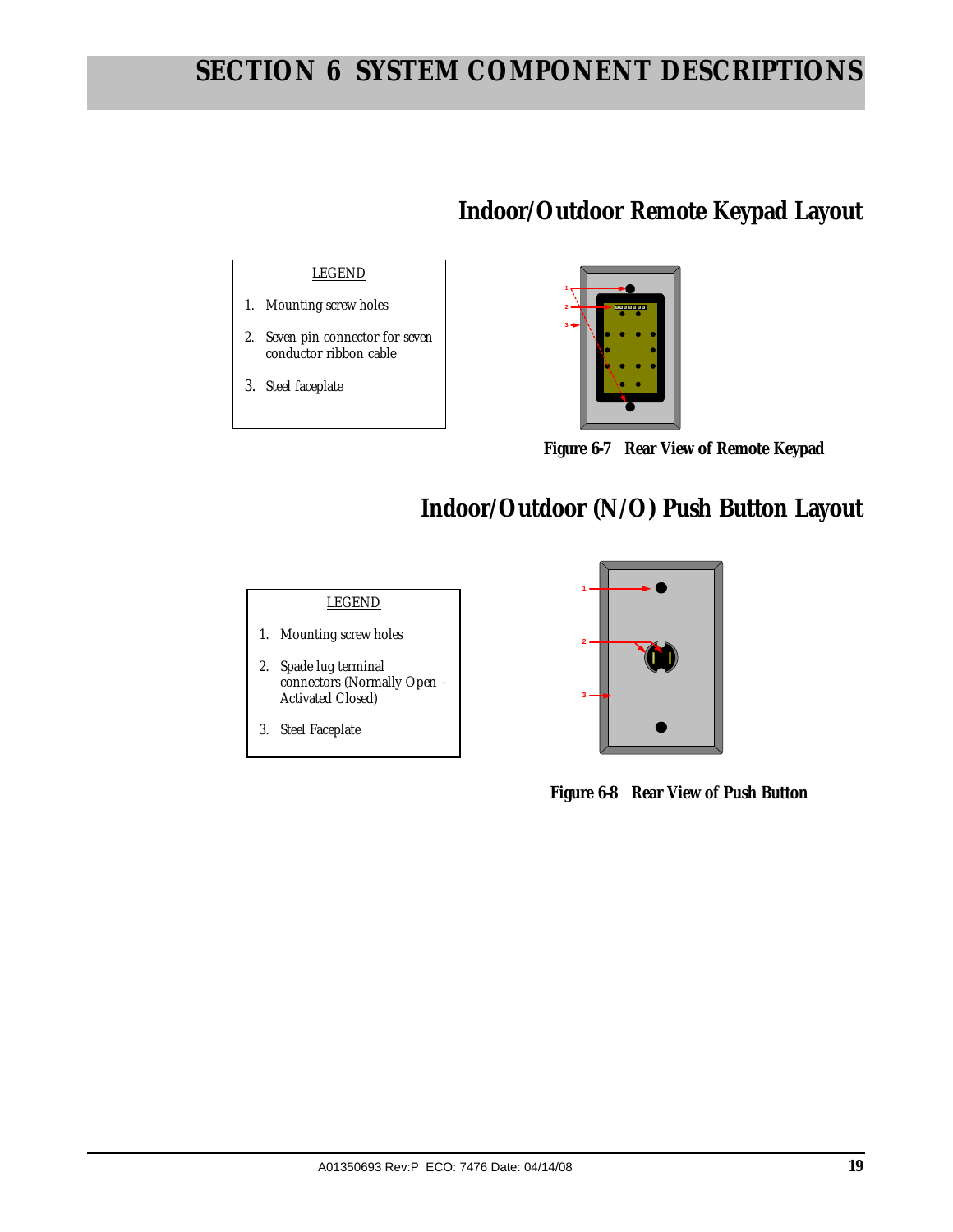# **SECTION 7 STANDARD FEATURES**

The selective monitoring system is designed to augment your policy regarding security of infants, small children, or residents. If used and tested properly, the system will provide many years of trouble free operation. The standard system consists of an Exit Panel, the electromagnetic lock, the Receiver/Antenna, magnetic door contacts, and an active Transmitter.

The standard mode of operation for the Exit System allows free access of the door by nurse staff members and visitors but quietly locks the door when a transmitter approaches the door. When the transmitter leaves the monitored area, the door unlocks and access is again available for the nurse staff and visitors. If a nurse staff member is required to escort a transmitter out of the protected area, an escort code can be entered into the Exit Panel keypad to allow both the nurse staff member and the transmitter to pass through the perimeter without creating an alarm.

Other key features are described below and can be activated at the time of installation or at any time afterward by a trained technician.

**Primary Reset (Escort) Code** – This code is used to reset an alarm condition or escort a monitored transmitter through a door without creating an alarm condition. In the Advanced Security Mode, the primary reset (escort) code will not allow access through a monitored door location. This code should not be given to family members or visitors. Only nurse staff members should be allowed to reset an alarm condition or escort a transmitter out of the building without creating an alarm.

**Tertiary Reset (Escort) Code** - This code is used to reset an alarm condition or escort a monitored transmitter through a door without creating an alarm condition. In the Advanced Security Mode, the tertiary reset (escort) code will not allow access through a monitored door location. This code should not be given to family members or visitors. Only nurse staff members should be allowed to reset an alarm condition or escort a transmitter out of the building without creating an alarm.

**Secondary Reset (Programming) Code** –In the Advanced Security Mode, the secondary code is used to escort a transmitter through a monitored door. This code is also used to enter the programming mode of the system. This code should only be given to authorized nursing staff members.

**Selectable Delayed Egress Timing** – This feature allows the Exit Panel to be programmed for either a 15 or 30 second release on activation of the delayed egress function. Per NFPA Life Safety Code 101, local life safety officials must be contacted for guidance on requirements for local jurisdictions prior to being programmed.

**Latching Delayed Egress** – Enabling the latching delayed egress function of the Exit Panel allows the electromagnetic lock to remain unlocked whenever the delayed egress cycle has released the door and a monitored transmitter has exited the perimeter. A valid reset (escort) code entered by an authorized staff member is required before the door is available to lock again.

**Software Verification** – The software verification feature allows the user to determine which software version is installed in the Exit Panel. The Exit Panel will blink the LED's and chirp the sounder located on the front of the panel in specific sequences that are to be counted for identification.

**PM Mode –** This feature allows the Exit Panel to be programmed to lock and unlock automatically at certain times of the day whether a transmitter is near a monitored area or not.

**Loiter Alarm –** When activated, this feature will create an alarm condition whenever a monitored transmitter remains within the detection range of an exit for a predetermined period of time.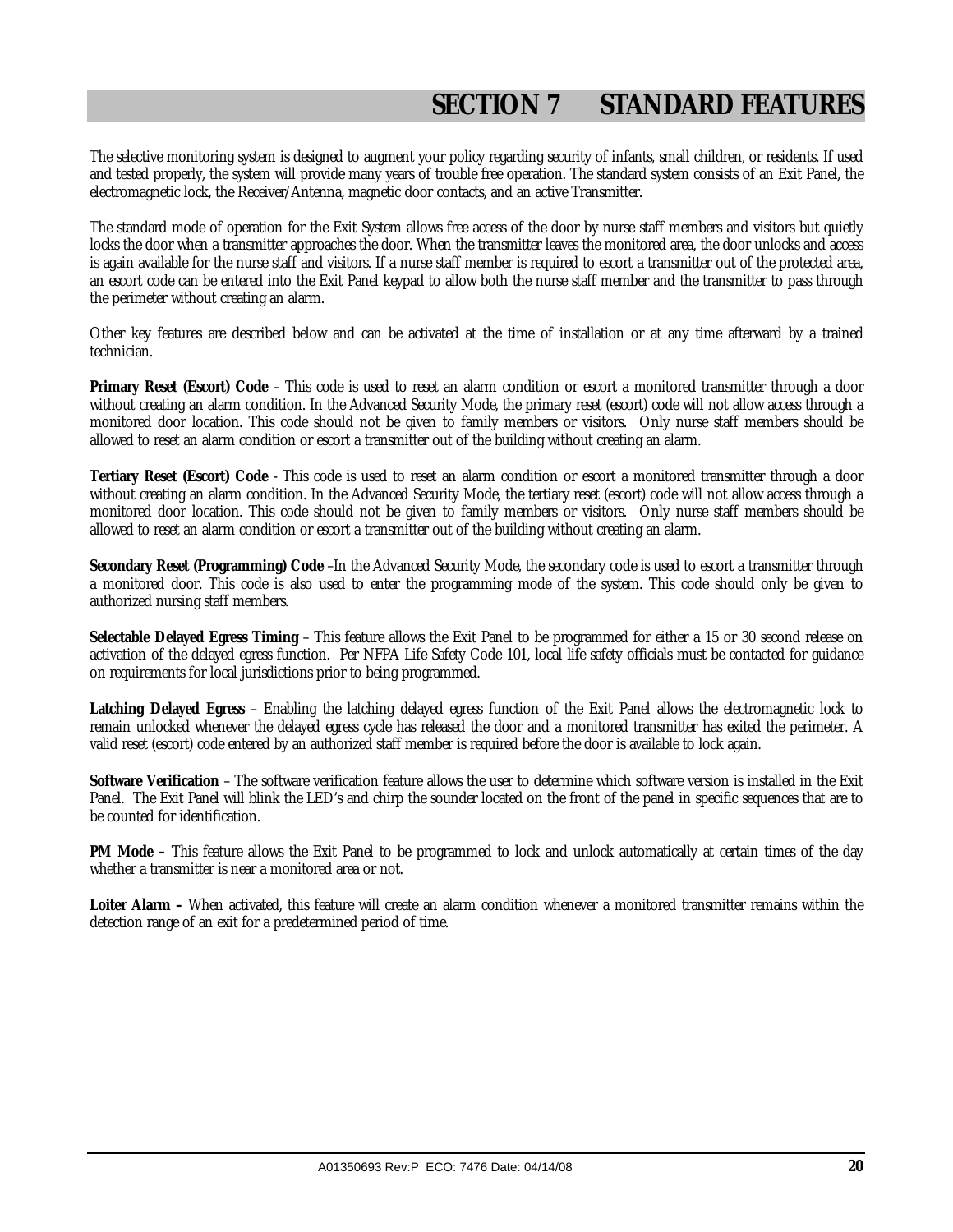# **SECTION 8 THEORY OF OPERATION**

### **135DE Exit Panel**

The 135DE Exit Panel is a microprocessor-based unit that recognizes pulse signals sent from Secure Care Transmitters. This control panel can allow for traffic to pass normally, but can engage an optional magnetic lock when a Secure Care Transmitter is within detection range. The 135DE should create an audible and visual alarm when a transmitter is in detection range and the door is open. The system can trigger an alarm at either an A02030901/A02040901 LED Annunciator, ID Nurse Station Console, or a PC based Secure Care Software Graphic Annunciator in a specified remote location. The escort feature allows adults to be escorted without alarm when an authorized, user programmable, four digit code is entered. The anti-tailgate feature should immediately re-arm the system when the door has closed to prevent an unauthorized exit. The PM feature allows the system to lock or alarm for exit/entry during specified time periods.

### **XIU (Exit Interface Unit)**

The XIU communication hub is designed to provide a method of message control for all field installed devices using the CAN bus architecture for supervision and event message transmission. Up to 94 total devices may be connected to one XIU unit. Each device will require its own uniquely programmed addressable ID. The XIU passes the input messages through to either an ID Nurse Station Console or a PC based Secure Care Software Graphical Annunciator. The XIU is equipped with two auxiliary relays (Form C relays) which activate during a cutband alarm.

### **ID Nurse Station Console**

The A02280903 ID Nurse Station Console can be used to monitor activities occurring at exit locations. When an alarm sounds at the exits the ID Nurse Station Console will display the location of the alarm in the LCD display. The ID Nurse Console has eight dry contact inputs, and eight RS232 style communication inputs. With this system only the dry contact inputs can be used to interface with the 135DE Exit Panel, security systems or any dry contact device. The ID Nurse Console's non-volatile memory can store up to 40 non-ID exit location names.

### **Indoor/Outdoor Remote Keypad**

The A05030900 Remote Keypad is used to perform all of the functions of the Exit Panel keypad at an additional location. Typically, the Remote Keypad is mounted on the opposite side of the wall from the Exit Panel to allow for escort and reset functions from either side of the door. The Remote Keypad receives its power from the Exit Panel connected to it. The keypad only offers an input to the Exit Panel. It does not offer any internal relays or timers.

### **The Indoor/Outdoor (N/O) Push Button**

The A04150900 Normally Open Push Button can be interfaced to the 500DE, 135, 135DE Exit Panel. It is used to bypass the panel. Usually the Push Button is mounted on the other side of the door to allow access from the other side of the door. The Push Button can only reset an alarm condition in advanced push button mode.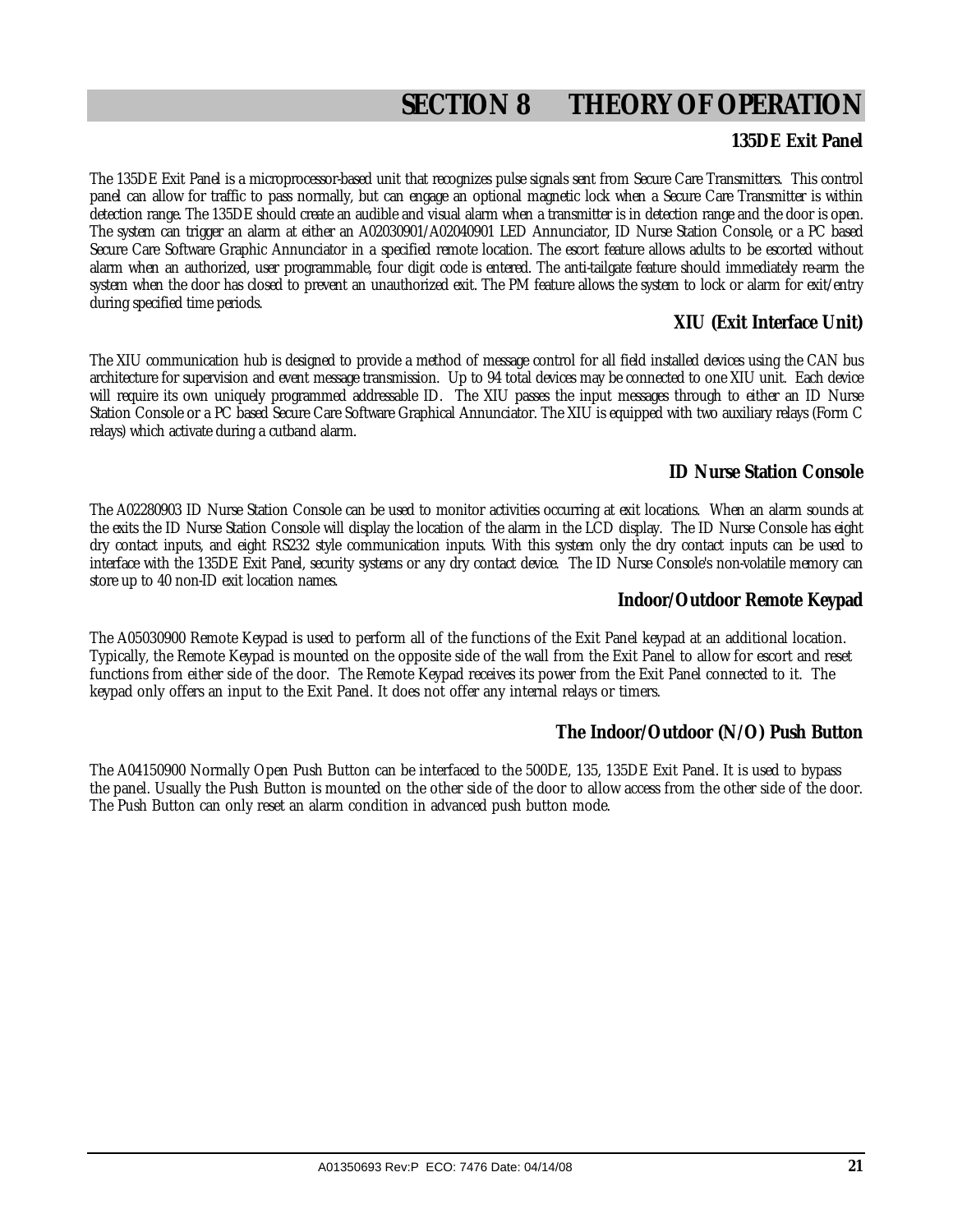### **Basic Installation of Mounting Enclosures Surface Mount Enclosure (XIU, 135DE)**

The surface mount enclosure is designed to be mounted on the wall adjacent to the exit to be monitored. It mounts using the screws, anchors, and strain relief provided with the enclosure. Wiring may be routed through one or more of the three provided knockout locations or through surface mounted non-metallic conduit into the knockouts on the top of the enclosure. The center of the enclosure should be mounted 48" above the floor in accordance with ADA requirements.



 **Figure 9-1 Surface Mount Enclosure for Exit Panels** 

After routing wires appropriately to the enclosure location, use the enclosure as a template to mark and drill for the six anchor locations. Drill a ¼" hole for each anchor location and install plastic anchors provided. Apply strain relief connectors to the required knockout locations. Route wires through the strain relief connector. Tighten strain relief connector around the wires. Wires should withstand 35 pounds of pull force without slipping through connector. Use the #10 X 1" stainless steel, pan head, sheet metal screws provided to mount the enclosure to the wall.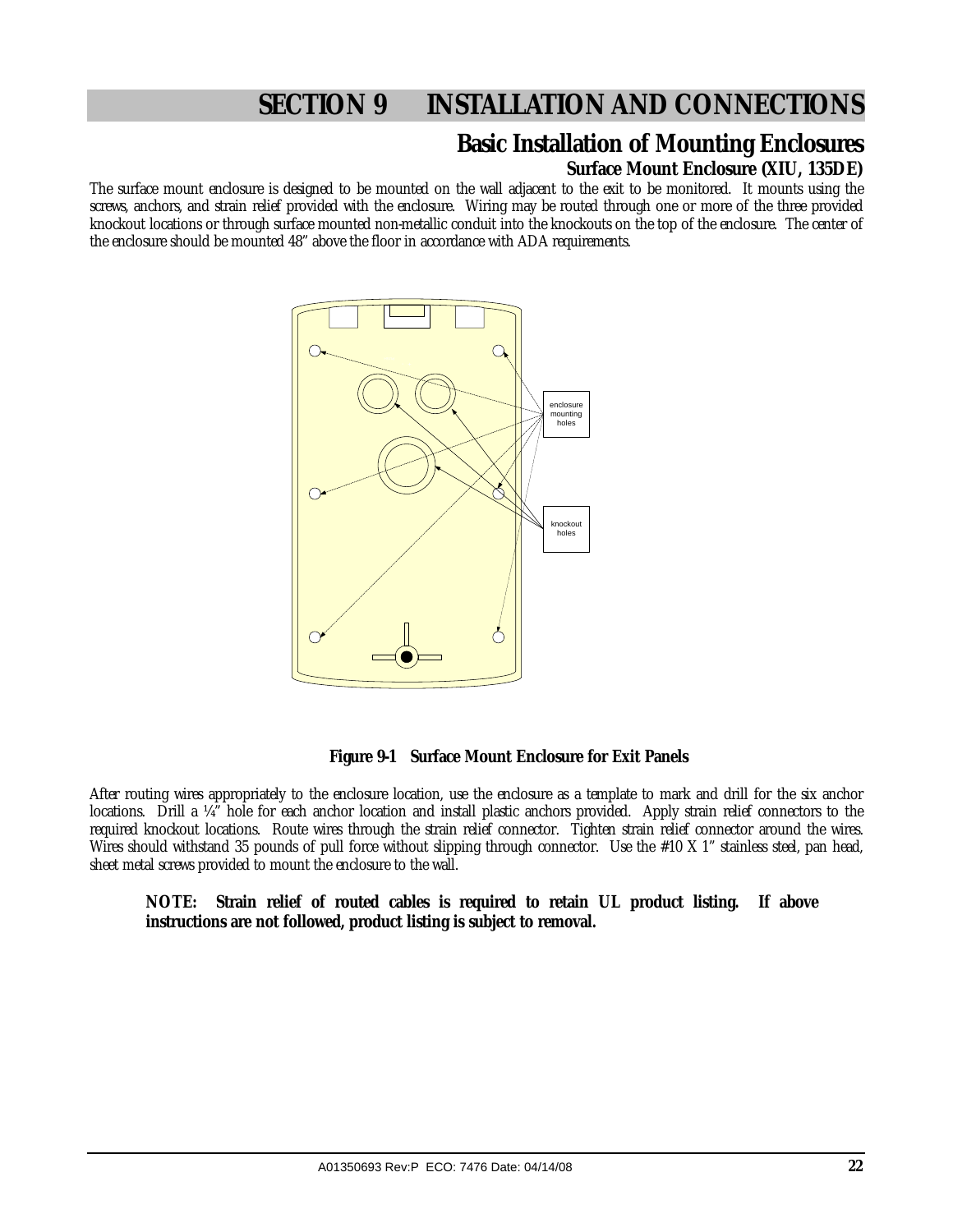### **Flush Mount Enclosure (XIU, 135DE)**

The flush mount enclosure is designed to be mounted in the wall adjacent to the exit to be monitored. It mounts using the screws, washers, retainers, and strain relief provided with the enclosure. Wiring may be routed through one or more of the four provided knockout locations on the back, sides, or top of the enclosure. The center of the enclosure should be mounted 48" above the floor in accordance with ADA requirements.



2

 **Figure 9-2 Flush Mount Enclosure for Exit Panels** 

After routing wires to the enclosure location, use the enclosure as a template to mark and cut the wallboard for inserting the enclosure. Apply strain relief connector to required knockout locations. Route wires through strain relief connector. Tighten strain relief connector around the wires. Wires should withstand 35 pounds of pull force without slipping through connector. Insert the enclosure into the wall.

Use the screws, washers, and retainer clips provided to mount the enclosure securely in the wall. Review the diagram above for assembly of the retainer clip. Insert the retainer clip assembly into the slots located on the top and bottom of the enclosure. Keeping pressure on the enclosure inside the wall, tighten the screws of the retainer clip assembly in the forward most position until the enclosure is secure.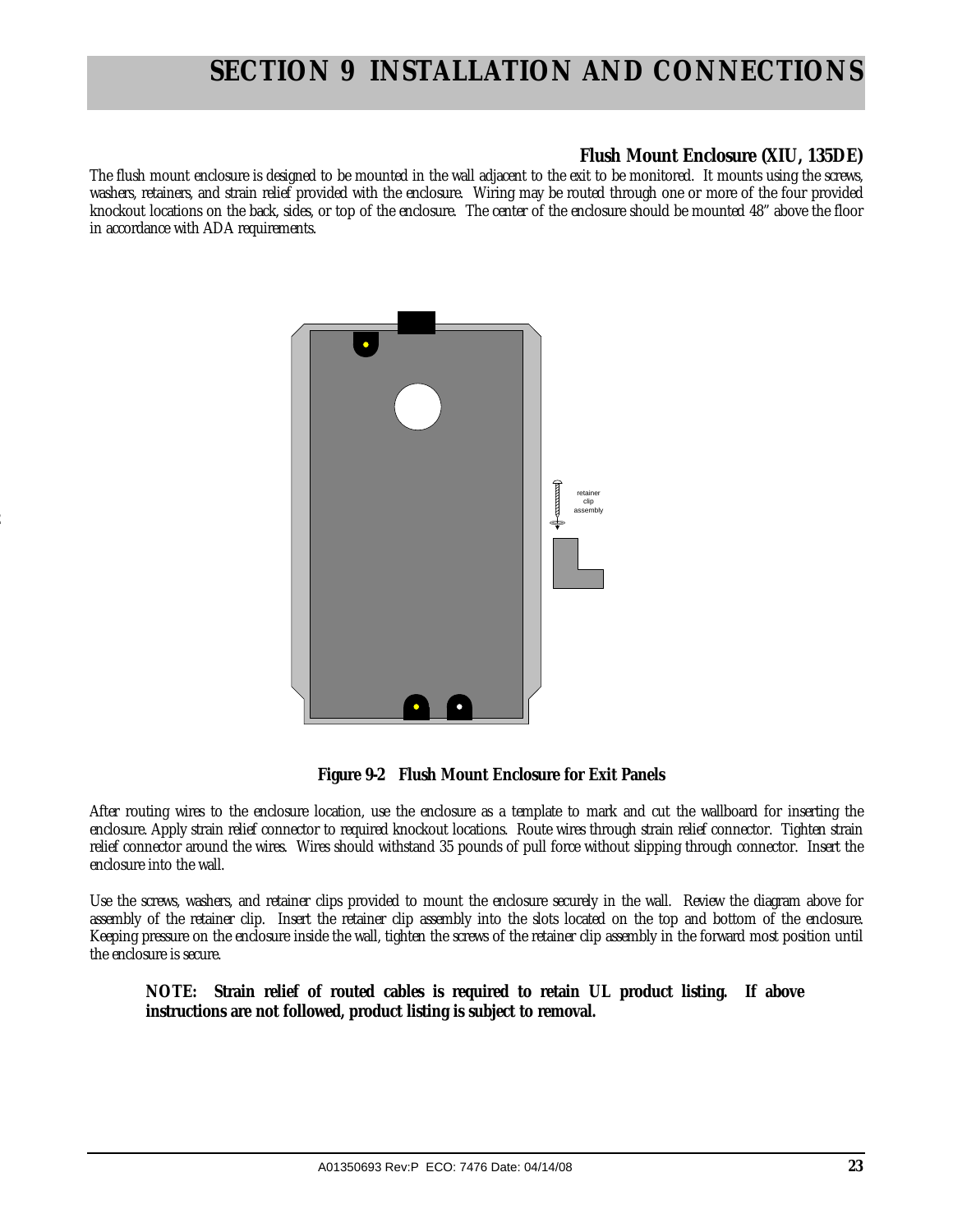### **Flush Mount Enclosure (ID Nurse Station Console, A02040901 LED Nurse Station Annunciator)**

This flush mount enclosure should be mounted in a convenient location for monitoring by facility staff. It mounts easily using the Madison clips provided. Knockouts for wire entry are available in all four sides and back of the enclosure. Use the strain relief cable clamp provided for wire entry.





Use the enclosure as a template and cut a hole in the wallboard for inserting the enclosure. Pull the wires through the cable clamp and install the enclosure in the wall. A maximum of six wires may be pulled through each ½" cable clamp. Tighten the strain relief connector around the wires. The wires should withstand 35 pounds of pull force without slipping through the connector. Use the two Madison clips on the top and bottom to secure the enclosure as follows. Bend end two up at a 45° angle. Insert side one into the gap (keeping end two up) between the wallboard and the enclosure top. Slide end one of the Madison clip left or right until clip meets the far extent of enclosure hole. Keeping outward pressure on the Madison clip, bend tab one and tab two 180° into the enclosure and flatten with pliers. Follow the same procedure on the bottom of the enclosure with the second Madison clip, but slide the clip to the opposite side of the enclosure hole and keep end two down.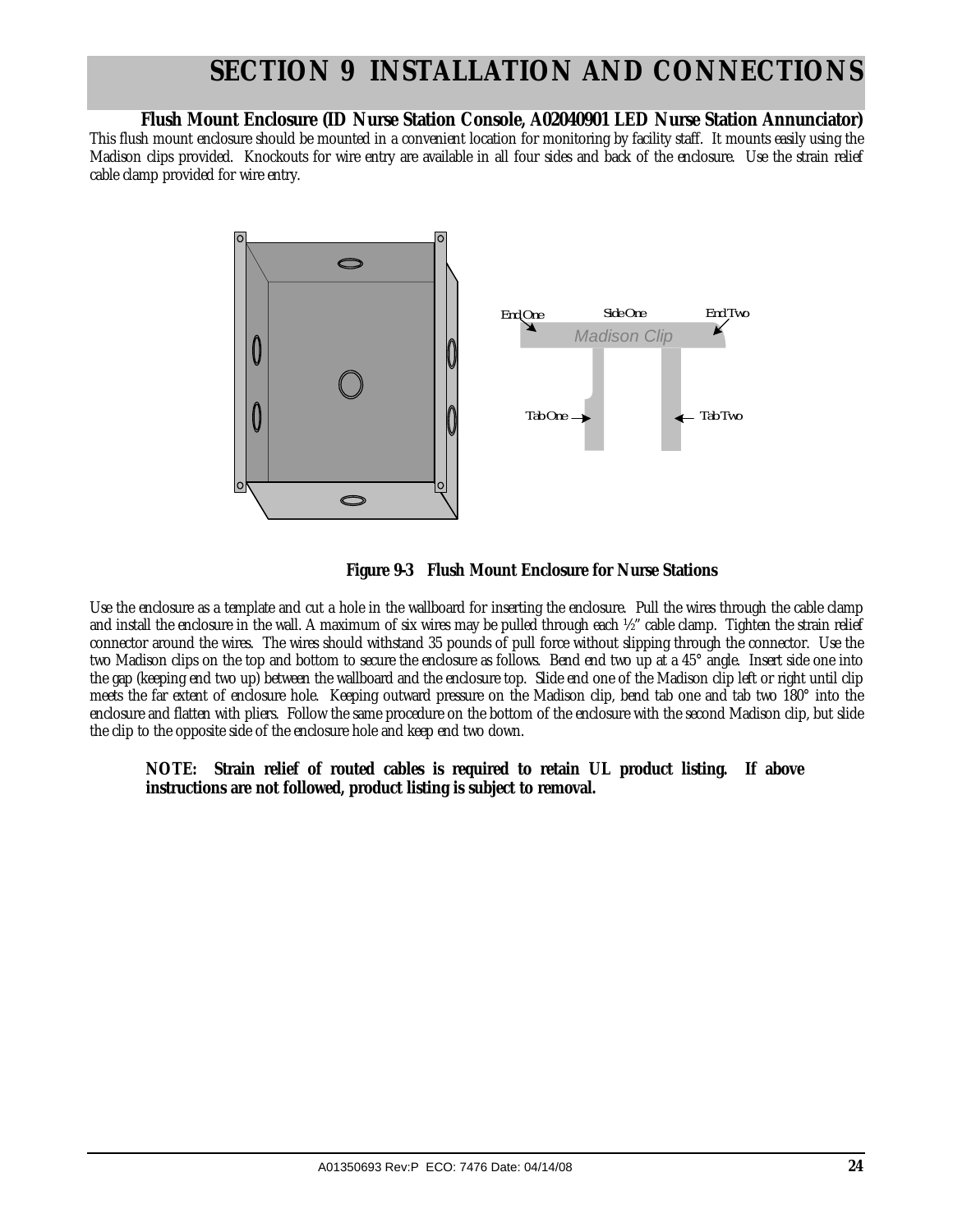### **Surface Mount Enclosure (ID Nurse Station Console, A02040901 LED Nurse Station Annunciator)**

This surface mount enclosure should be mounted in a convenient location for monitoring by facility staff. It mounts easily using the Madison clips provided. Knockouts for wire entry are available in all four sides and back of the enclosure. Wiring may be routed through one or more of the six provided knockout locations or through surface mounted non-metallic conduit into the knockouts on the top or bottom of the enclosure. Use the strain relief cable clamps provided for wire entry.



4

 **Figure 9-4 Surface Mount Enclosure for Nurse Stations** 

Use the backplate as a template and mark four mounting holes. Drill a ¼" hole for each anchor location and install the plastic anchors provided. Apply the strain relief connector to required knockout locations. Route the wires through strain relief connector. A maximum of six wires may be pulled through each ½" cable clamp. Tighten the strain relief connector around the wires. The wires should withstand 35 pounds of pull force without slipping through the connector. Use the #10 X 1" stainless steel, pan head, sheet metal screws provided to mount the enclosure and backplate to the wall. (Note orientation of backplate).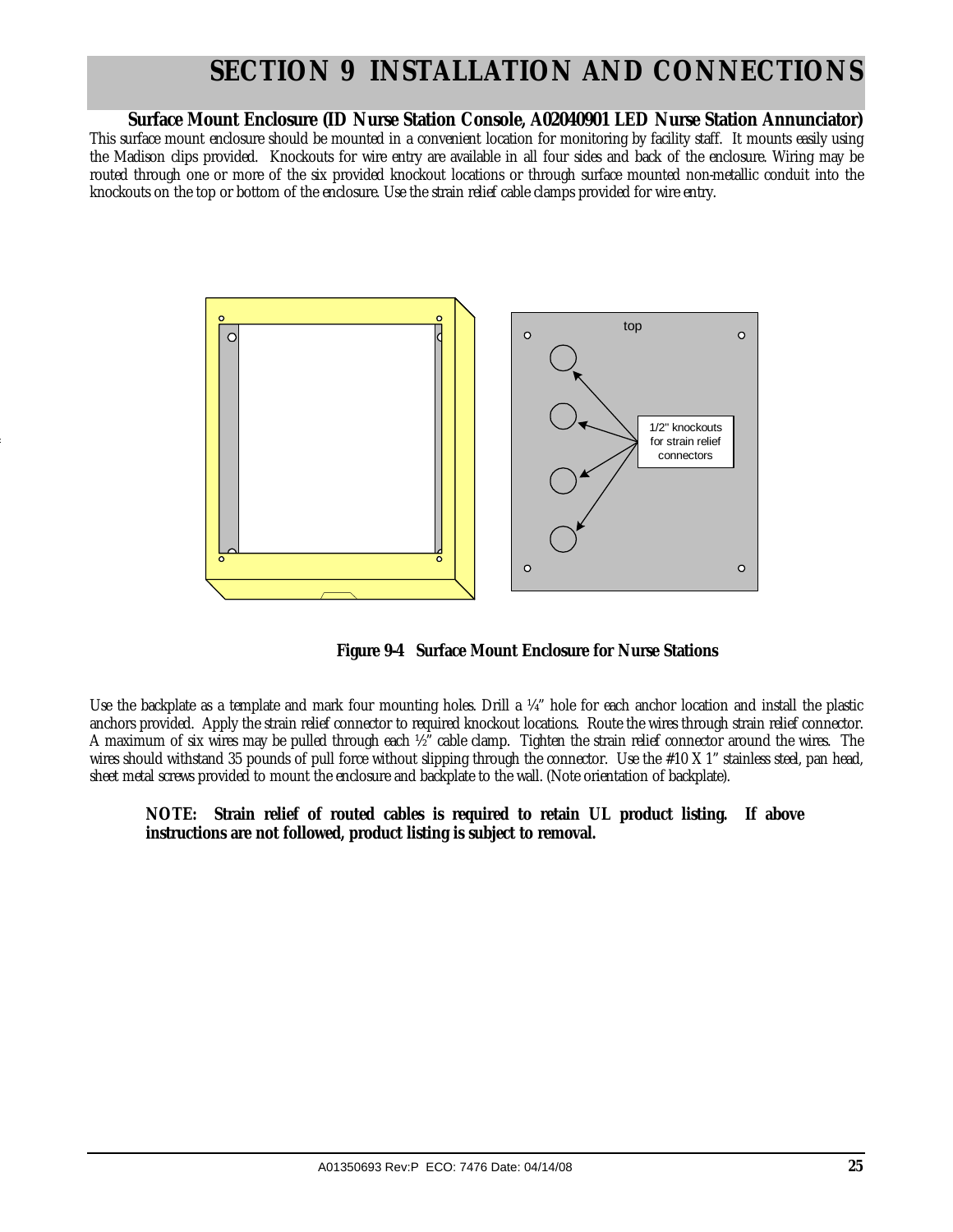### **Remote Annunciation**

Remote annunciation provides a method of displaying conditions of the installed system to varying degrees in other locations of the facility as required by the policies and procedures in place. These locations can include, but are not limited to, security offices, risk management offices, centralized staffing locations, and facility operator offices. The amount of information provided at a remote location will vary by product purchased and installed. At a minimum, the location of an alarm can be identified by each remote annunciator.

The following diagrams and text references will guide you through the application of the different products available with the system. Contact your Sales Representative if there are any questions in regards to adding or changing your remote annunciation product.

### **A02030901 (A02040901) Nurse Station Annunciator**

The A02030901 (A02040901) Nurse Station Annunciator is a basic dry contact driven series of LED's and piezo sounders designed to provide a specific location of a device in alarm. The device in alarm can include, but is not limited to, 500DE, 135, 135DE or a panic button. There are no communication requirements from the field device to the annunciator. The field device can provide a dry contact closure during an alarm event. If each field device is wired properly to the remote annunciation location, the closure will provide an alarm on one of four (or eight) LED locations on the face of the unit.

Each field device requires a two conductor shielded home run (single length of wire from beginning point to end point) without any breaks or splices.

The A02030901 Nurse Station Annunciator requires a mounting box A10000210 for flush mounted applications and mounting box 401 for surface mounted applications. The A20240901 Nurse Station Annunciator requires a mounting box 449 for flush mounted applications and mounting box 448 for surface mounted applications.



**Figure 9-5 Connection Between the A02030901/A02040901 and the 135DE Exit Panel** 

Connection should be made using the Normally Open (NO) and Common © on the back of the 135DE Exit Panel.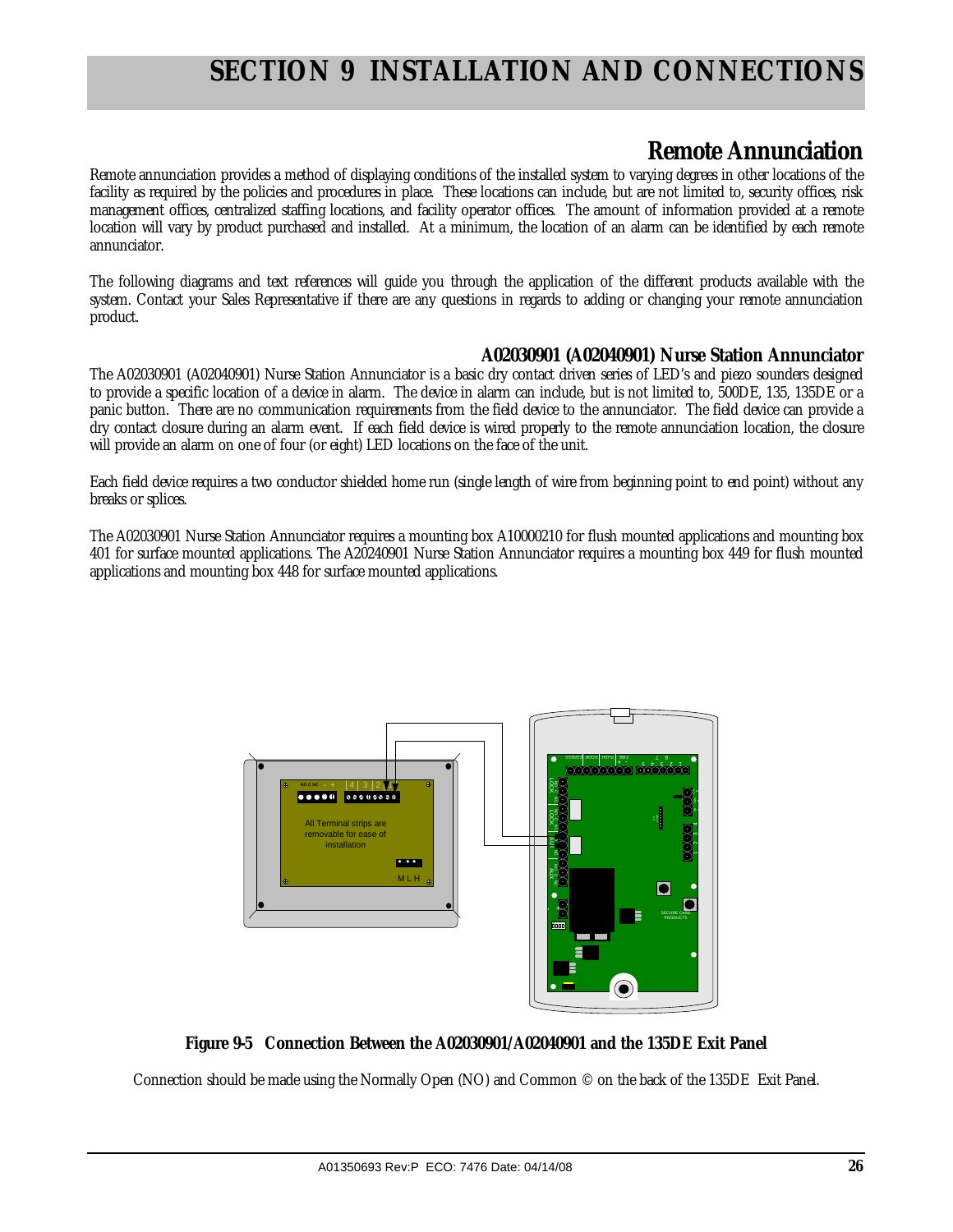Each A02030901 (A02040901) Nurse Station Annunciator has a series of LED's located on the front of the panel and a Form C relay that will change state when any of the four channels alarm. There is a green LED and a red LED for each device position. When the connected device is in a stand-by mode, the green LED will be illuminated and no sound will be present. If a connected device is in an alarm condition, the red LED will begin to flash and an audible sound will be present. This alarm condition on the A02030901 (A02040901) Nurse Station Annunciator will remain active until the field device is reset and the condition satisfied. A place for labeling the field device is located between the LED's and the piezo sounders. This label should closely identify the device connected to that position.

### **Secure Care Software to XIU Connection**

Secure Care Software provides central monitoring of the Secure Care Product's security devices installed in a facility. The software runs on ordinary Windows-based personal computers. Secure Care Software shows all activities on detailed floormaps of the facility. Device images on a floormap are mapped to the devices they represent so that Secure Care Software can manipulate the image in response to events and status changes involving the device.

The software receives communications from field installed devices via a communication hub device known as an "XIU". The XIU (discussed later in this section) provides two-way communication to and from field devices using an RS-485 architecture. This architecture will be referred to the "CAN bus" throughout this Manual. The CAN bus will be discussed in further detail in the XIU section of this manual. The XIU should be connected to the COM port on the back of the computer loaded with the SCP Software. To make the connections to the XIU connect the ORANGE wire coming from the exits to the screw terminal marked CANH. Connect the BLUE wire to the screw terminal marked CANL, and last connect the ground wire to the screw terminal mark GND.



 **Figure 9-6 XIU to Computer Connection** 

To make the connections to the computer connect the ORANGE wire to pin 3 on the back of the XIU and pin 1 on the RJ 45 jack. Connect the BLUE wire to pin 4 on the back of the XIU and pin 2 on the RJ 45 jack. Connect the BLUE/WHITE wire to pin 6 on the back of the XIU and pin 3 of the RJ 45 jack. For the XIU to computer/software connection, use the bank of seven screw terminals. The connection between the RJ 45 jack and the computer COM ports is made with the custom made cable provided in SCP Part #821 Computer Cable Kit.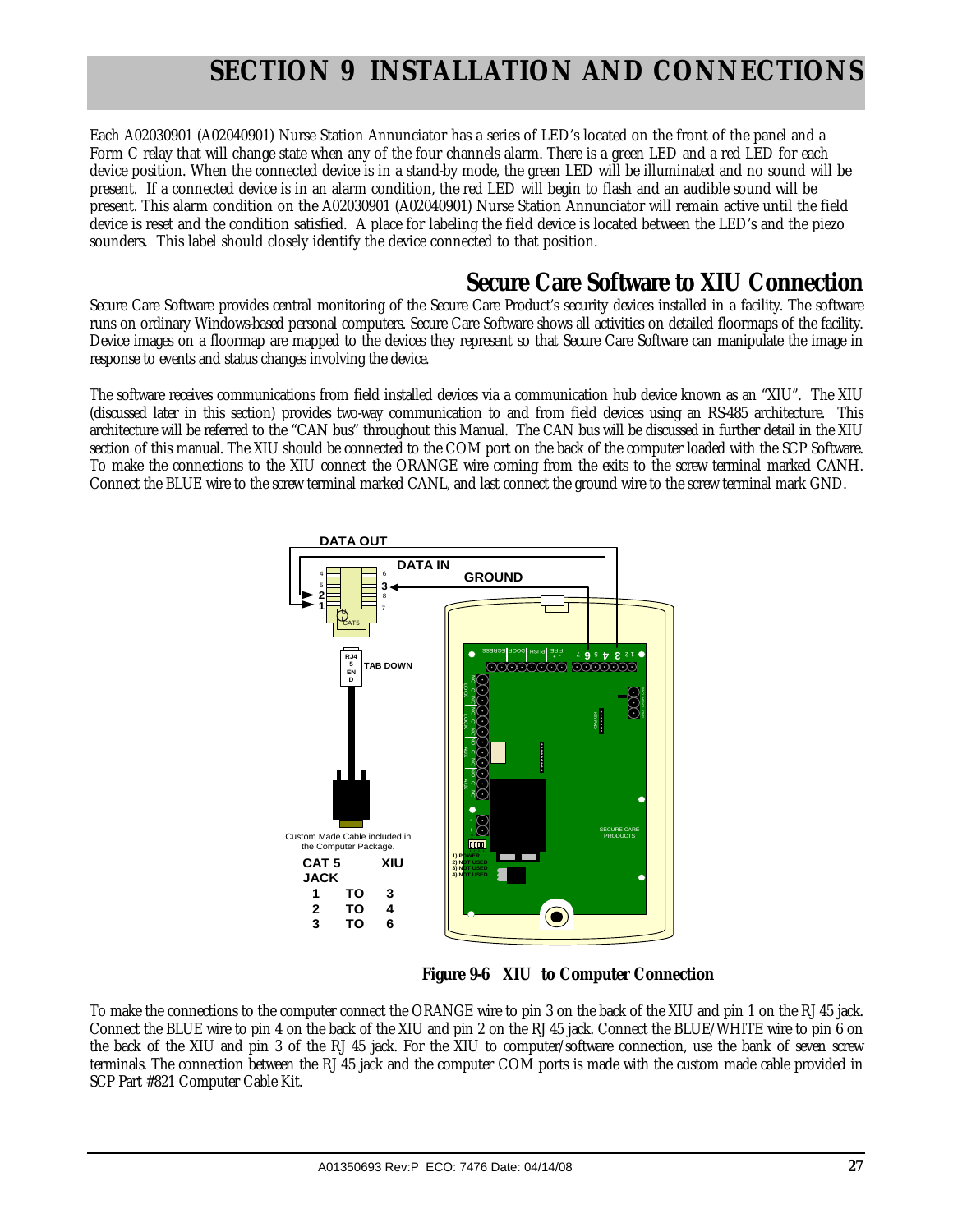### **Interfacing Magnetic Locks**

The 135DE Exit Panel can be interfaced with a magnetic lock. The connections to the locks should be made as shown in Fig. 9-7. The 135DE Exit Panel can also be interfaced to two locks.



6

 **Figure 9-7 135DE Exit Panel to Dortronics Lock Connections**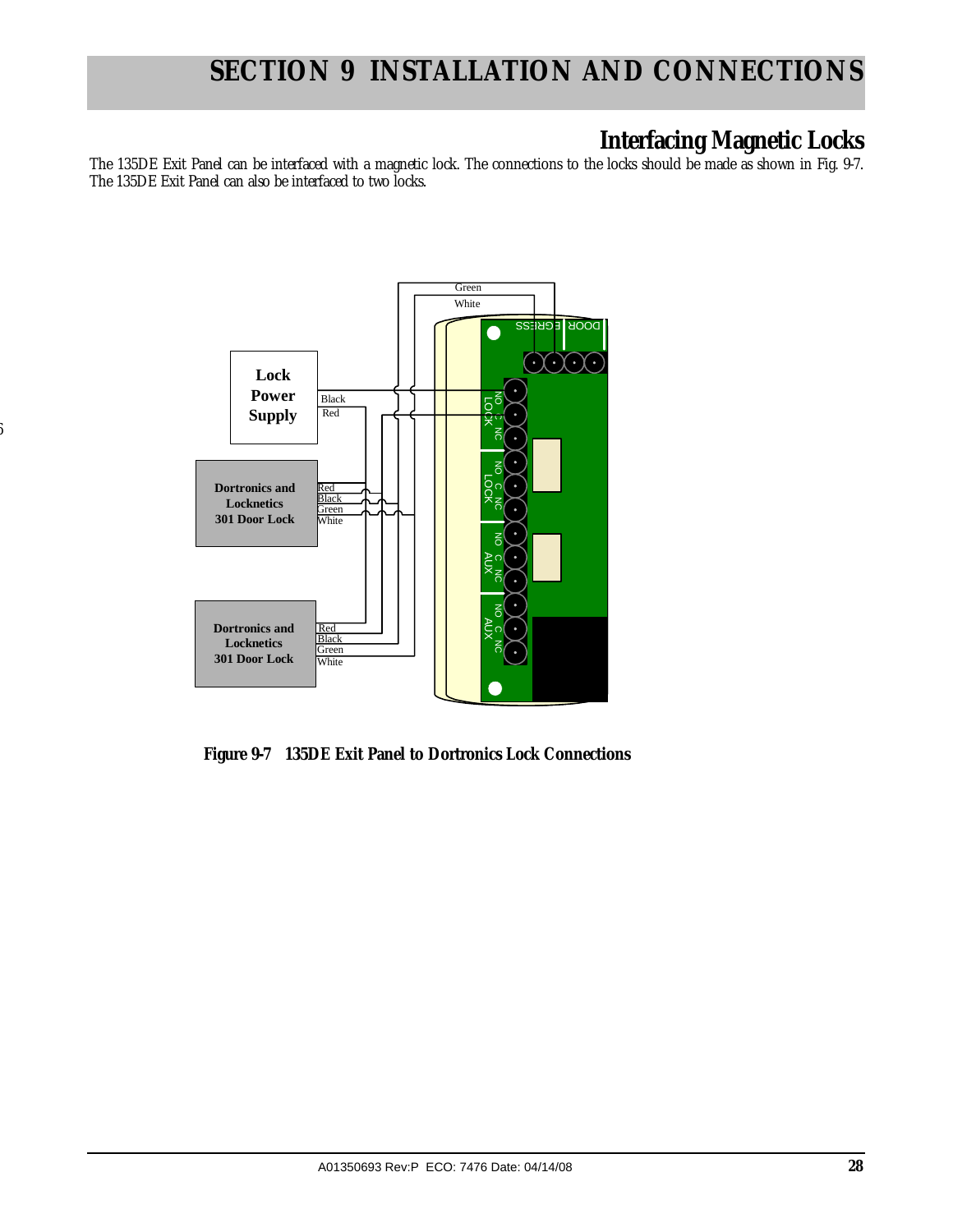### **Interfacing the Magnetic Solutions Lock**

The 135DE Exit Panel can be interfaced with a magnetic lock. The connections to the locks should be made as shown in Fig. 9-8.



 **Figure 9-8 135DE Exit Panel to Magnetic Solutions Lock Connections**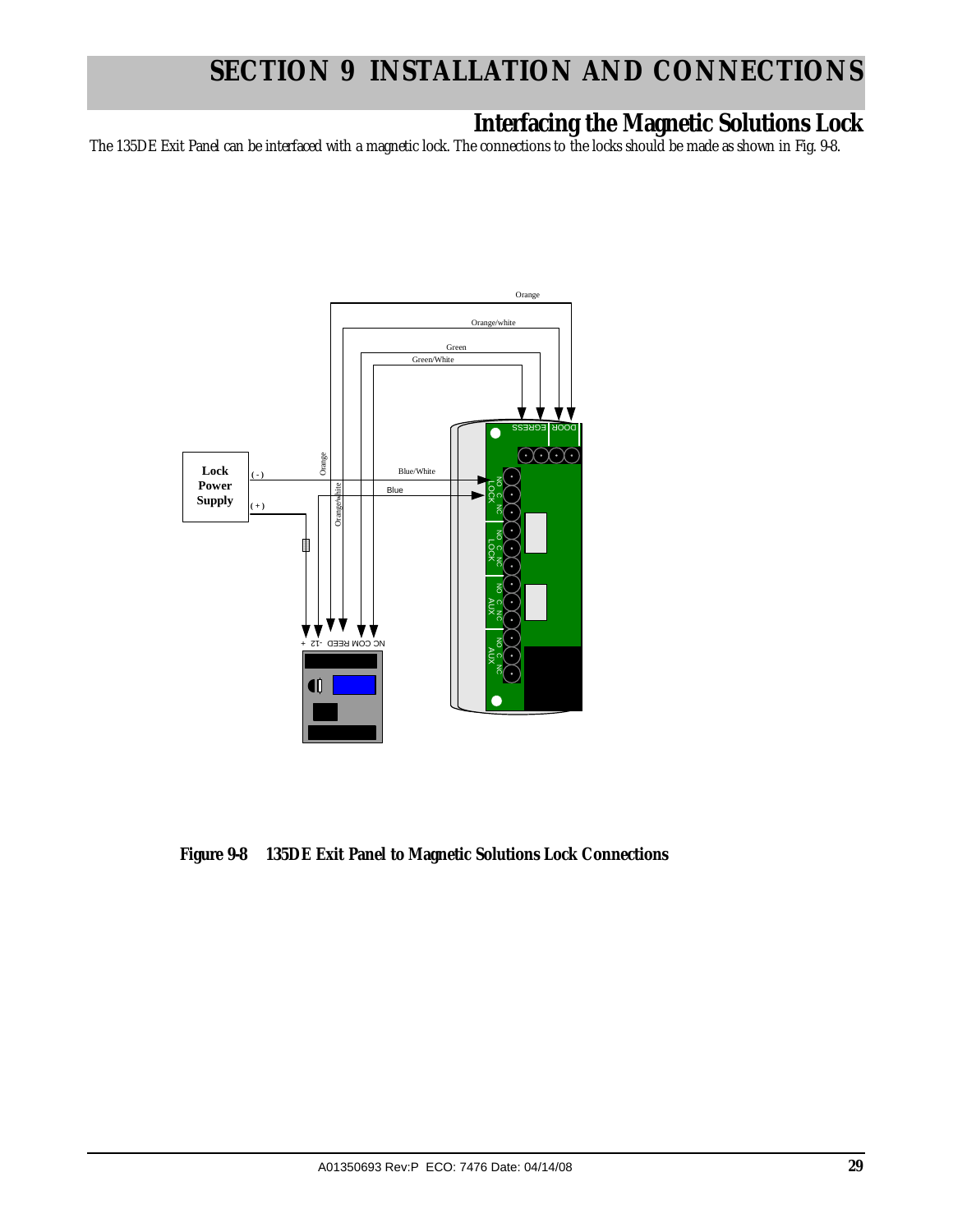### **Interfacing Two Magnetic Solutions Locks**

The 135DE Exit Panel can also be interfaced to two Magnetic Solutions locks. Make connections as shown in Fig. 9-9. The two locks should be wired in series not in parallel.



**Figure 9-9 135DE Exit Panel to Two Magnetic Solutions Locks Connections**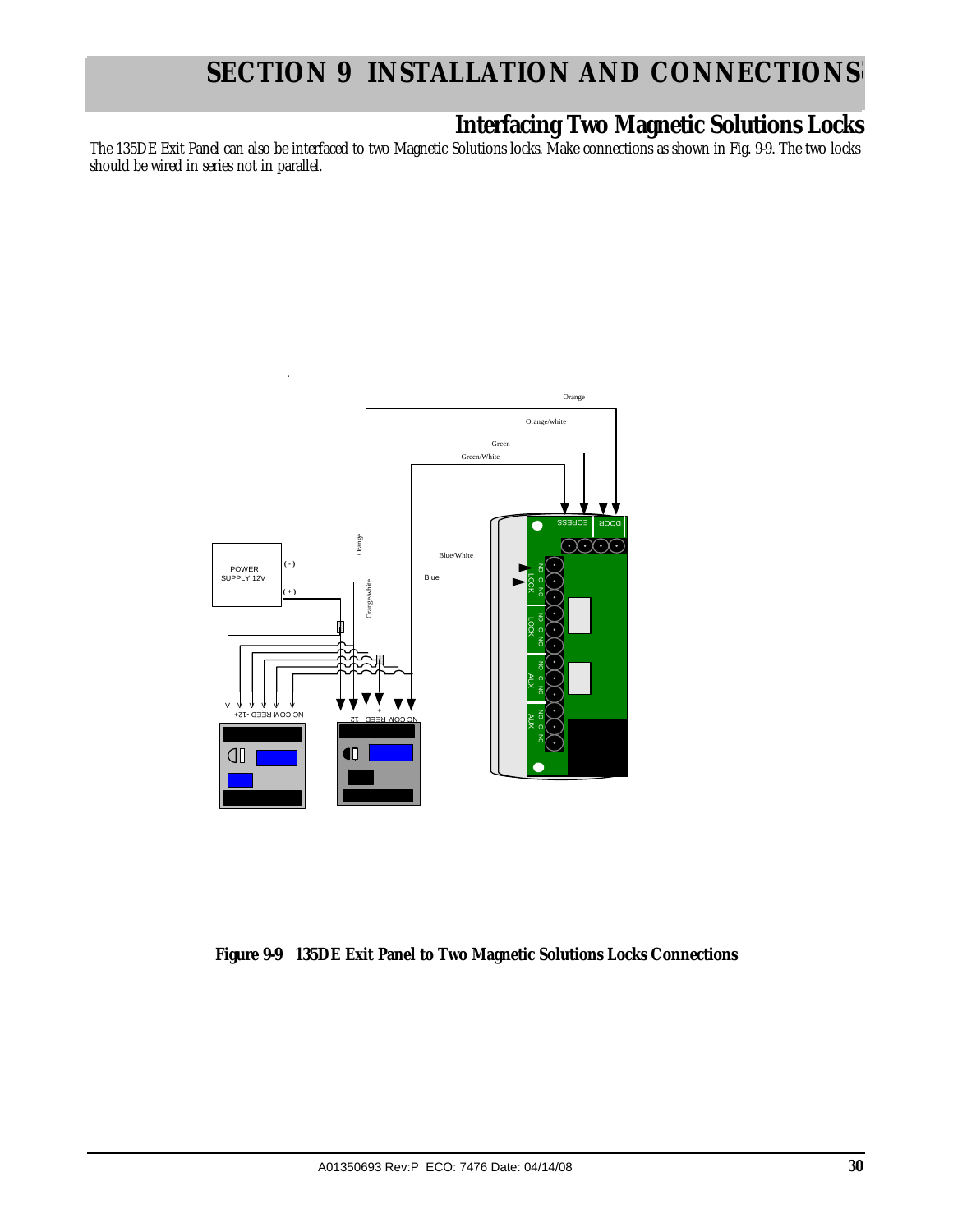### **Interfacing the Push Button and Remote Keypad**

The 135DE Exit Panel can be interfaced with a normally open non-latching Push Button and or a SCP provided Remote Keypad. The connections should be made as shown in Fig. 9-10.



 **Figure 9-10 Push Button and Remote Keypad to 135DE Exit Panel Connection**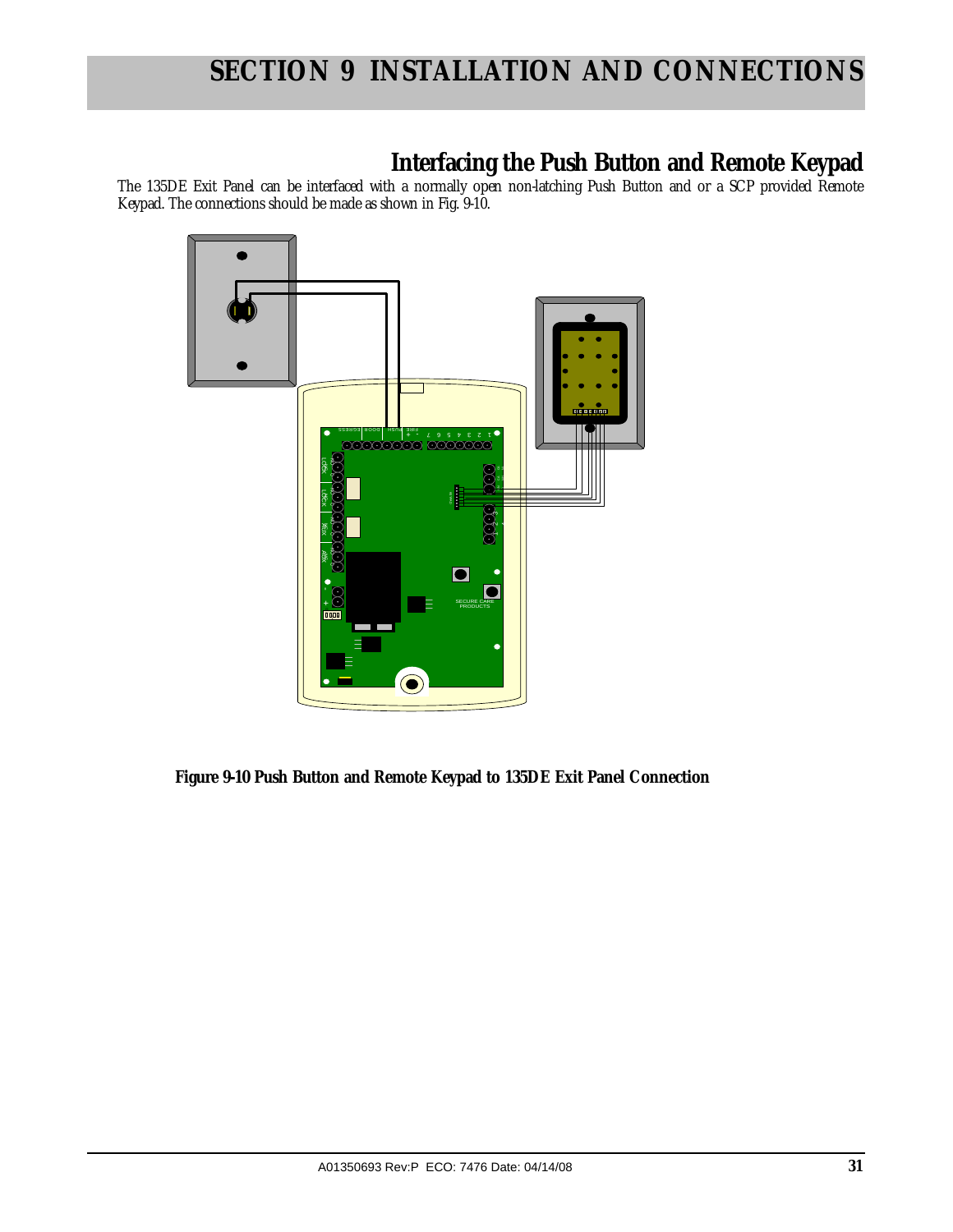### **Delayed Egress and Fire Alarm Connections**

Each of our panels has a delayed egress connection and a fire alarm connection per Life Safety Code 101 and NFPA code 101. The fire alarm panel connection is designed to disengage the magnetic lock in the event of a fire alarm. The delayed egress connection will sense when pressure is applied to the door, releasing the magnetic lock 15 seconds later. Connect the positive lead from your fire alarm panel to the positive termination on the panel; connect the negative lead from your fire panel to the negative termination on the panel. When connecting the delayed egress (1), simply connect both leads from the lock to the panel. Polarity does not matter. Connections are shown in Fig. 9-11.



 **Figure 9-11 Delayed Egress and Fire Alarm Connections**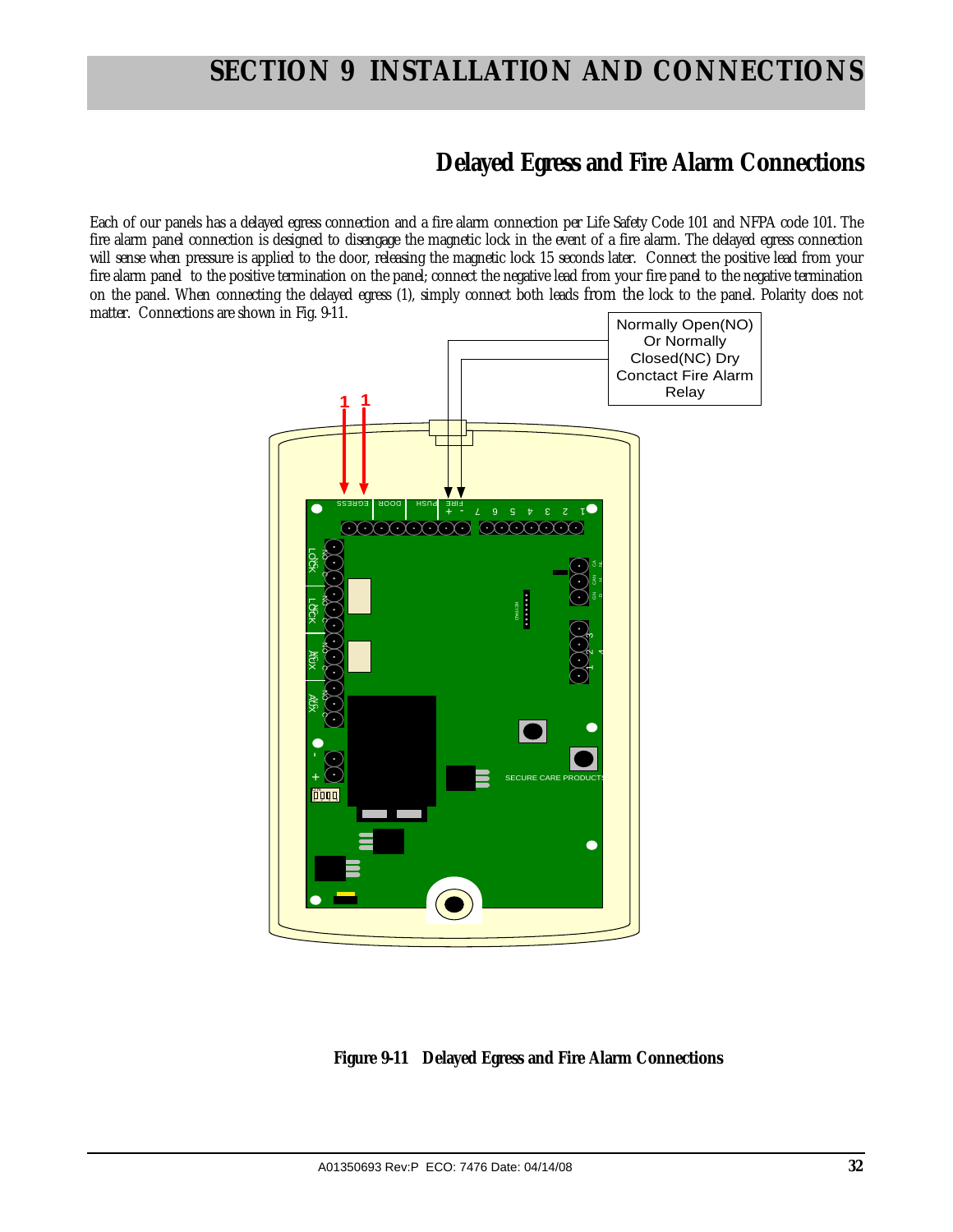### **135DE Exit Panel to External Receiver Connections**

Enabling the External Antenna or range adjustment is done through the keypad on the Exit Panel.



**Figure 9-12 Exit Panel to External Receiver Connection**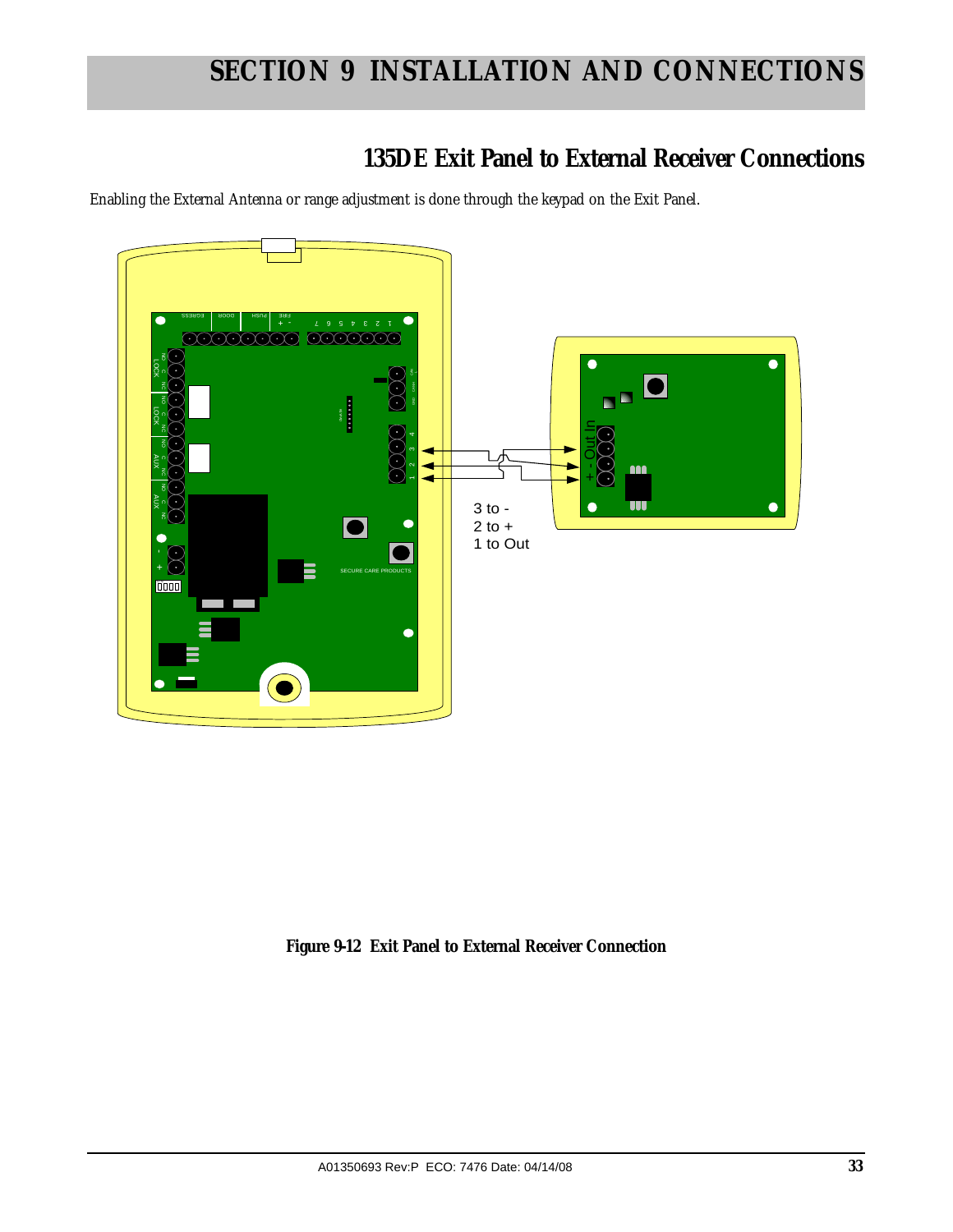### **Second External Receiver Connections**

Second Receiver is wired



First Receiver is wired

| Exit               |                  | <b>Receiver 1</b> | <b>Receiver 2</b> |  |
|--------------------|------------------|-------------------|-------------------|--|
| 3                  | <b>TO</b>        | TО                |                   |  |
| TO<br>$\mathbf{p}$ |                  | <b>TO</b>         |                   |  |
| 1                  | <b>OUT</b><br>TО |                   |                   |  |
|                    | IN               | TО                | OUT               |  |

**Figure 9-13 Connecting Two External Receivers**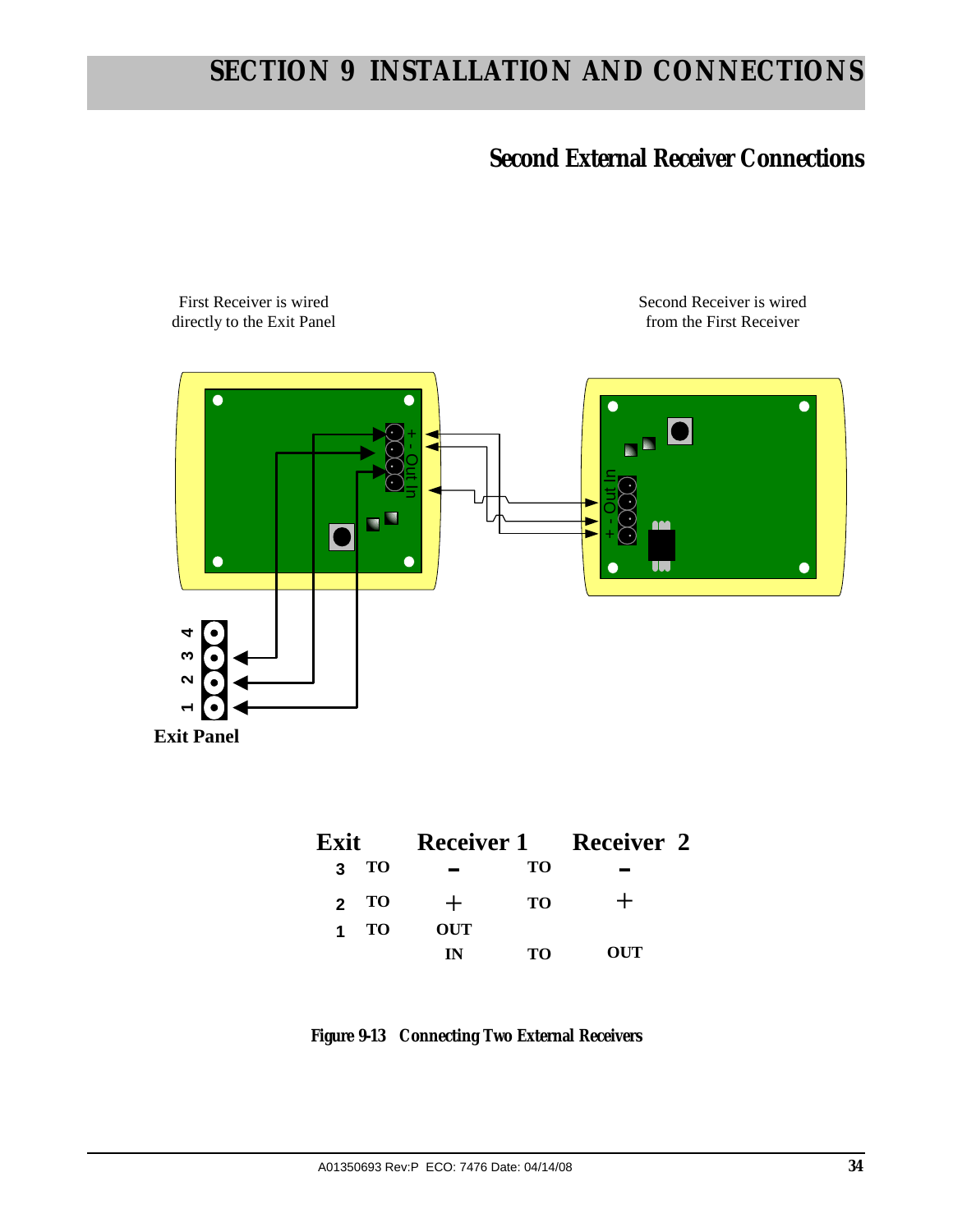### **Reset (Escort) Codes**

**NOTE: The PM mode must be disabled to make any programming changes to the panel. (See** *Section 10* **of this manual)** 

**NOTE: All Programming is stored in nonvolatile memory, which means that if the panel looses power the programming will remain in memory.** 

 **NOTE: To reset the panel to factory settings enter** *\****309 \*9876543214.**

Each Exit Control Panel offers three separate four digit codes for escorting transmitters legally through a protected doorway or hallway or resetting an alarm condition created by the presence of a transmitter while the exit door is open or hallway perimeter is breached. These three codes are referred to as the Primary, Secondary, and Tertiary. The Primary and Tertiary codes allow for resetting alarm conditions and escorting transmitters through protected areas when the Advanced Security Mode is not used (refer to the section on Advanced Security Mode for more operation details of that feature). The Secondary code allows for resetting, escorting, and programming in all conditions. This code allows transmitters to be escorted through a protected area while Advanced Security Mode is active (refer to the section on Advanced Security Mode for more operation details of that feature).

**Primary Code** (any three digits proceeded by  $*$ ). Factory Default  $*234$ 

To change the Primary code, follow the three listed steps without pausing for greater than one second between keystrokes.

- 1. Enter \*567 or the currently programmed Secondary code<br>2 Finter \*9876543210#
- 2. Enter **\*9876543210#**
- Enter new three digit code. One beep  $=$  Change accepted

**Secondary Code** (any three digits preceded by  $*$ ) Factory Default -  $*567$ 

To change the Secondary code, follow the three listed steps without pausing for greater than one second between keystrokes.

- 1. Enter \*567 or the currently programmed Secondary code
- 2. Enter **\*9876543211#**
- 3. Enter new three digit code. Two beeps = Change accepted

#### **Secondary Code Reset**

This will allow you to reset the secondary code to factory setting ( \*567 ) .

1. Enter \*309 \*9876543212

**Tertiary Code** (any three digits proceeded by  $*$ ). Factory Default -  $*751$ 

To change the Tertiary code, follow the three listed steps without pausing for greater than one second between keystrokes.

- 1. Enter \*567 or the currently programmed Secondary code
- 2. Enter **\*9876543212#**
- 3. Enter new three digit code. Three Beeps = Change Accepted

**Escort Time** Factory Default 30 Seconds

Each Exit Panel has a time period for passing through a door without creating an alarm.

To change the Escort code, follow the three listed steps without pausing for greater than one second between keystrokes.

- 1. Enter \*567 or the currently programmed secondary code
- 2. Enter **\*9876543215#**
- 3. Enter new three digit time in seconds (up to a maximum of 900 seconds but not less then 15 seconds) followed by  $#$
- 4. Two beeps = Change accepted; One beep = Change not accepted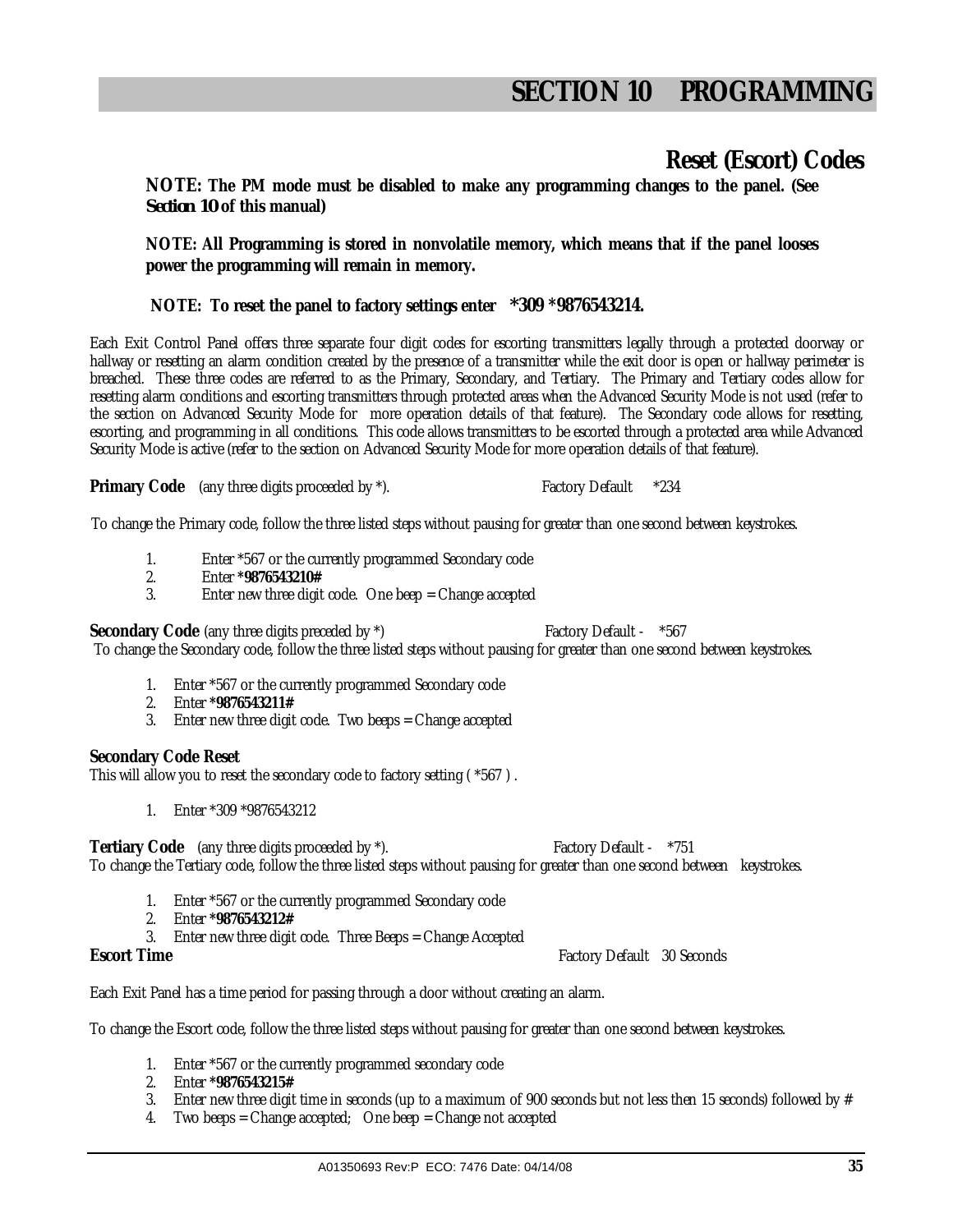# **Delayed Egress Release Time**

Each Exit Panel controlling an electromagnetic lock has a required time period for pressure applied to a door to release the locking feature as required by NFPA 101. Refer to the NFPA 101 Life Safety Code or your local fire Marshall/safety inspector for guidance on local requirements.

### **Delayed Egress Release Time Factory Default 15 seconds Delayed Egress Release Time**

To change the release time **from 15 to 30 seconds**, follow the three listed steps without pausing for greater than one second between keystrokes.

- 1. Enter \*567 or the currently programmed secondary code
- 2. Enter **\*9876543217#030**
- 3. Multiple confirmation beeps = change accepted
- 4. Single confirmation beep = change not accepted

To change the release time **from 30 to 15 seconds,** follow the three listed steps without pausing for greater than one second between keystrokes.

- 1. Enter \*567 or currently programmed secondary code
- 2. Enter **\*9876543217#015**
- 3. Multiple confirmation beeps = change accepted
- 4. Single confirmation beep = change not accepted

### **Egress Activation for Nuisance Silent** Default disabled

Currently a beeping will sound for the first 3 seconds when there is pressure applied to the door. With the Nuisance Silent Feature enabled, it will silence the 3 second nuisance sound and will activate the egress process.

To **enable** Nuisance Silent enter **\*567\*9876543217#777** To **disable** Nuisance Silent enter **\*567\*9876543217#707**

# **Delayed Egress Activation Time**

Each Exit Panel controlling an electromagnetic lock has a required time period for pressure applied to a door to activate the delayed egress release feature as required by NFPA 101. Refer to the NFPA 101 Life Safety Code or your local fire Marshall/safety inspector for guidance on local requirements. This feature allows you to modify the time necessary to apply the constant even pressure upon the door to activate the delayed egress alarm mode. The four options below are 3 sec., 2 sec., 1 sec., and 0 sec. Changing the activation time from factory default should be done only after permission is granted by the local Authority having jurisdiction.

### **Delayed Egress Activation Time** Factory Default 3 Seconds

To change the activation time to **3 seconds**, follow the three listed steps without pausing for greater than one second between keystrokes.

- 1. Enter \*567 or the currently programmed secondary code
- 2. Enter **\*9876543217#753**
- 3. Three confirmation beep = change accepted
- 4. No confirmation beep = change not accepted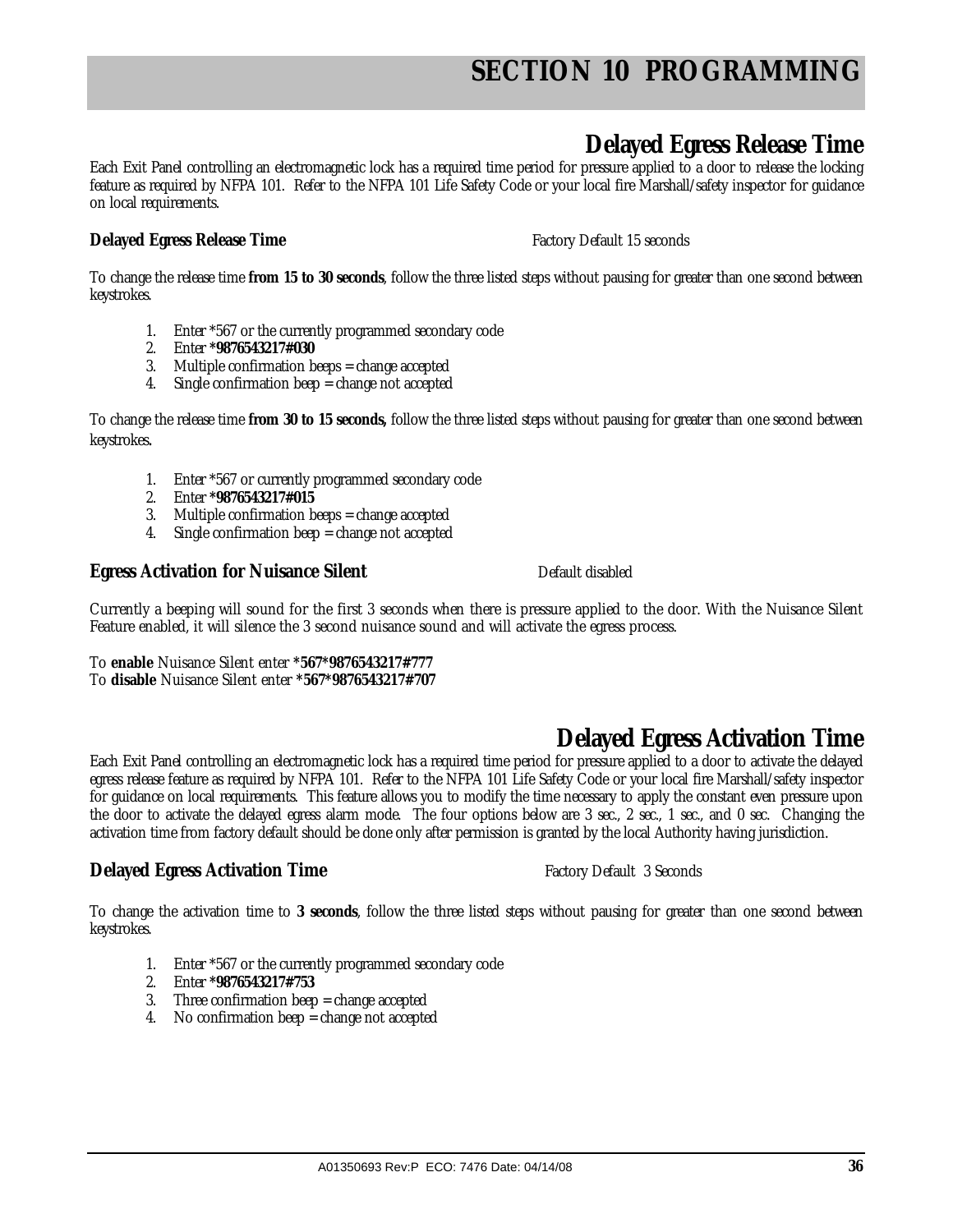To change the activation time to **2 seconds,** follow the three listed steps without pausing for greater than one second between keystrokes.

- 1. Enter \*567 or the currently programmed secondary code
- **2.** Enter **\*9876543217#852**
- 3. Two confirmation beeps = change accepted
- 4. No confirmation beep = change not accepted

To change the activation time to **1 second,** follow the three listed steps without pausing for greater than one second between keystrokes.

- 1. Enter\*567 or the currently programmed secondary code
- 2. Enter **\*9876543217#951**
- 3. One confirmation beeps = change accepted
- 4. No confirmation beep = change not accepted

To change the activation time to **0 seconds,** follow the three listed steps without pausing for greater than one second between keystrokes.

- 1. Enter \*567 or the currently programmed secondary code
- 2. Enter **\*9876543217#580**
- 3. Four confirmation beeps = change accepted
- 4. No confirmation beep = change not accepted

### **Latching Delayed Egress**

Each Exit Panel controlling an electromagnetic lock has a required time period for pressure applied to a door to release the locking feature as required by NFPA 101. This feature, when enabled, allows the door to remain unlocked once the delayed egress feature is activated until an authorized reset code is entered into the Exit Panel.

### **Latching Delayed Egress <b>Factory** Beautiful Disabled **Latching Delayed Egress Factory Default** Disabled

To **enable** the latching delayed egress feature, follow the three listed steps without pausing for greater than one second between keystrokes.

- 1. Enter \*567 or the currently programmed secondary code
- 2. Enter **\*9876543217#999**
- 3. Four confirmation beeps = change accepted

To **disable** the latching delayed egress feature, follow the three listed steps without pausing for greater than one second between keystrokes.

- 1. Enter \*567 or the currently programmed secondary code
- 2. Enter **\*9876543217#909**
- 3. Three confirmation beeps = change accepted

### **One Second Irreversible Latching Delayed Egress**

The 135DE Exit Panel has a special one second irreversible latching delayed egress feature. When enabled, in the presence of a transmitter and the activation of the nuisance alarm, the delayed egress cycle will unlock the door and keep it unlocked with an audible alarm until a reset code is entered. Once the delayed egress cycle has been activated, the door will not reset itself even if the transmitter is taken out of the detection range.

#### **One Second Irreversible Latching Delayed Egress** Factory Default Disabled

To **enable** the one second irreversible latching delayed egress feature, follow the three listed steps without pausing for greater than one second between keystrokes.

- 1. Enter \*567 or the currently programmed secondary code
- 2. Enter **\*9876543217#888**
- 3. Four confirmation beeps = change accepted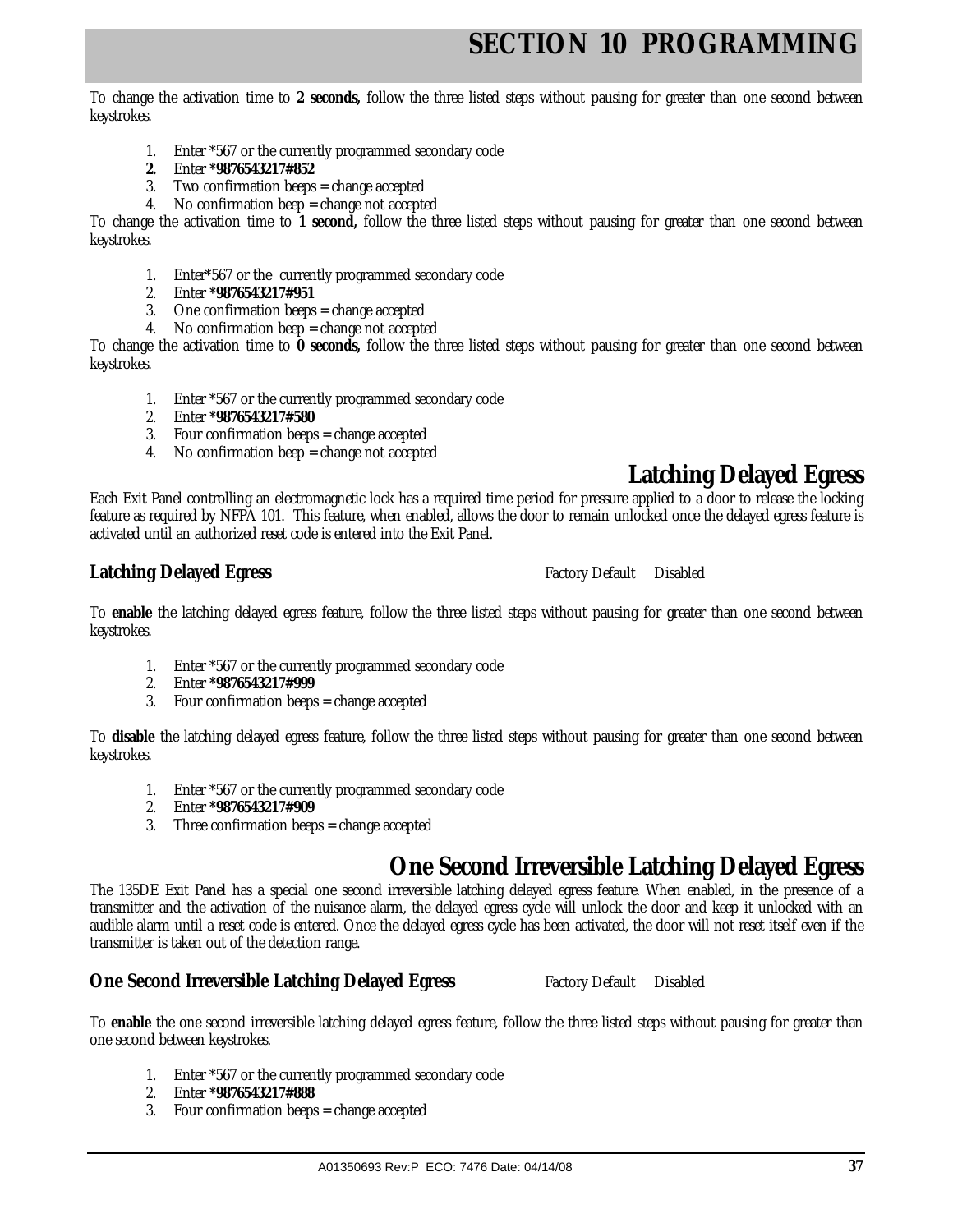To **disable** the one second irreversible latching delayed egress feature follow the three listed steps without pausing for greater than one second between keystrokes.

- 1. Enter \*567 or the currently programmed secondary code
- 2. Enter **\*9876543217#808**
- 3. Three confirmation beeps = change accepted

## **Fire Alarm Input Selection**

**Fire Alarm Input Factory Default** Normally Open

**Normally Closed** fire alarm contact active

- 1. Enter \*567 or the currently programmed secondary code
- 2. Enter **\*9876543216#000**
- 3. Two confirmation beeps = change accepted

To change to input of the Fire alarm relay enter the following:

- 4. One confirmation beep = change not accepted
- **Normally Open** fire alarm contact active
	- 1. Enter \*567 or the currently programmed secondary code
	- 2. Enter **\*9876543216#001**
	- 3. Three confirmation beeps = change accepted
	- 4. One confirmation beep = change not accepted

To **Enable** the Latching Fire Alarm

- 1. Enter \***567\*9876543216 #999**
- 2. Four confirmation beeps = change accepted
- 3. One confirmation beep = change not accepted

To **Disable** the Latching Fire Alarm

- 1. Enter \***567\*9876543216 #909**
- 2. Five confirmation beeps = change accepted
- 3. One confirmation beep = change not accepted

**REVERSIBLE** and cannot be undone by initializing the panel. Make sure the Life Safety 101 features are correct and meet your local authorities requirements before locking the feature .To undo this feature the panel will have to be sent back to

To **LOCK** Life Safety Features: Enter \*309\*9876543219

Secure Care Products, Inc. to be reprogrammed.

Each Exit Panel requires its own unique ID code for reporting purposes on the CAN bus (if used). Any event message will be transmitted on the CAN bus beginning with the Exit Panel ID code followed by the message string. The Exit Panel ID is also supervised by the XIU for power.

You can lock all **Life Safety 101** features. This will lock the delayed egress and fire alarm settings. This feature is **NON** 

### **Panel ID Code Factory Default** 255

To **change** the panel ID code, follow the three listed steps without pausing for greater than one second between keystrokes.

- 1. Enter \*567 or the currently programmed Secondary code
- 2. Enter \*9876543213#XXX  $(XXX =$  three digit number)
- 3. Multiple confirmation beeps = change accepted
- 4. Single confirmation beep = change declined

# **Latching Fire Alarm**

### **Panel ID Code**

**Life Safety Lock**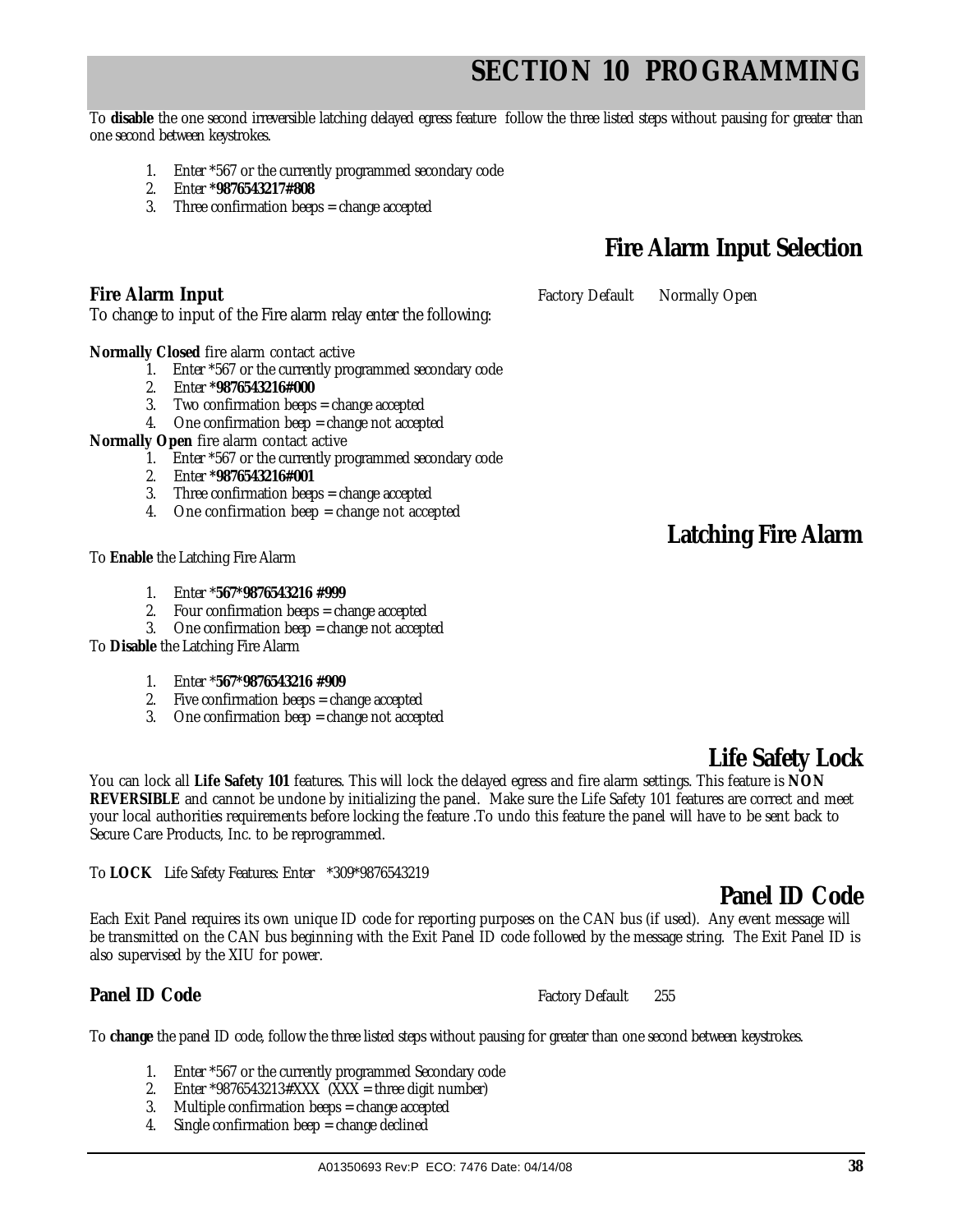To **view** the Exit Panel ID code, follow the three listed steps without pausing for greater than one second between keystrokes.

- 1. Enter\*567 or the currently programmed Secondary code
- 2. Enter \*9876543213#999
- 3. Three series of blinks ( $#$  of blinks for number in the code, i.e. one blink  $= 1$ ) separated by pauses.

### **PM Mode Feature**

The PM Mode feature allows the user to select a single event, (one lock time and one unlock time) to automatically lock and unlock the door system for every day of the week. This will allow more control of unauthorized traffic through the protected door during those times.

### **PM Mode Factory Default** Disabled

To program the panel to arm and disarm at a selected time

- 1. Enter **\*567 \*987654321** hold the one until one beep is heard
- 2. Enter current time of the day in military time
- 3. Enter unlock time in military time
- 4. Enter lock time in military time

To **enable** the PM mode feature:

- 1. Enter**\*567\*987654321** hold the one until one beep is heard
- 2. Then enter **9999**
- 3. Four confirmation beeps = change accepted
- To **disable** the PM mode
	- 1. Enter **\*567\*987654321** hold the one until one beep is heard
	- 2. Then enter **9009**
	- 3. One confirmation beep = change accepted

### **Software Version**

**Elevator Mode** 

To verify the software version:

- 1. Enter \***567**\***2** and hold
- **2.** Count the beeps. It should be a four digit number (10 beeps=0)

### **Elevator Mode Factory Default** Disabled

In normal operation the AUX relay will operate normally, the NO relay will close during alarms and the NC relay will OPEN during alarms. When the Exit Panel loses all power, the NC relay will remain Closed and the NO will remain OPEN. This feature only affects the AUX relays when the power is powered down

To **enable** the elevator mode: Enter \***567 \*0** hold the 0 until 1 beep is heard

To **disable** the elevator mode: Enter **\*567 \*0** hold the zero until 2 beeps are heard. When the elevator mode feature is enabled the AUX relays will change to the alarm state when the panel loses power. (Relays will change state).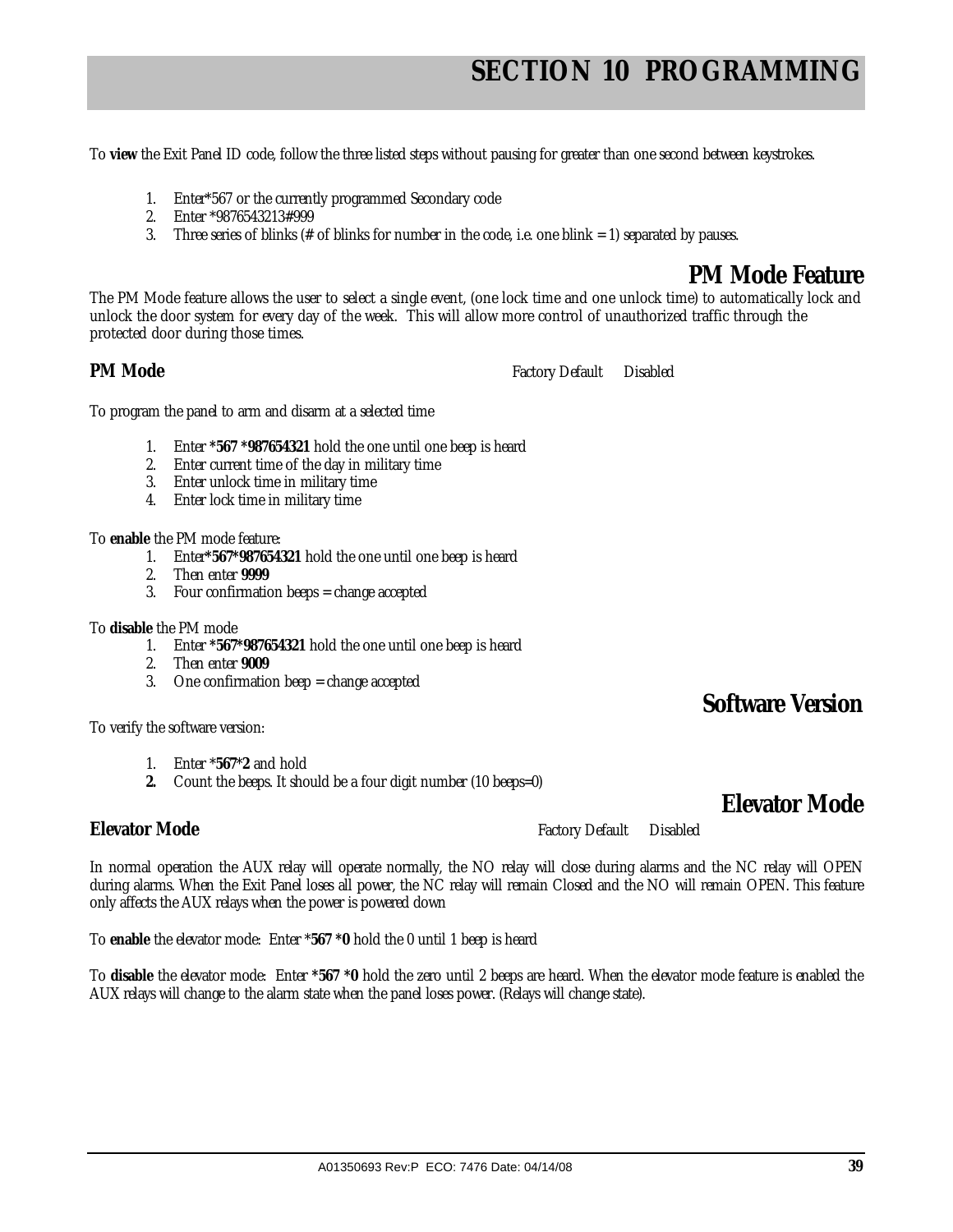### **Loiter Alarm**

This feature, when programmed and enabled, allows the 135DE Exit Panel to create a unique audible alarm to report that a transmitter is in the proximity of a monitored door for too long. If the transmitter were to leave the monitored area after the alarm sounds, the alarm would reset automatically without staff intervention.

**Loiter Alarm Factory Default** Disabled

To **change** the time of the loiter alarm feature in seconds follow the three listed steps without pausing for greater than one second between keystrokes.

- 1. Enter **\*567** or currently programmed secondary code
- 2. Enter **\*9876543218#XXX** (where "XXX" = time in seconds; example -30 sec. = "030", 3 min. = "180")
- 3. Two confirmation beeps = change accepted
- 4. One confirmation beep = change not accepted

To **enable** the loiter alarm feature follow the three listed steps without pausing for greater than one second between keystrokes.

- 1. Enter **\*567** or currently programmed secondary code
- 2. Enter **\*9876543218#999**
- 3. Four confirmation beeps = change accepted

To **disable** the loiter alarm feature follow the three listed steps without pausing for greater than one second between keystrokes.

- 1. Enter **\*567** or currently programmed secondary code
- 2. Enter **\*9876543218#909**
- 3. Three confirmation beeps = change accepted

### **Advanced Security Mode**

In Advanced Security Mode the Primary Reset Code (\*234 or equivalent) and Tertiary Reset Code (\*751 or equivalent) will not allow the escort of a monitored resident. The Primary Reset Code may still be used to reset an alarm condition. If a Push Button is used in Advanced Security Mode, it will not allow access while a monitored resident is within the detection range. An audible alarm will sound while the Push Button is pressed and a monitored resident is nearby. In the absence of a monitored resident the Push Button and Primary Reset Code will work as usual. Enabling the Advanced Security Mode feature has no affect on the Secondary Reset Codes (\*567 or equivalent) operation.

### **Advanced Security Mode Factory Default Enabled** Factory Default Enabled

- To **enable** the advanced security mode, follow the three listed steps without pausing for greater than one second between keystrokes.
	- 1. Enter **\*567** or Currently Programmed Secondary code
	- 2. Enter **\*9876543215#999**
	- 3. Four confirmation beeps = change accepted

To **disable** the advanced security mode, follow the three listed steps without pausing for greater than one second between keystrokes.

- 1. Enter **\*567** or Currently Programmed Secondary code
- 2. Enter **\*9876543215#909**
- 3. Three confirmation beeps = change accepted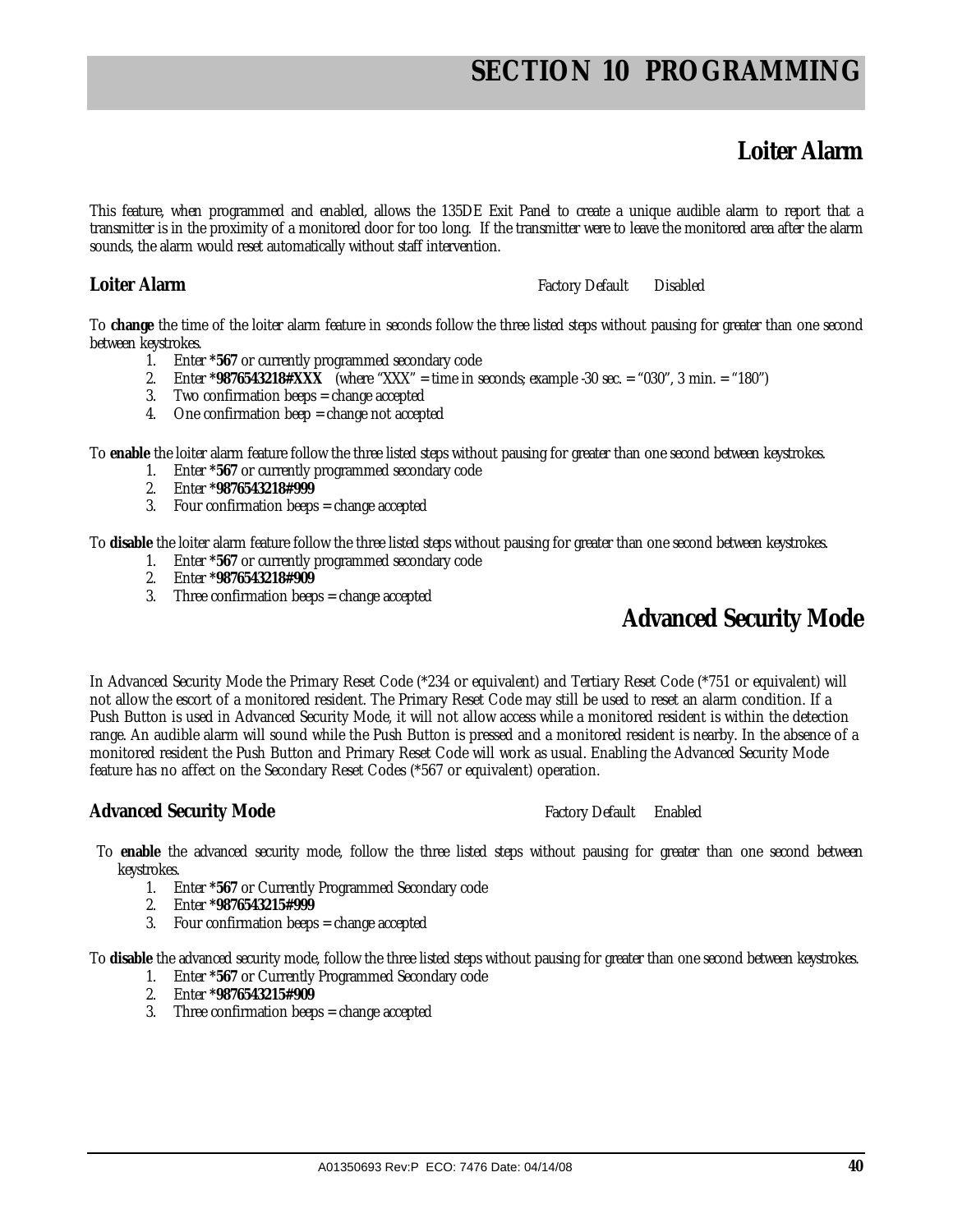### **Antenna Selection**

Each 135DE Exit Panel has an integrated antenna system in the unit. However, due to special requirements of certain installations, you may be inclined to add an external antenna to the 135DE Exit Panel. In order to choose the external antenna solely for coverage or choose both antennas, the following steps will allow you to choose the proper setup for your installation needs.

### **Antenna Selection**

- 1. To **change** the selection of antennae:
- 2. Enter **\*567** (or Currently Programmed Secondary Code) Enter \***5** and hold the 5
- 3. One beep = board antenna is active
- 4. Two beeps = remote antenna is active
- 5. Three beeps = both the on board antenna and remote antennas are active
- 6. Four beeps = neither antennas are active

### **Antenna Range Adjustment**

Each door system installation will be unique in many ways. Consider all of the local environmental factors of construction around the system location - the types of materials used, the construction methods used, and amount of foot traffic around and through the door

area. Each system will require tuning for the required coverage at each location independently. The following steps will guide you during the adjustment.

### **Antenna Range Adjustment**

- 1. Enter \*567 or currently programmed secondary code \*9876543219 Five beeps indicate that you are in range adjustment mode
- 2. Enter "**1**" and the current threshold will be given via a series of beeps. 1-9 beeps indicate its numeric value. Ten beeps indicate a value of zero.
- 3. Enter "**\***" followed by **three digits** of desired threshold value Higher the value = shorter range Lower the value = longer range
- 4. Enter "**0**" to select the on board antenna or remote antenna Four beeps = adjust the remote antenna Two beeps = adjust the onboard antenna
- 5. Enter "**#**" to get out of the range change mode or wait one minute. Three beeps = end of range adjustment mode.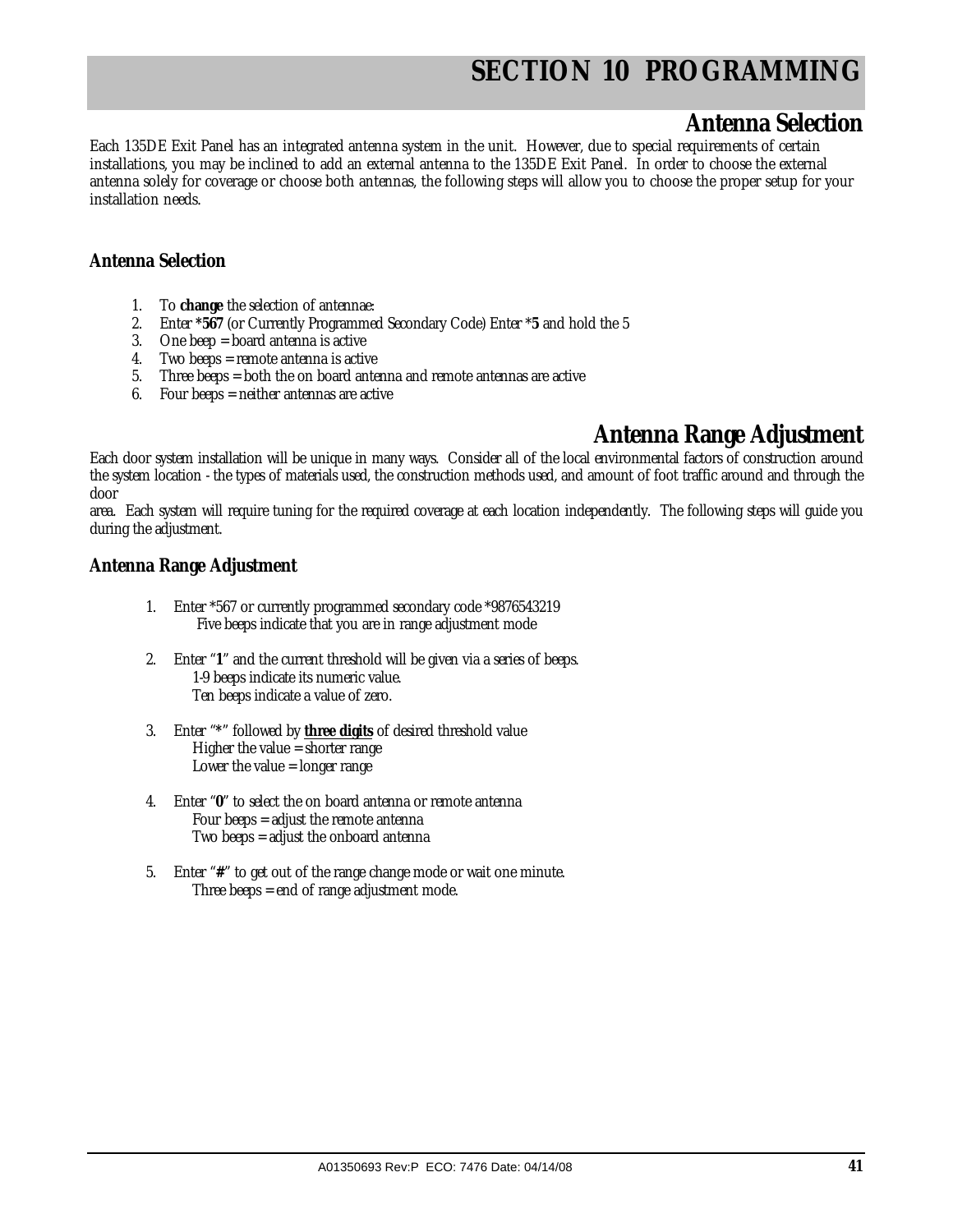# **SECTION 11 TESTING**

### **Recommended Weekly Testing Testing Wandering Patient Monitoring with Lock**

### **Patient Escort Feature Test**

Enter the monitoring zone with a transmitter on your ankle. The red LED will turn on and the door will quietly lock. Now enter the primary reset code into the keypad. The red LED will turn green, the door will unlock and you will be able to open the door without the alarm sounding.

### **Anti-Tailgate Feature Test**

Now close the door. The green LED will turn red and the door will immediately relock.

### **Delayed Egress Feature Test**

With the door locked, apply pressure on the opening hardware of the door. The 135DE Exit Panel will begin to alarm and the red LED will remain on. The LED will remain red and the audible alarm sound will be short beeps. After 15 seconds, the audible alarm will become a continuous tone, the red LED will be on, and the door will release. Open the door. The LED will begin flashing red/green/red/green and the audible alarm will change to the seagull sound. Now close the door and enter the primary reset code. The panel will stop alarming, the door will relock and the red LED will be on. (The transmitter is still in the monitoring zone).

### **Remote Keypad Test**

If a Remote Keypad has been installed with the 135DE Exit Panel, repeat the steps above using the Remote Keypad.

### **Push Button Test**

If a remote Push Button has been installed with the 135DE Exit Panel, pass through the door from the Exit Panel side to the Push Button side using the reset code on the Exit Panel keypad. Close the door. Depress the Push Button. Open the door. No alarm condition will be activated and the LED will turn green.

### **Advanced Security Mode Test**

Bring a transmitter into the monitoring zone. The green LED will turn red; the yellow LED will blink. Now enter the primary reset code. The red LED will flash green momentarily indicating a valid code was entered while a monitored resident was nearby. Next, try to gain access via the Push Button if one is installed on your system. With a transmitter in range, the door will remain locked and an audible alarm will sound. Only by entering the Secondary Reset Code (\*567 or equivalent) will access be granted in this situation.

### **Recommended Monthly Testing**

### **Fire Alarm Release Feature Test**

Place the fire alarm system into the alarm mode and verify that all locks release. The 135DE Exit Panels should be in the fire alarm release alarm condition.

### **Recommended Annual Service**

### **Battery Replacement**

The battery should be replaced annually with a rechargeable 9VDC NI-MH battery (Secure Care Part # B15360501).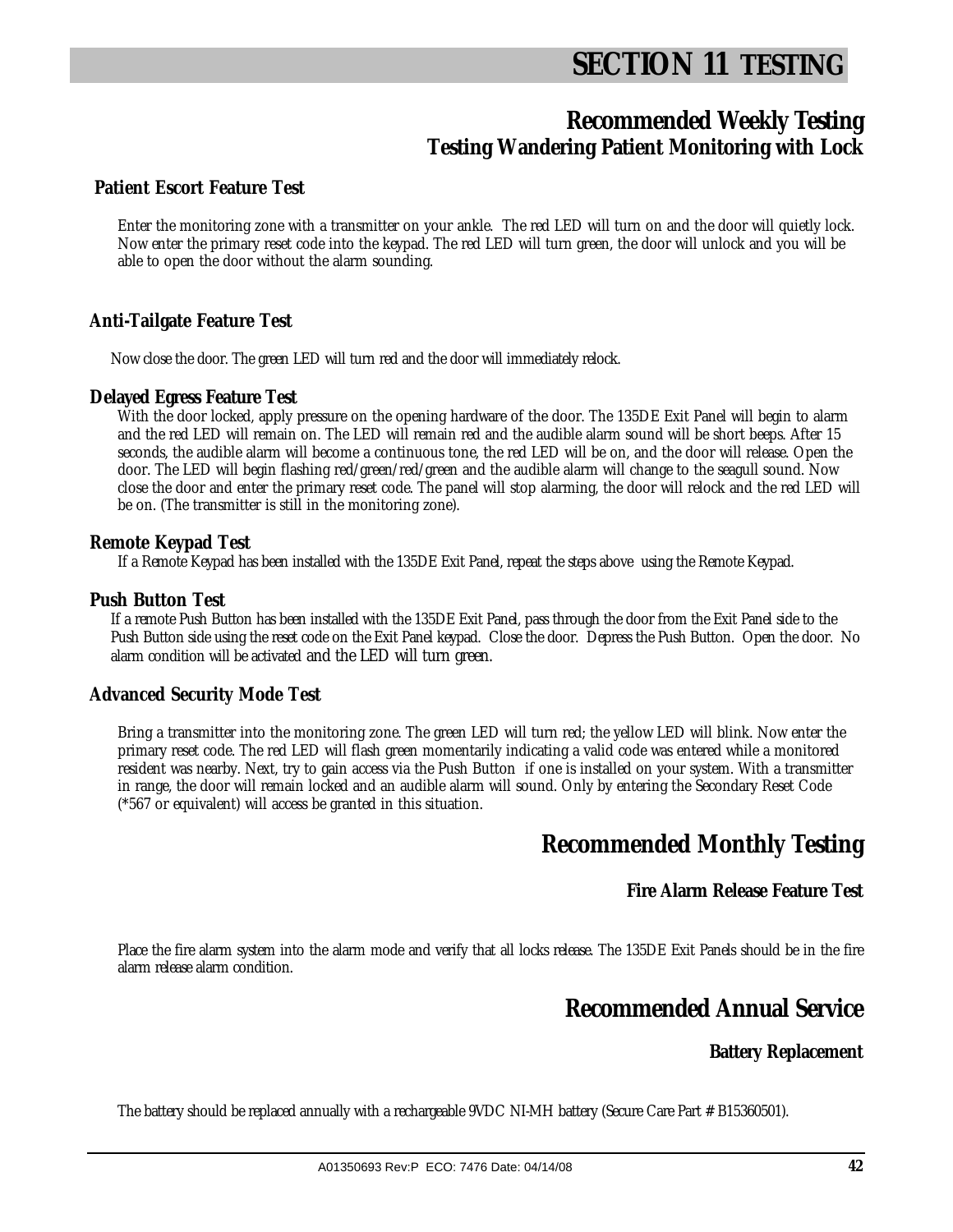## **Using a Transmitter/System Tester**

### **Testing a Transmitter Using the 135 Tester:**

- 1. Press the ON button.
- 2. Bring the transmitter near the top of the Tester and verify the signal LED blinks.
- 3. Verify the display reads "TX OK".

### **Testing a Door System Using the 135 Tester:**

- 1. Press the ON button.
- 2. Bring the tester near the door and press the DOOR button.
- 3. Verify the door system arms (if the door is closed) or alarms (if the door is open).

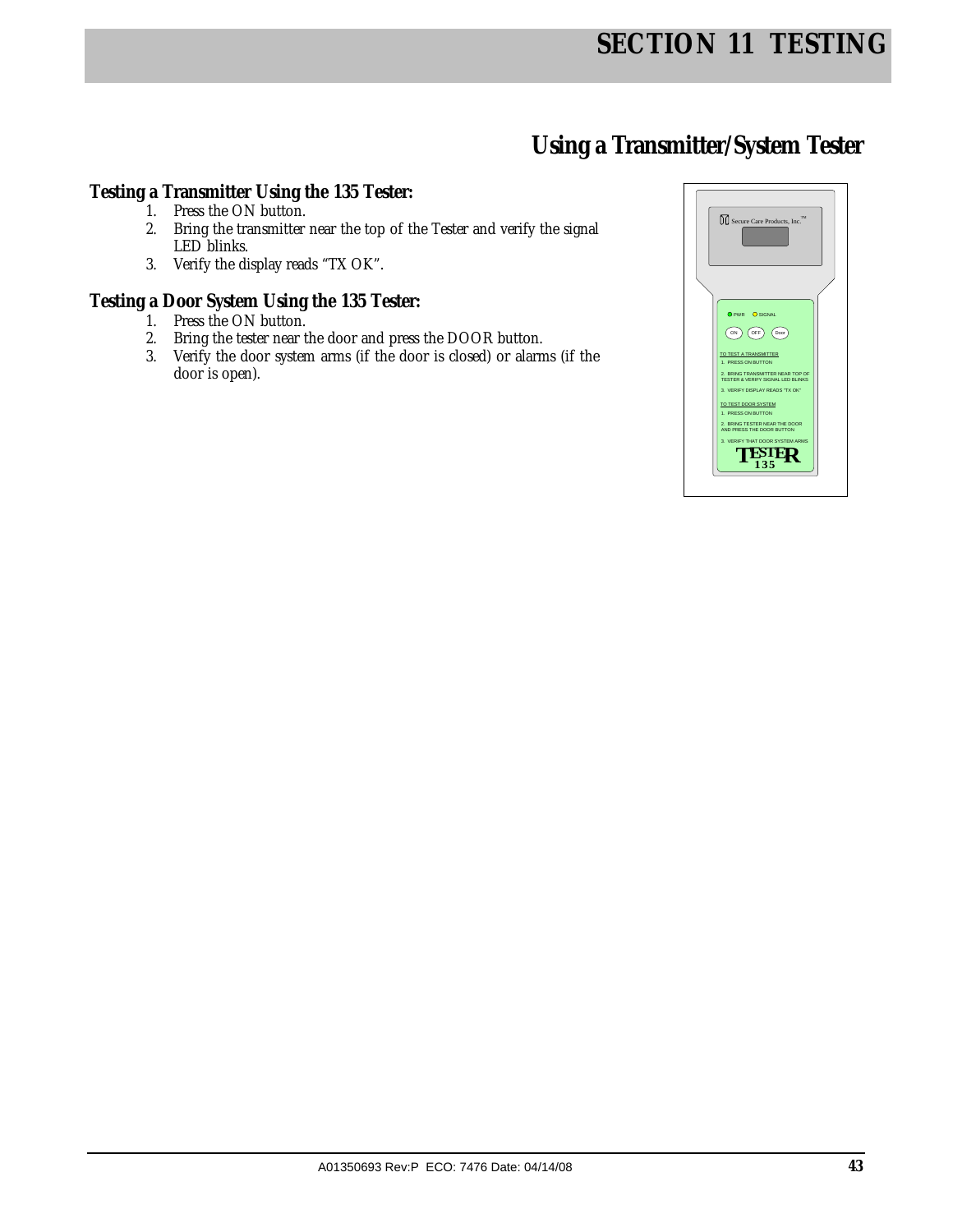# **SECTION 12 TROUBLESHOOTING**

### Symptom 1: **LED's on the 135DE Exit Panel are off and system does not alarm.**

#### **Potential causes and corrective actions**:

- Power switch on the 135DE Exit Panel is in the OFF position.
- Check the power supply for proper output voltage. Verify output voltage is approximately 12VDC.
- Verify that the AC outlet power supply is connected and has an output of 110-120VAC.
- The problem may be in the 135DE Exit Panel. Replace the Exit Panel.

#### Symptom 2: **The 135DE Exit Panel will not reset when the code is entered.**

#### **Potential causes and corrective actions**:

- The incorrect reset code is being entered into the keypad.
- The Remote Keypad pins may be shorted.
- Initialize the panel programming and try the default reset codes.
- The problem may be in the 135DE Exit Panel. Replace the Exit Panel.

### Symptom 3: **The 135DE Exit Panel has no range with transmitters present. (Signal LED is NOT flashing or solid with no transmitter in range).**

#### **Potential causes and corrective actions**:

- Verify that the transmitter being used is not expired or damaged. .
- Verify that the same transmitter works at another exit location.
- Verify that the Exit Panel is set for the proper antenna.
- Verify that the faceplate of the Exit Panel is not damaged.
- The gain setting may not be adjusted properly. Adjust the gain and retest (Do NOT over adjust the gain).
- The problem may be in the 135DE Exit Panel. Replace the Exit Panel.

#### Symptom 4: **The 135DE Exit Panel will not alarm when a monitored transmitter goes through the door.**

- Check the magnetic door contact for proper operation open loop when door is open and closed loop when door is closed.
- Verify that the transmitter is not expired. .
- The gain setting may not be adjusted properly. Adjust the gain and retest (Do NOT over adjust the gain).
- RF interference may be affecting performance. Locate the source of the interference and remove or filter it.
- There may be a problem with the Push Button interface. The Push Button input may be shorted. Disconnect any wires connected to the Push Button input and retest.

#### Symptom 5: **The 135DE Exit Panel has a flickering or solid yellow signal LED when no transmitter is present.**

#### **Potential causes and corrective actions**:

- RF interference may be affecting performance. Locate the source of the interference and remove or filter it.
- Verify that no other transmitters are within adjusted range of door location.
- Verify that all unapplied transmitters are stored in appropriate metal containers.

#### Symptom 6: **The Nurse Station Annunciator is alarming constantly, but the 135DE Exit Panel is NOT in alarm.**

- Reverse the wire conductors in AUX relay connector for the Nurse Station on the back of the panel. If the problem persists, disconnect the Nurse Station wire from the back of the Nurse Station. If the Nurse Station stops alarming, check the wire for shorts and replace the wire run from the exit location to the Nurse Station location.
- The problem is in the Nurse Station. Replace the Nurse Station panel.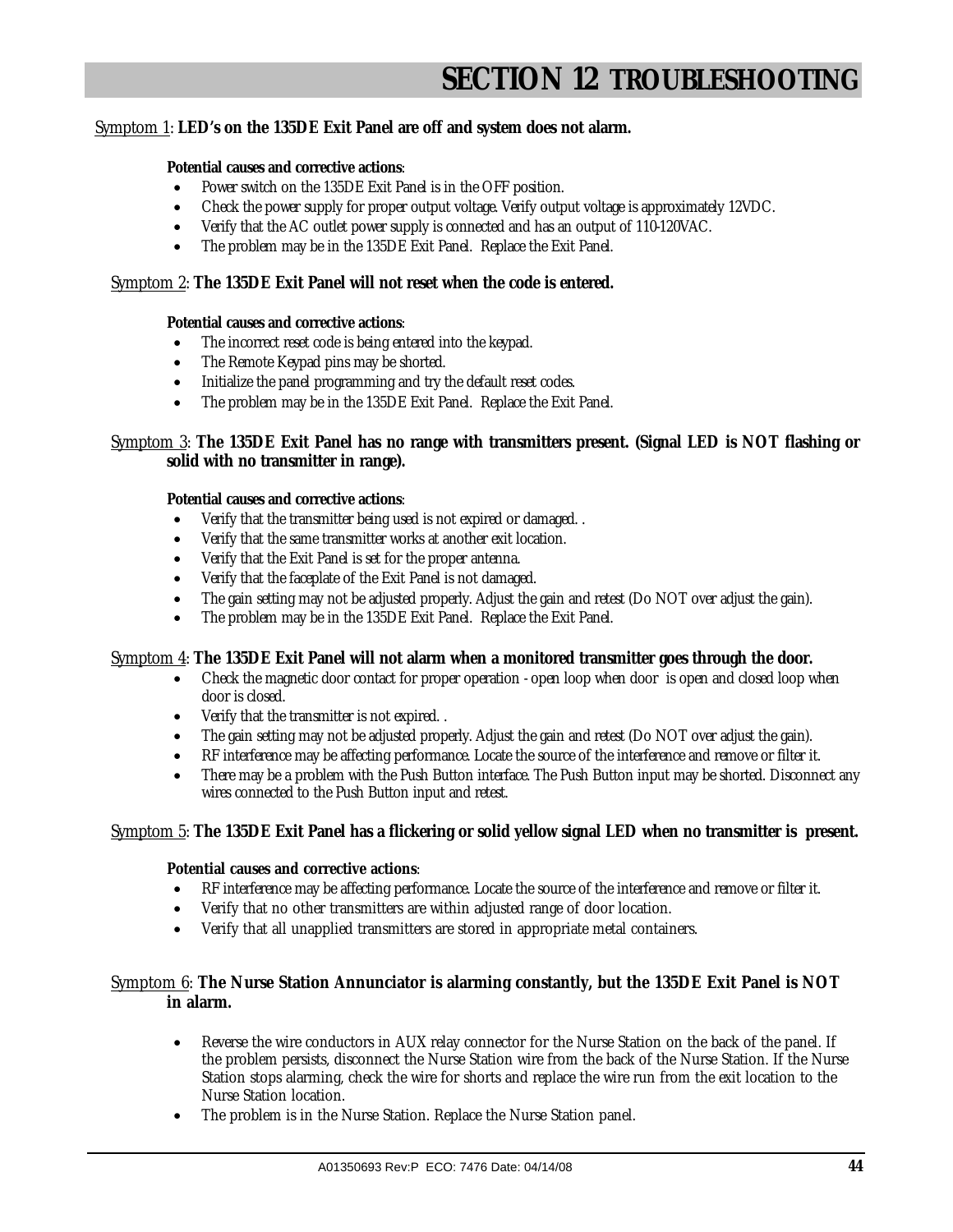### Symptom 7: **The 135DE alarms when a monitored transmitter approaches the door. (The door is NOT open when this occurs.)**

#### **Potential causes and corrective actions**:

- The door may not be physically closing completely, leaving a gap too large for the magnetic contacts to activate.
- Visually inspect the magnetic contacts for damage. If damage is found, replace the magnetic contacts.
- Verify that the magnetic door contacts are installed on the door and door frame. (Has the door or frame been replaced and contacts were not re-installed?)

Symptom 8: **When a monitored transmitter approaches the door, the red LED turns on and the door locks but three seconds later the panel starts to beep rapidly. The lock releases twelve or twentyseven seconds later.** 

#### **Potential causes and corrective actions**:

- The panel is going into delayed egress mode because the micro-switch in the magnetic lock has been activated. Make sure the door is completely closed and latched.
- The lock has been installed or adjusted incorrectly. Proper alignment of the lock during installation is very important. If the lock is not aligned properly, the delayed egress switch may activate the delayed egress.
- Test the delayed egress switch with a multi-meter. The switch should open and close as the switch is depressed and released.
- There may be a problem with the lock armature alignment. Verify proper installation of all appropriate hardware.

### Symptom 9: **When a monitored transmitter approaches the door, the red LED turns on and the door locks but delayed egress can NOT be activated.**

#### **Potential causes and corrective actions**:

- Verify the wiring of delayed egress switches. The switches should be wired in parallel.
- Verify that the lock is installed and adjusted properly. Improper alignment of the lock and armature can cause this problem.
- Test the delayed egress switches for proper operation. The switch should open and close as the switch is depressed and released.
- Disconnect the delayed egress switches from the panel. Apply a short on the input connection for three seconds. The panel should respond with rapid beeping and release the lock within twelve or twenty-seven seconds.
- If the problem persists, the problem may be in the 135DE Exit panel. Replace the Exit Panel. If the problem does not go away, the problem resides within the wiring or lock(s).

#### Symptom 10: **When a monitored transmitter approaches the door, the red LED turns on but the door does NOT lock. (No audible alarm exists and the door has not opened.)**

#### **Potential causes and corrective actions**:

- The door is not fully closed. Pull the door closed and retest.
- Loss of lock power. Verify the lock power is plugged in to a working 110-120VAC outlet. Verify that the output power from the power supply is approximately 12VDC.
- Check the lock relays on the Exit Panel using a multi-meter. The relay should be open with no transmitter present, and closed with transmitter present.
- Verify proper wiring of lock power. Break one leg of lock power through the lock relay on the Exit Panel.
- The problem may be in the lock. Replace the lock.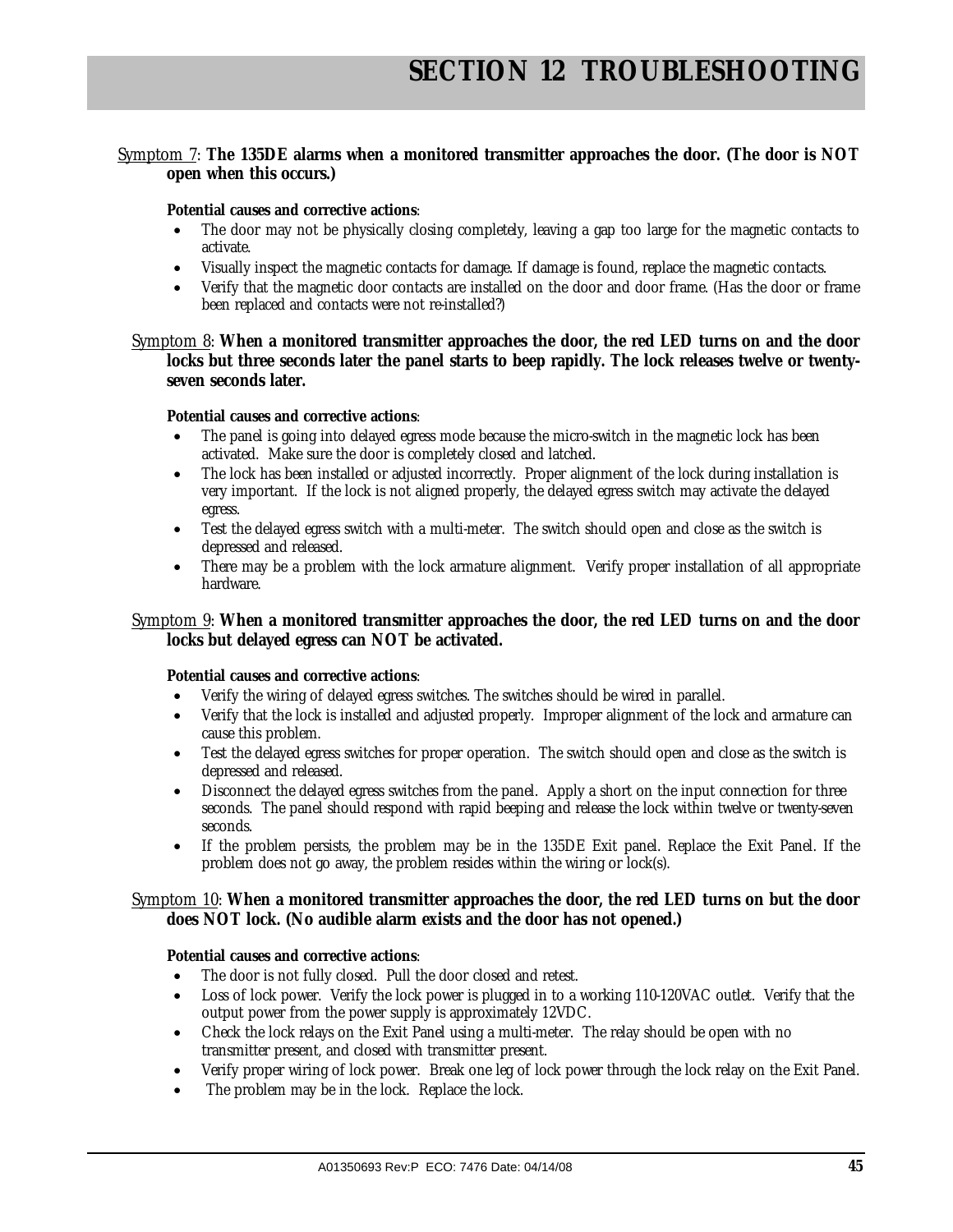### Symptom 11: **The 135DE Exit Panel is beeping at one second intervals when a monitored resident is within range of the door and the lock will NOT lock.**

#### **Potential causes and corrective actions**:

- There may be a problem with the fire alarm relay in the fire alarm control panel. Verify that the 135DE Exit Panel is connected to the proper fire alarm relay NO or NC.
- The Fire alarm system has been activated into an alarm condition. Remove the fire alarm wire from the 135DE Exit Panel. The beeping should stop. If the beeping continues, replace the 135DE Exit Panel. If the beeping stops, replace the fire alarm wire.
- If multiple Exit Panels are connected to an individual fire alarm relay, all panels must be turned on and wire polarity must be identical on all panel connections.

#### Symptom 12: **The 135DE Exit Panel does not release the lock when the fire alarm system is activated.**

#### **Potential causes and corrective actions**:

- The fire alarm relay is not connected or not working properly.
- There is a possible open circuit in the fire alarm interface. Disconnect the fire alarm wire from the fire alarm relay and the 135DE Exit Panel. Test the cable for an open circuit. If no open is found, test the fire alarm test the fire alarm interface on the 135DE Exit Panel. Provide a short on the panel interface input. The door should release and the Exit panel should beep.
- Verify that the 135DE Exit Panel is programmed for the proper fire alarm relay, NO or NC.

#### Symptom 13: **The Remote Keypad with the 135DE Exit Panel does not work. (All functions of the 135DE integrated keypad work properly.**

#### **Potential causes and corrective actions**:

- Verify proper wiring and connections to the Remote Keypad from the Exit Panel.
- Reverse the connection of the ribbon cable on the Remote Keypad.
- There may be a broken or shorted keypad connector. Inspect the connector on the Remote Keypad and the 135DE Exit Panel.
- There may be a broken or loose conductor in the ribbon cable. Test each conductor for continuity.
- There may be a bad Remote Keypad button. Replace the Keypad.

#### Symptom 14: **The 135DE Exit Panel does not lock out the elevator when the Exit Panel is in alarm and the elevator door is open.**

#### **Potential causes and corrective actions**:

- Verify that wiring to the elevator control is connected in the Exit Panel.
- Remove the wire from the elevator interface connectors, Test for open and close. The relay should be open with no alarm present and closed when there is an alarm present.
- If the relay tests OK, the problem is within the wire run to the elevator controls or in the elevator contols.
- If the relay does not work properly, replace the 135DE Exit Panel.

#### Symptom 15: **The 135DE Exit Panel is operating properly but the PM program does not seem to be working, The Exit Panel does not arm at the programmed time.**

#### **Potential causes and corrective actions**:

- The Exit panel programming has been initialized and all memory has been erased. Reprogram and enable this feature.
- The Exit Panel programming has been turned off. Refer to the programming section in this manual to enable this feature.
- The Exit Panel has been programmed incorrectly. Reprogram for the correct times.
- Reprogram the Exit Panel for change in Daylight Savings Time.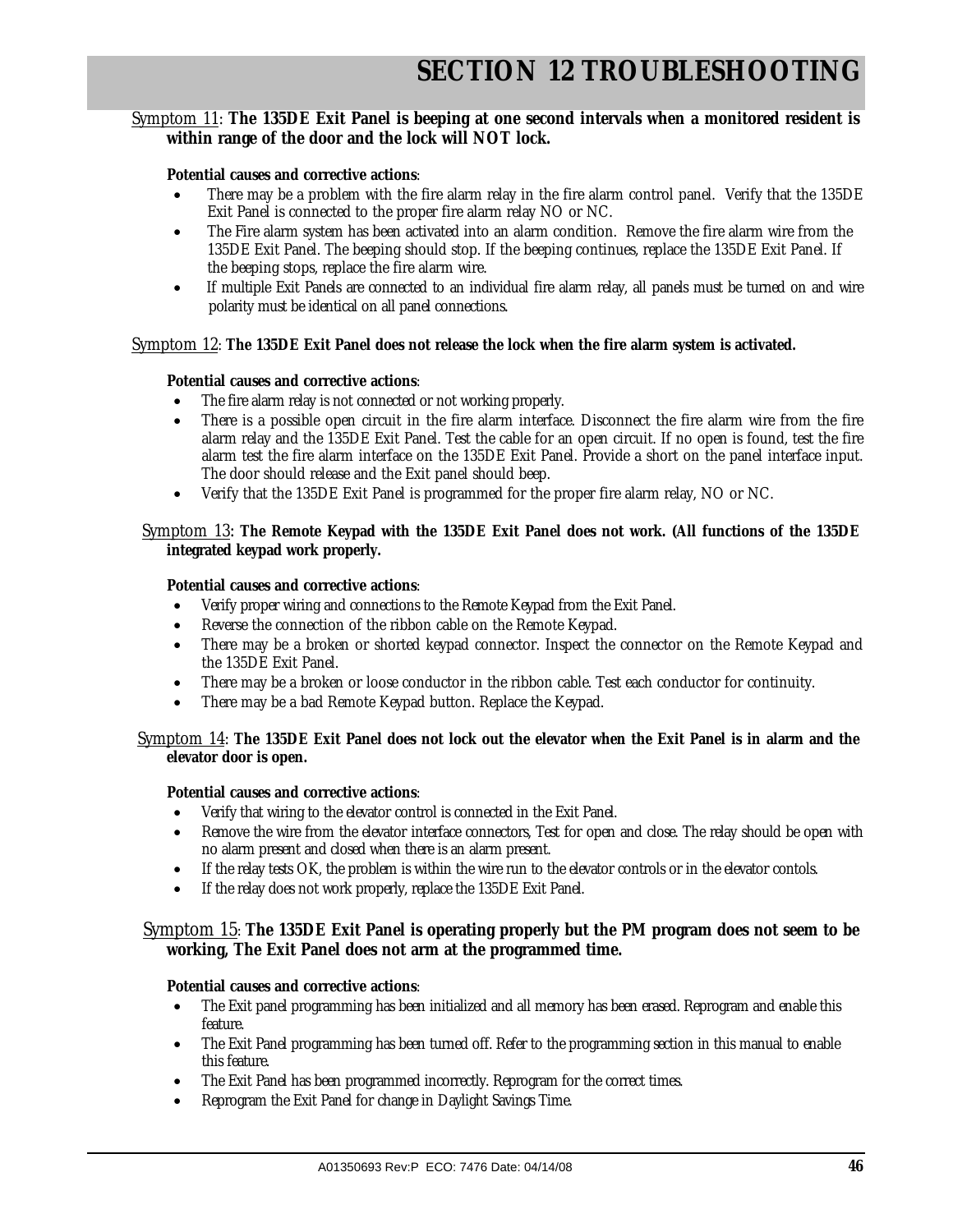### Symptom 16: **The 135DE Exit Panel is in PM mode and armed, but when the door is opened, the alarm does NOT sound.**

- Check the magnetic door contacts for proper operation.: Open loop when the door is open and closed loop when door is closed.
- If the magnetic contacts are working properly, replace the 135DE Exit Panel. .

### Symptom 17: **The 135DE Exit Panel has been working properly. Now the system seems to have short range.**

- There may be a loose or broken antenna inside the Exit Panel. Inspect for physical damage to the Exit Panel faceplate. Replace the Exit Panel.
- Verify that the gain adjustment has not been changed. Readjust the gain for proper performance. .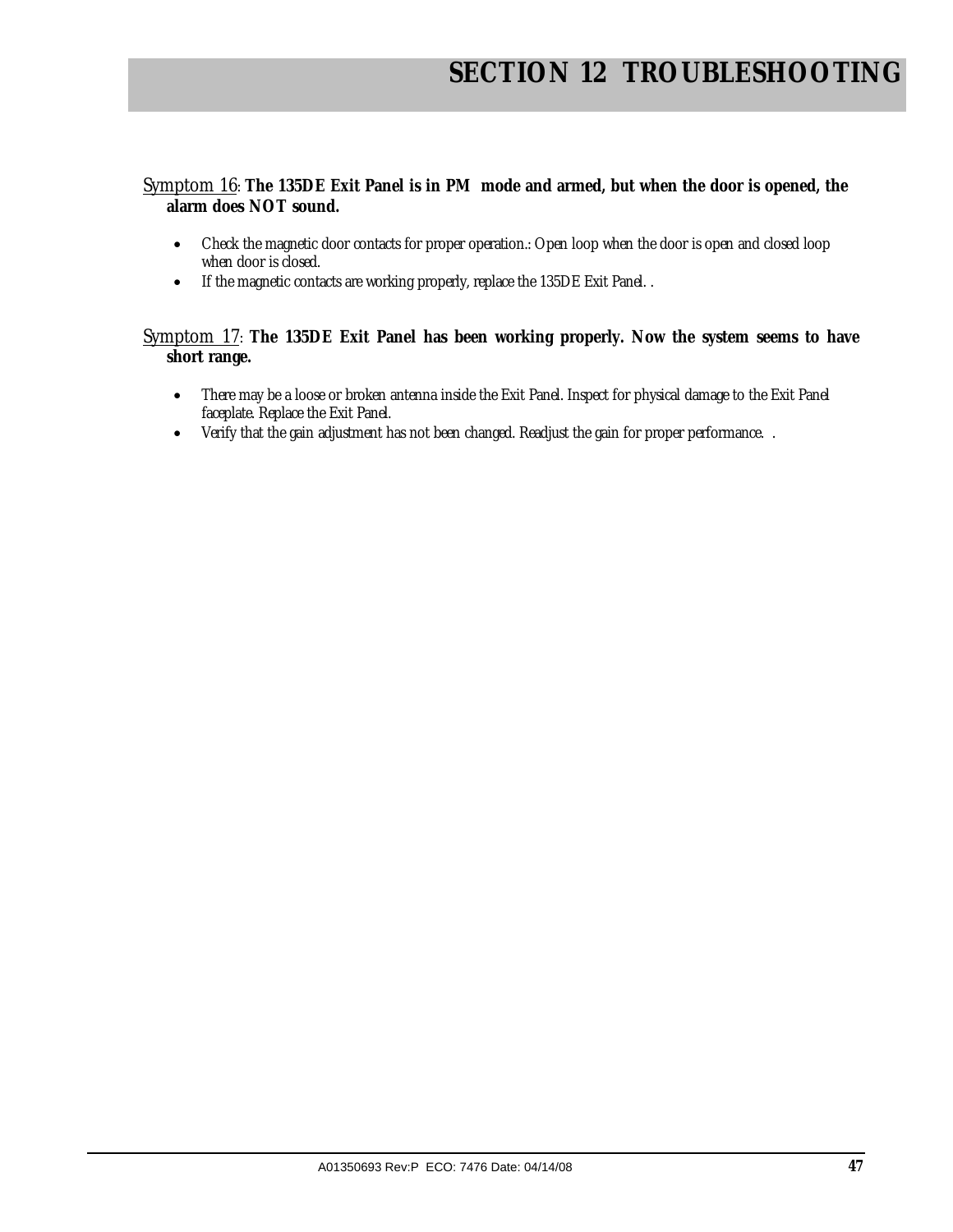## **SECTION 13 GENERAL PRODUCT WARRANTY STATEMENT**

#### **SECURE CARE PRODUCTS, INC. GENERAL PRODUCT WARRANTY STATEMENT**

BY PERMITTING INSTALLATION OR BY MAKING USE OF ANY PRODUCT OR SERVICE DESIGNED OR MANUFACTURED BY SECURE CARE PRODUCTS, INC. ("SECURE CARE") (INCLUDING SUPPORT SERVICES, MAINTAINED SOFTWARE AND MAJOR RELEASES, WHETHER OR NOT IT IS COVERED BY ANY SOFTWARE MAINTENANCE OR LICENSE AGREEMENT) ("THIS PRODUCT"), YOU ACKNOWLEDGE THAT YOU HAVE READ ALL THE TERMS AND CONDITIONS OF THIS GENERAL PRODUCT WARRANTY STATEMENT, THAT YOU UNDERSTAND THEM, AND THAT YOU AGREE TO BE BOUND BY THEM. YOU UNDERSTAND THAT, IF YOU PURCHASED THIS PRODUCT FROM ANY AUTHORIZED DISTRIBUTOR OF SECURE CARE, THAT DISTRIBUTOR IS NOT SECURE CARE'S AGENT AND IS NOT AUTHORIZED TO MAKE ANY REPRESENTATIONS OR WARRANTIES OR TO AGREE TO ANY TERMS OR CONDITIONS WHICH ARE DIFFERENT FROM ANYTHING EXPRESSLY SET FORTH IN THIS GENERAL PRODUCT WARRANTY STATEMENT.

If you do not agree to the terms and conditions of this General Product Warranty Statement, do not permit the installation or make use of this Product and promptly return this Product to the place where you obtained it for a full refund. If you have any difficulty obtaining a refund, please contact Secure Care at the telephone number provided in Section 2.B below.

### **1. Notices**

 **A**. ALL LOCKS USED WITH THE SECURE CARE SYSTEM ARE DESIGNED, MANUFACTURED, LABELED AND DELIVERED SOLELY BY AN INDEPENDENT VENDOR OVER WHOM SECURE CARE HAS NO CONTROL AND FOR WHOSE ACTIONS OR FAILURES TO ACT SECURE CARE DISCLAIMS ALL RESPONSIBILITY. REGARDLESS OF WHETHER THE LOCKS CARRY SECURE CARE'S LOGO OR NAME OR ANY OTHER TRADEMARK, SERVICE MARK OR TRADE NAME USED OR CLAIMED BY SECURE CARE, SECURE CARE DISCLAIMS ALL WARRANTIES, EXPRESS OR IMPLIED, WITH RESPECT TO THE LOCKS AND/OR THEIR USE WITH OR OPERATION IN THE SECURE CARE SYSTEM, INCLUDING, WITHOUT LIMITATION, ALL IMPLIED WARRANTIES OF MERCHANTABILITY, FITNESS FOR A PARTICULAR PURPOSE, TITLE AND/OR NON-INFRINGEMENT. SECURE CARE ALSO DISCLAIMS ALL OBLIGATIONS WITH RESPECT TO THE LOCKS AND/OR THEIR USE WITH OR OPERATION IN THE SECURE CARE SYSTEM THAT MIGHT OTHERWISE ARISE OR BE IMPLIED FROM THE FACT THAT SUCH LOCKS CARRY SECURE CARE'S LOGO OR NAME OR ANY OTHER TRADEMARK, SERVICE MARK OR TRADE NAME USED OR CLAIMED BY SECURE CARE OR FROM THE DELIVERY OR INSTALLATION OF THE LOCKS WITH SECURE CARE SOFTWARE, PARTS AND/OR PRODUCTS OR FROM A COURSE OF DEALING OR USAGE IN TRADE. ALL RESPONSIBILITY FOR DESIGNING, MANUFACTURING, LABELING AND WARNING OF HIDDEN DEFECTS OR DANGERS IN THE LOCKS AND/OR THEIR USE WITH AND OPERATION IN THE SECURE CARE SYSTEM RESTS EXCLUSIVELY WITH THE INDEPENDENT VENDOR, AND ANY CLAIMS, COSTS, DAMAGES OR LIABILITIES ARISING FROM THE LOCKS AND/OR THEIR USE WITH OR OPERATION IN THE SECURE CARE SYSTEM SHALL BE MADE SOLELY AGAINST THE INDEPENDENT VENDOR.

 **B**. IF YOU PURCHASE COMPUTER HARDWARE THROUGH SECURE CARE AND REQUEST THAT SECURE CARE SOFTWARE BE INSTALLED AND TESTED ON THAT HARDWARE AT THE FACTORY, SECURE CARE WARRANTS ONLY THAT THE HARDWARE AND THE SOFTWARE PACKAGES WERE INSTALLED, SET-UP AND TESTED PRIOR TO SHIPMENT IN ACCORDANCE WITH ALL SECURE CARE PRODUCT MANUALS AND THAT, AT THE TIME THE HARDWARE AND THE SOFTWARE PACKAGES WERE FINALLY INSPECTED AT THE FACTORY, THEY WERE PERFORMING (SUBJECT TO SECURE CARE'S SPECIFIED TOLERANCES) IN ACCORDANCE WITH SECURE CARE'S SPECIFICATIONS. SECURE CARE WILL NOT BE RESPONSIBLE FOR ANY DEFECTS IN OR PROBLEMS CAUSED BY THE HARDWARE, ALL CLAIMS FOR WHICH MUST BE MADE TO THE HARDWARE MANUFACTURER AND/OR VENDOR. SECURE CARE DISCLAIMS ALL WARRANTIES, EXPRESS OR IMPLIED, WITH RESPECT TO THE HARDWARE AND/OR ITS USE WITH OR OPERATION IN THE SECURE CARE SYSTEM, INCLUDING, WITHOUT LIMITATION, ALL IMPLIED WARRANTIES OF MERCHANTABILITY, FITNESS FOR A PARTICULAR PURPOSE, TITLE AND/OR NON-INFRINGEMENT. SECURE CARE ALSO DISCLAIMS ALL OBLIGATIONS WITH RESPECT TO THE HARDWARE AND/OR ITS USE WITH OR OPERATION IN THE SECURE CARE SYSTEM THAT MIGHT OTHERWISE ARISE OR BE IMPLIED FROM THE FACT THAT SUCH HARDWARE CARRIES SECURE CARE'S LOGO OR NAME OR ANY OTHER TRADEMARK, SERVICE MARK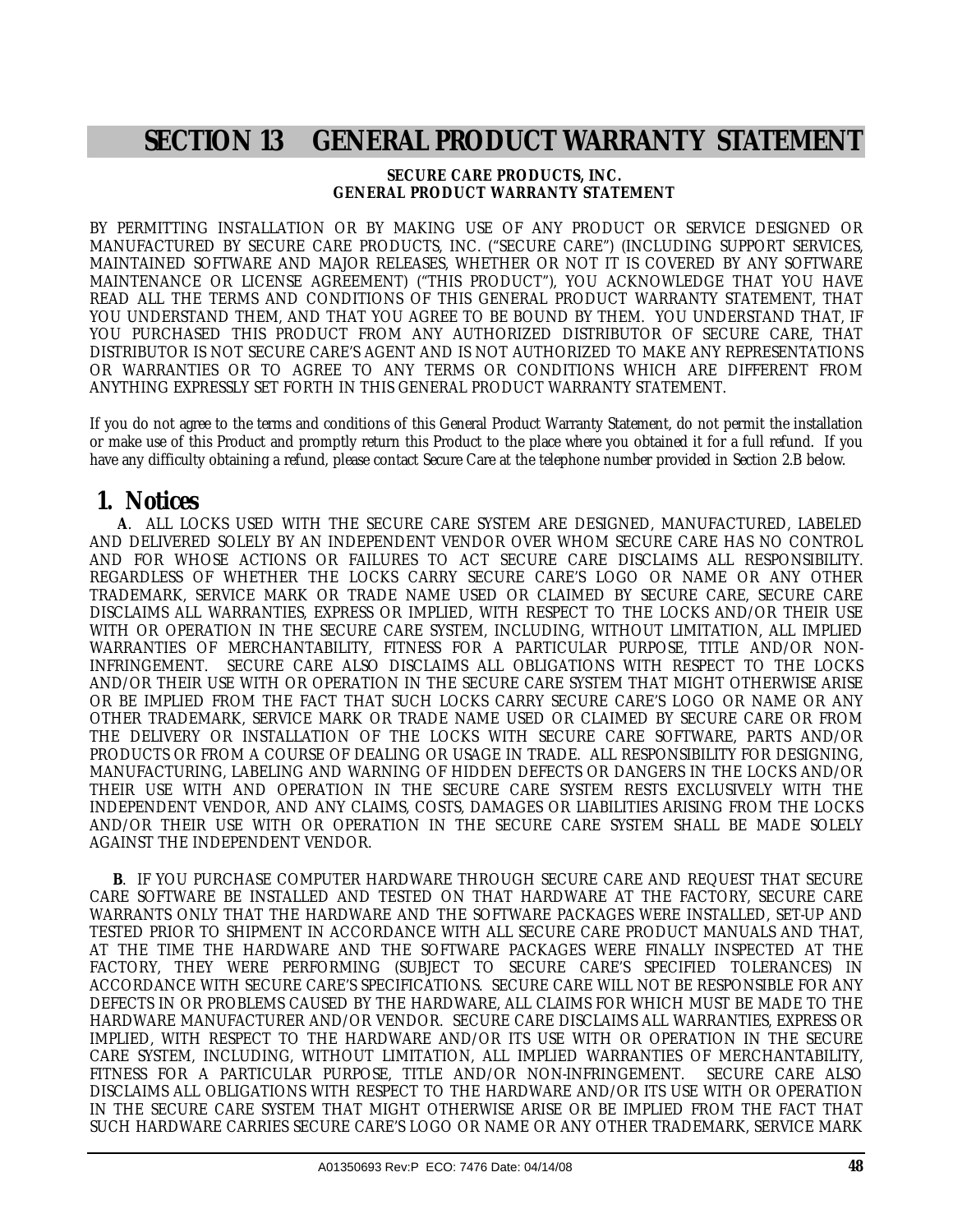OR TRADE NAME USED OR CLAIMED BY SECURE CARE OR FROM THE DELIVERY OR INSTALLATION OF THE HARDWARE WITH SECURE CARE SOFTWARE, PARTS AND/OR PRODUCTS OR FROM A COURSE OF DEALING OR USAGE IN TRADE. ALL RESPONSIBILITY FOR DESIGNING, MANUFACTURING, LABELING AND WARNING OF HIDDEN DEFECTS OR DANGERS IN THE HARDWARE AND/OR ITS USE WITH AND OPERATION IN THE SECURE CARE SYSTEM RESTS EXCLUSIVELY WITH THE HARDWARE MANUFACTURER AND/OR VENDOR, AND ANY CLAIMS, COSTS, DAMAGES OR LIABILITIES ARISING FROM THE HARDWARE AND/OR ITS USE WITH OR OPERATION IN THE SECURE CARE SYSTEM SHALL BE MADE SOLELY AGAINST THE HARDWARE MANUFACTURER AND/OR VENDOR.

 **C.** Secure Care's software, parts and products are designed for operation in a wireless system. However, the range, performance, and predictability of any wireless system, including Secure Care's, is dependent on several factors, including, but not limited to, the following: building structure; environmental extremes (e.g., temperature, earth tremors, air pollution, etc.); the proximity of other wireless devices; the presence of variable speed products; sources of Radio Frequency Interference (RFI); physical orientation and positioning of the equipment; and sources of Electro Static Discharge ("ESD"). Secure Care cannot be responsible for the effect of these types of factors on operation of its software, parts and products.

 **D**. This Product must be installed, set-up, tested, supported, operated, maintained, repaired and used only in accordance with all manuals and instructions (including the user, installation, technical and other manuals) issued by Secure Care (the "Product Manuals"). It is your responsibility to assure that any person who might be installing, setting-up, testing, supporting, maintaining or repairing this Product knows the contents of and has access to the Product Manuals and has successfully completed Secure Care technical training. It is also your responsibility to assure that any person who might be operating or using this Product knows the contents of and has access to the Product Manuals and has successfully completed Secure Care in-service training. If you do not have the Product Manuals or if you have any questions regarding this Product and/or its installation, set-up, testing, support, operation, maintenance, repair or use, please call Secure Care at the telephone number provided in section 2.B below. Secure Care cannot be responsible for performance problems caused by a failure to follow published and appropriate procedures for installation, set-up, testing, support, operation, maintenance, repair and use.

All adjustable features on new and repaired Secure Care software, parts and products are shipped with "factory default" settings. These "factory default" settings may not comply with building and life safety codes or other applicable laws and regulations in the location where they are installed or operated. Secure Care strongly recommends, therefore, that the settings on all Secure Care software, parts and products be checked and, if necessary, reset to comply with local building and life safety codes and other applicable laws and regulations at the time of any installation, set-up, testing, support, maintenance or repair.

 **E.** Secure Care's system is driven by software. However, the performance and reliability of any software-driven system depends on adequately maintaining the recommended minimum configuration of computing platform, operating systems and applications programs and on regularly performing industry-standard and application-specific backup processes. If recommended minimum configurations of computing platform, operating systems, and applications programs are not adequately maintained, or if appropriate backups are not regularly performed, the software may not drive the system as intended. Secure Care cannot be responsible for operational problems caused by a failure to perform these maintenance and backup procedures.

 **F**. Secure Care does not authorize, and strongly recommends against, any installation or field replacement of software, parts or products by untrained contractors or facility staff. Such work can be hazardous, can render the system ineffective and will void any Secure Care warranty or liability that might otherwise relate to the system.

Before any software, parts or products, which have been designed and manufactured by Secure Care can be safely installed, set-up, tested, supported, maintained or repaired, technical training in accordance with standards established by Secure Care is required. Regardless of how Secure Care's software, parts or products are obtained, they should not be installed, set-up, tested, supported, maintained or repaired by any person who has not satisfactorily completed that technical training (a "qualified service technician".) When Secure Care's software, parts or products are sold separately from installation services, it is assumed that only a qualified service technician will conduct any installation, set-up, testing, support, maintenance or repair involving that software, part or products.

 **G.** It is important that any installation, set-up, testing, support, operation, maintenance, repair or use involving the system comply with all local and national electrical and life safety codes. If you have any questions about compliance with those codes, please contact your local authorities.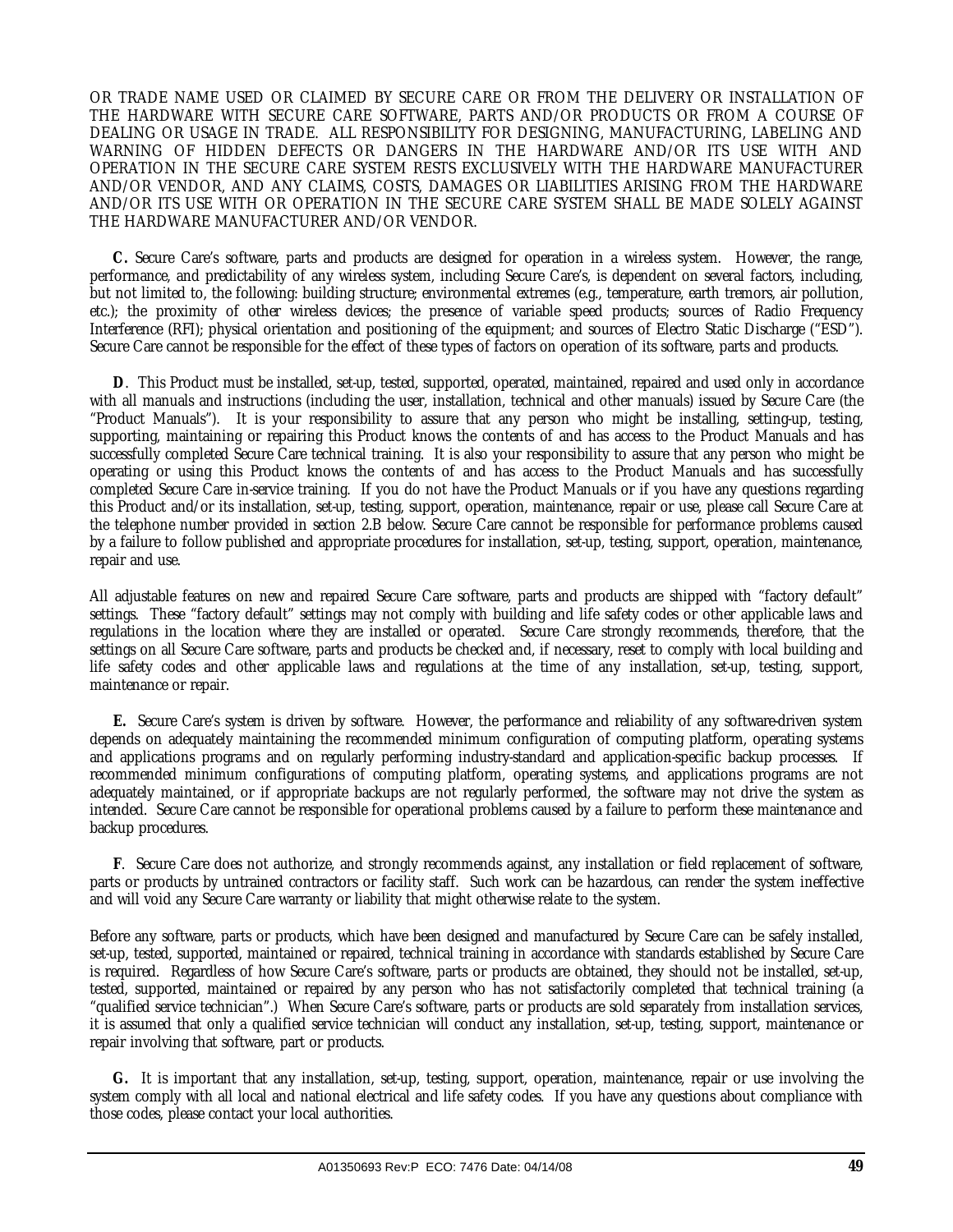**H**. Secure Care receives and responds to telephone and dial-in inquires (the "Help Line") about its software, parts and products for the purpose of discussing users' experiences with Secure Care's system, helping users better understand how their systems work, and providing ideas about what may be causing difficulties. However, Secure Care cannot accurately diagnose the cause of any problems or give complete instructions on how to fix problems over the telephone or Internet. The only way to assure that software, parts or products are installed, set-up, tested, supported, maintained or repaired correctly or that a Secure Care system is functioning properly is to have it examined on site by a qualified service technician. In addition, Secure Care software, parts and products cannot be operated or used correctly by anyone who has not successfully completed Secure Care in-service training. Secure Care's Help Line is not a substitute for on-site diagnosis and servicing by a qualified service technician or for successful completion of Secure Care in-service training. Secure Care strongly recommends that any installation, set-up, testing, support, replacement, maintenance or repair of a system that is performed by a person who has not satisfactorily completed technical training in accordance with standards established by Secure Care be immediately checked on-site by a person who has completed that technical training.

WARNING: EVEN SLIGHT MODIFICATIONS TO THE SYSTEM OR CHANGES IN THE OPERATING ENVIRONMENT MAY CAUSE SECURE CARE'S SYSTEM TO MALFUNCTION. THE ONLY WAY TO ASSURE THAT SECURE CARE'S SYSTEM HAS BEEN INSTALLED, SET-UP, TESTED, SUPPORTED, MAINTAINED, AND REPAIRED CORRECTLY IS TO HAVE A QUALIFIED SERVICE TECHNICIAN DO THE WORK.

 **I.** Secure Care's software, parts and products have been designed to augment a facility's reasonable procedures for protecting residents, patients, and infants. However, no system or combination of procedures and equipment can eliminate all risk or assure complete security. Secure Care's system is not intended as a substitute for the careful identification and monitoring of residents, patients, and infants by a facility's professional staff.

### **2. Limited Warranty**

 **A**. Subject to the limitations set forth in this general product warranty statement (as amended from time to time by Secure Care in its absolute discretion), and unless a different period is specified in writing by Secure Care for a particular product or service, Secure Care warrants that this product (subject to Secure Care's specified tolerances and excluding any expendable items), if sold by Secure Care to an authorized Secure Care distributor, shall conform to the specifications which accompany this product for a period of one (1) year from the date of delivery of this product by Secure Care to a common carrier, f.o.b. Secure Care's manufacturing facility in Concord, New Hampshire or, in the case of services, from the date of first provision of such services. This warranty does not extend to and is not for the benefit of any person other than an authorized Secure Care distributor who purchases this product from Secure Care, any sub-distributor thereof and/or the customer to whom this product is first provided for use, by Secure Care, an authorized Secure Care distributor or any subdistributor thereof. In the event that this product does not comply with this warranty, Secure Care will, at its option, either repair or replace this product or refund the purchase price, provided that this product is returned as provided in section 2.b below. Replacement of this product under warranty will not extend the original warranty period.

Secure Care will also, at its option, either repair or replace this Product after the warranty has expired, for an additional charge, provided that this Product is returned as provided in Section 2.B below. If Secure Care repairs or replaces this Product after the warranty has expired, the terms of the warranty set forth in this Section 2.A for a new Product will apply to the repaired or replaced Product, with the exception that the term will run for ninety (90) days from the date of repair or replacement.

Repair may include the replacement of parts and products with functionally equivalent, reconditioned parts or products. Any part or product replaced by Secure Care will become the property of Secure Care upon replacement.

 **B.** Warranty service is available by contacting Secure Care at 800-451-7917 and obtaining a Return Authorization Number. No Product may be returned to Secure Care without first obtaining a Return Authorization Number. When this Product is returned to Secure Care, please include the Return Authorization Number and a detailed written description of the problem. Issuance of a Return Authorization Number by Secure Care will not constitute an admission that there is a problem with the Product being returned, that any problem is covered by warranty or that Secure Care has any responsibility to repair, replace, make refunds for or pay claims, costs, damages or liabilities connected with the Product being returned.

**NOTE: Transmitters are not repaired, nor is the warranty extended, beyond the expiration date.**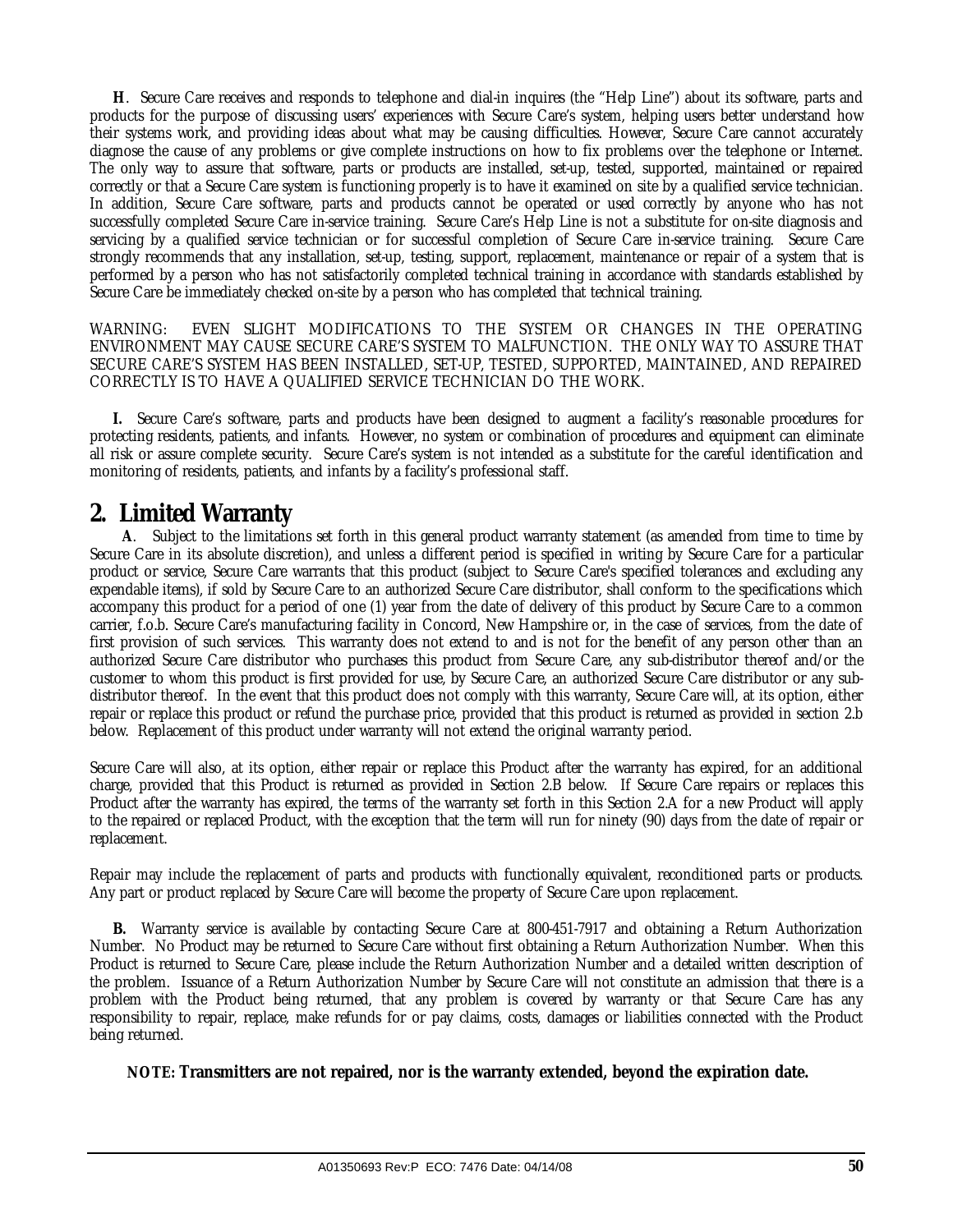If this Product is returned to Secure Care for any reason, you will retain title (unless and until a part or product is replaced, in which case you will obtain title to the replacement part or product at the time of replacement), the risk of loss, and the obligation to pay all costs of shipping, storage and other charges and obligations relating to this Product.

 **C.** Except as stated in this section 2, Secure Care disclaims all warranties, express or implied, with respect to the whole or any part of this product, including, without limitation, all implied warranties of merchantability, fitness for a particular purpose, title and/or non-infringement. Secure Care also disclaims all obligations that might otherwise arise or be implied from a course of dealing or usage in trade.

### **3. Limitations of Liability**

 A. Regardless of the form of any claim or action, Secure Care's total liability to all persons, whether singly or together, for all occurrences combined, for claims, costs, damages or liabilities based on any cause whatsoever and arising from or in connection with this product, or the manufacture, distribution, promotion, sale, installation, set-up, testing, support, maintenance, operation, servicing, use or performance of this product, or from or in connection with any delay or failure in providing this product, shall not exceed the aggregate price (without interest) paid to Secure Care for this product.

 **B**. In no event shall Secure Care be liable to anyone for any loss of data, loss of profits or loss of use of this product or any equipment, or for any special, incidental, consequential, exemplary, punitive, multiple, or other damages, arising from or in connection with the manufacture, distribution, promotion, sale, installation, set-up, testing, support, maintenance, operation, servicing, use or performance of this product or from or in connection with any delay or failure in providing or delivering this product.

 **C.** In no event shall Secure Care be liable to anyone for any claims, costs, damages or liabilities caused by: (i) any distributor's failure to perform its obligations and responsibilities under a distributor agreement with Secure Care; (ii) improper or defective promotion, distribution, sale, installation, set-up, testing, support, maintenance or repair of this product, including work performed, without Secure Care's prior written consent in its absolute discretion, by a person who has not satisfactorily completed Secure Care technical training, or in a manner not consistent with Secure Care technical training; (iii) improper or defective operation or use of this product by a person who has not successfully completed Secure Care in-service training, or in a manner not consistent with Secure Care in-service training; (iv) supply of this product by a distributor for use in, or the use of this product in, any system or configuration not designed to Secure Care standards or in which a distributor or any third party has substituted materials and/or goods not specified by Secure Care; or (v) deterioration of this product during storage.

 **D**. You agree to indemnify and hold Secure Care harmless from all claims, costs, damages and liabilities asserted by anyone for any damages that are excluded and waived, or are intended to be excluded and waived, by this section 3, or which are imposed by law on behalf of anyone but which are not expressly stated in this general product warranty statement.

 **E.** The exclusions, waivers and limitations on claims, costs, damages and liabilities and any rights of indemnification set forth in this Section 3 shall be enforceable to the maximum extent allowed by law and shall not be expanded or negated in any respect by Secure Care's operation of a "help line" to receive and respond to telephone or dial-in inquires about this product, by any communications through that "help line" or by any actions taken by anyone following communications with Secure Care over such "help line."

### **4. Governing Law and Arbitration**

 **A.** This General Product Warranty Statement, and all questions arising out of or relating to it, shall be governed by and construed in accordance with the laws of the State of New Hampshire, without giving effect to the conflict of laws provisions thereof, and excluding the United Nations Convention on contracts for the international sale of goods, the 1974 convention on the limitation period on the international sale of goods (the "1974 convention"), and the protocol amending the 1974 convention, done at Vienna April 11, 1980.

 **B.** Any dispute, controversy or claim arising out of or relating to this general product warranty statement shall be resolved by arbitration. Regardless of the amount in dispute, the arbitration shall be conducted by a single arbitrator selected by the parties or, if they cannot agree, by a single arbitrator selected in accordance with the commercial arbitration rules of the American Arbitration Association without regard to the amount in dispute. The arbitration shall be conducted in English, in accordance with the commercial arbitration rules of the American Arbitration Association, in Concord, New Hampshire. The decision of the arbitrator shall be binding and enforceable by any state or federal court in New Hampshire, and you hereby consent to the personal jurisdiction of any state or federal court in New Hampshire for that purpose. The expense of the arbitration (excluding each side's own attorneys' fees, costs, and related expenses) shall initially be paid in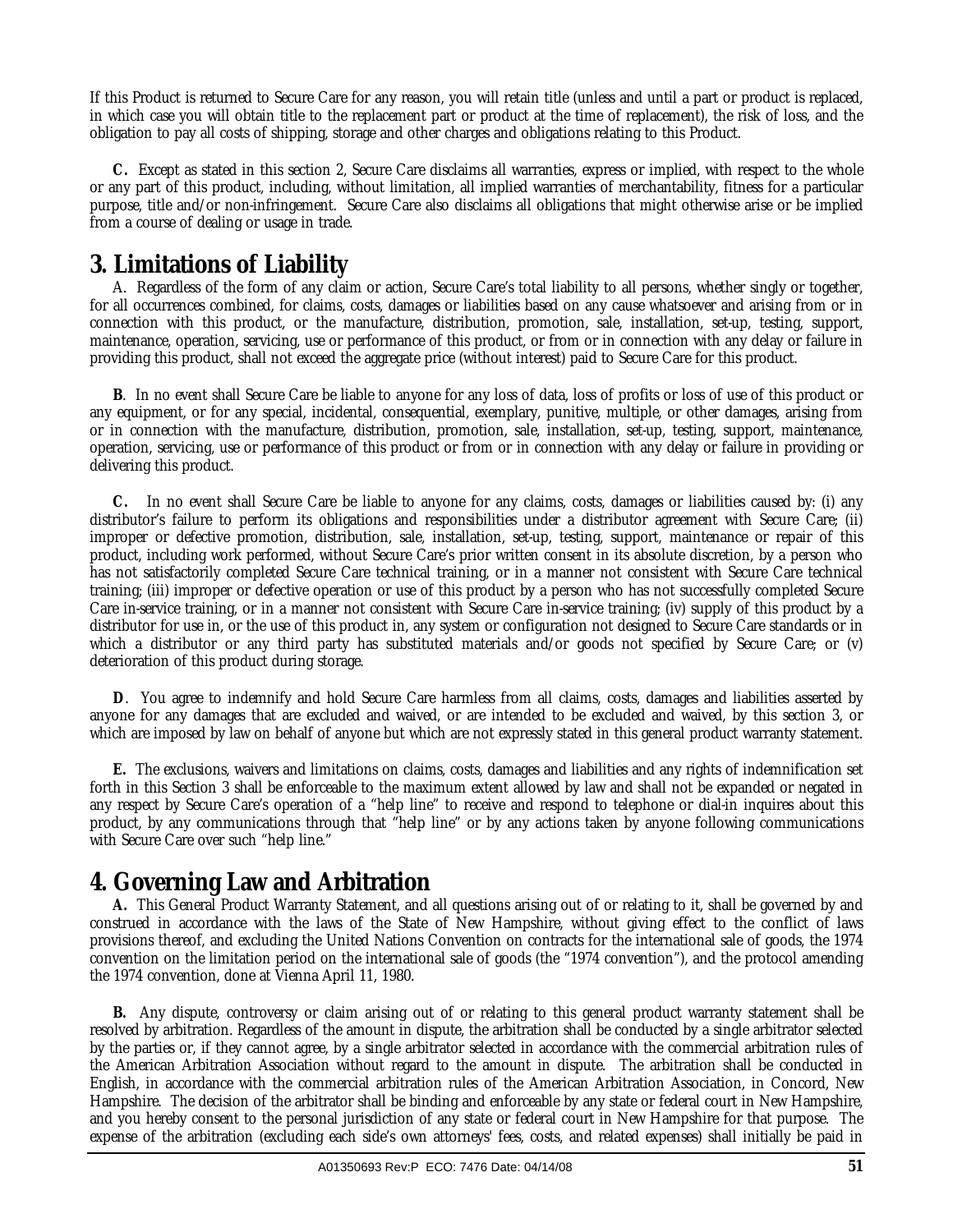equal shares by each side, but the total of such expenses plus any award of attorneys' fees, cost and expenses shall finally be paid by the parties as the arbitrator determines. Nothing in this section 4.b shall preclude Secure Care from seeking provisional or equitable relief from any appropriate court to protect its rights prior to, pending or in the absence of such arbitration proceedings.

### **5. Severability**

The invalidity or unenforceability of any provision of this General Product Warranty Statement shall not affect the validity or enforceability of any other provision hereof.

### **6. Waiver**

No term or condition of this General Product Warranty Statement may be waived except in writing signed by Secure Care. A waiver on one or more occasions of any term or condition of this General Product Warranty Statement shall not constitute or be deemed to be a waiver of such term or condition on any other occasion. No delay or failure of Secure Care to exercise any right or remedy under this General Product Warranty Statement will operate as a waiver thereof; no failure to enforce or insist upon compliance with any provision of this General Product Warranty Statement on any one occasion shall be deemed to be a waiver of Secure Care's right to do so on another occasion; and no course of dealing will constitute a waiver, alteration, limitation or expansion of any of the parties' rights and obligations under this General Product Warranty Statement.

Revised 11/16/07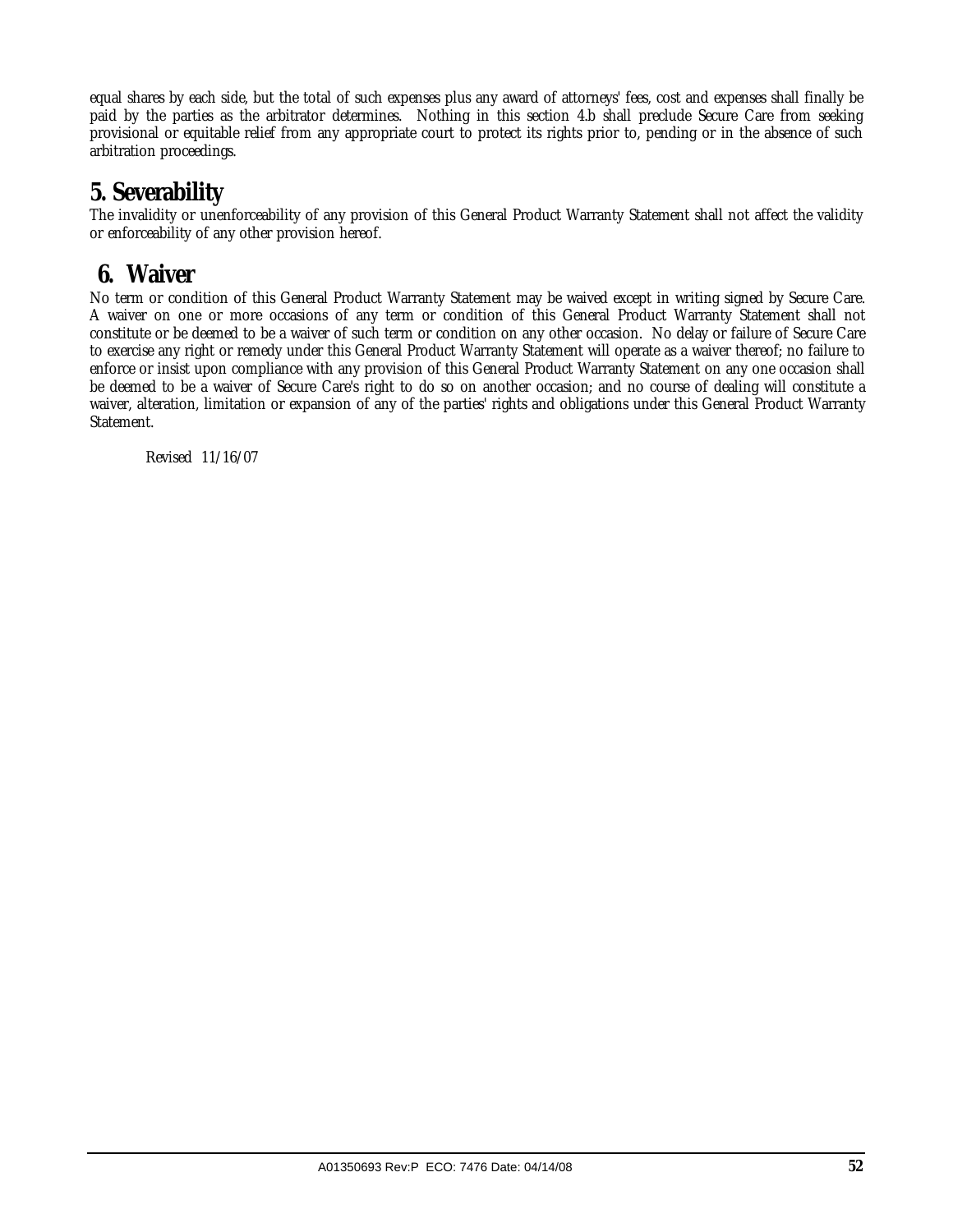# FCC Compliance Statement

This device complies with Part 15 of the FCC Rules. Operation is subject to the following two conditions: (1) This device may not cause harmful interference and (2) This device must accept any interference received, including interference that may cause undesired operation

# Canadian RFI Equipment Requirement

This digital apparatus does not exceed the Class A limits for radio noise emissions from digital apparatus set out in the Radio Interference Regulations of the Canadian Department of Communications.

Le present appareil numerique n'emet pas de bruits radioelectriques depassant les limites applicables aux appareils numeriques de la classe A prescrites dens le Reglement sur le brouillage radioelectrique edicte par le ministere des Communications du Canada.

# **INFORMATION TO USER**

This equipment has been tested to comply with the limits for a Class A digital device, pursuant to Part 15 of the FCC Rules. These limits are designed to provide reasonable protection against harmful interference when the equipment is operated in a commercial environment. This equipment generates, uses, and can radiate radio frequency energy and, if not installed and used in accordance with the instructions, may cause harmful interference to radio communications. Operation of this equipment in a residential area is likely to cause harmful interference in which the user will be required to correct the interference at his own expense.

**Changes or modifications not expressly approved by the party responsible for compliance could void the user's authority to operate the equipment.**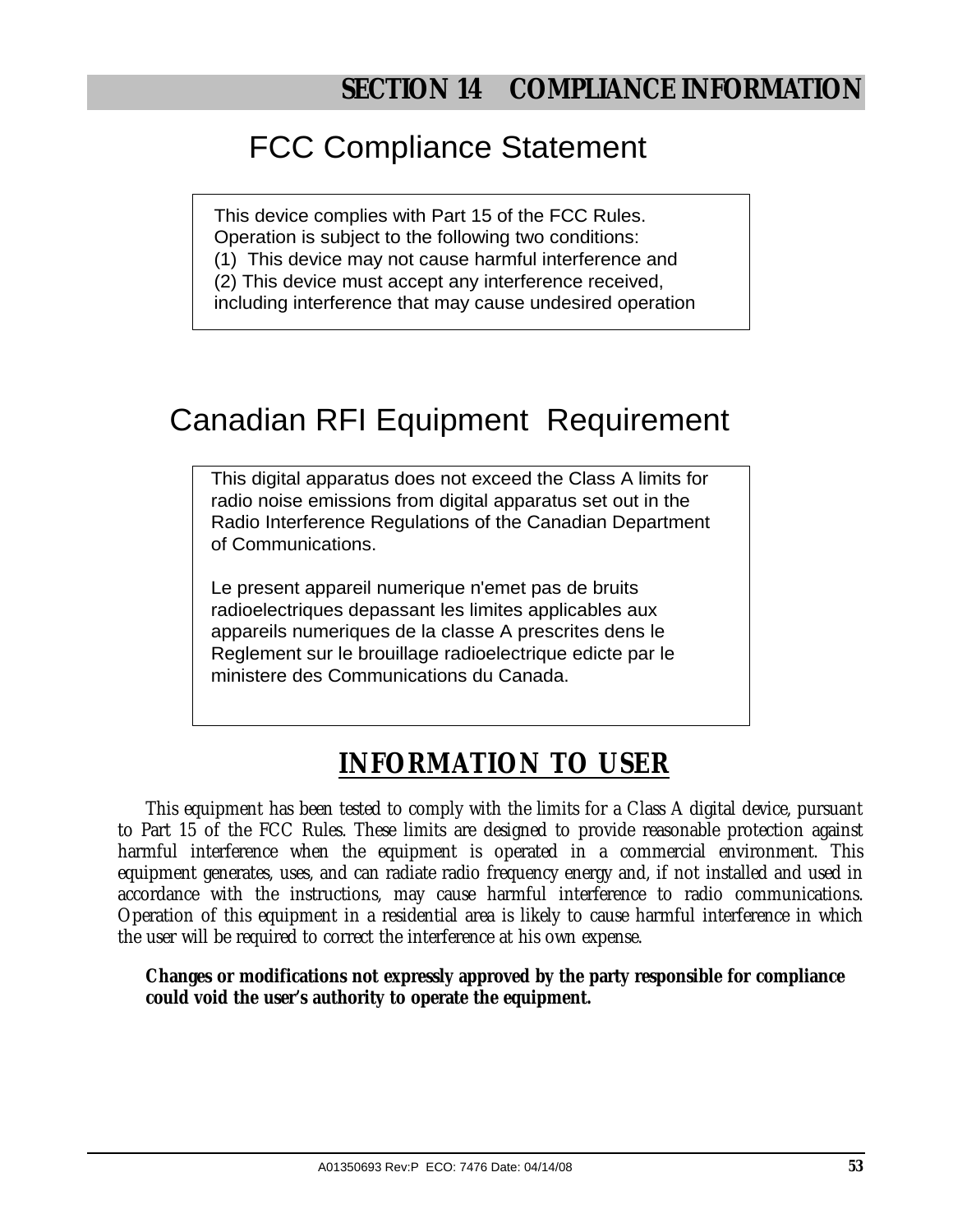|                                               | <b>Secure Care Products, Inc.</b>                                                  |  |  |
|-----------------------------------------------|------------------------------------------------------------------------------------|--|--|
|                                               | Concord, New Hampshire USA                                                         |  |  |
| Compliance<br>Information<br><b>Statement</b> |                                                                                    |  |  |
| Conforming Product Name:                      | <b>135DE EXIT PANEL</b>                                                            |  |  |
| Conforming Model or Part Number:              | A01350900<br>A01350902                                                             |  |  |
| Manufacturer and Responsible Party:           | Secure Care Products, Inc.<br>39 Chenell Drive<br>Concord, New Hampshire 03301 USA |  |  |

**This device complies with Part 15 of the FCC Rules. Operation is subject to the following two conditions: (1) This device may not cause harmful interference, and (2) this device must accept any interference received, including interference that may cause undesired operation.** 

Michael McHugh Director of Engineering .<br>*Name of Responsible Person* Company Title or Position

Michel McHyl (16/28/06

Authorized Signature Date: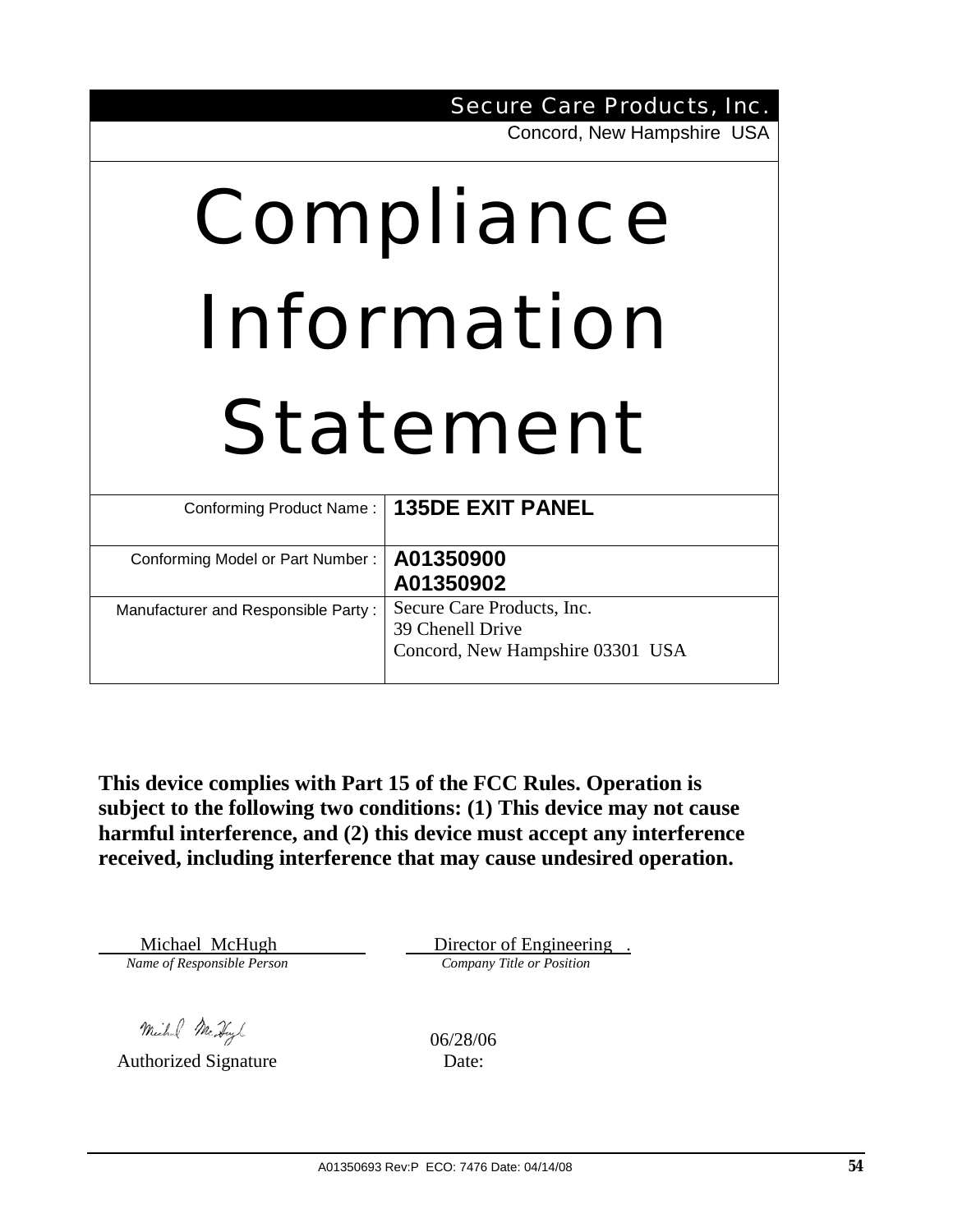# **APPENDIX A UL LISTING REQUIREMENTS**

This system has passed all the requirements for UL listing. In order for the system to be listed, exits panels, UL listed wire, strain relieves and knockout holes covers must be used. All the components shipped with the kits and boxes must be used in order for the system to keep its UL Listing.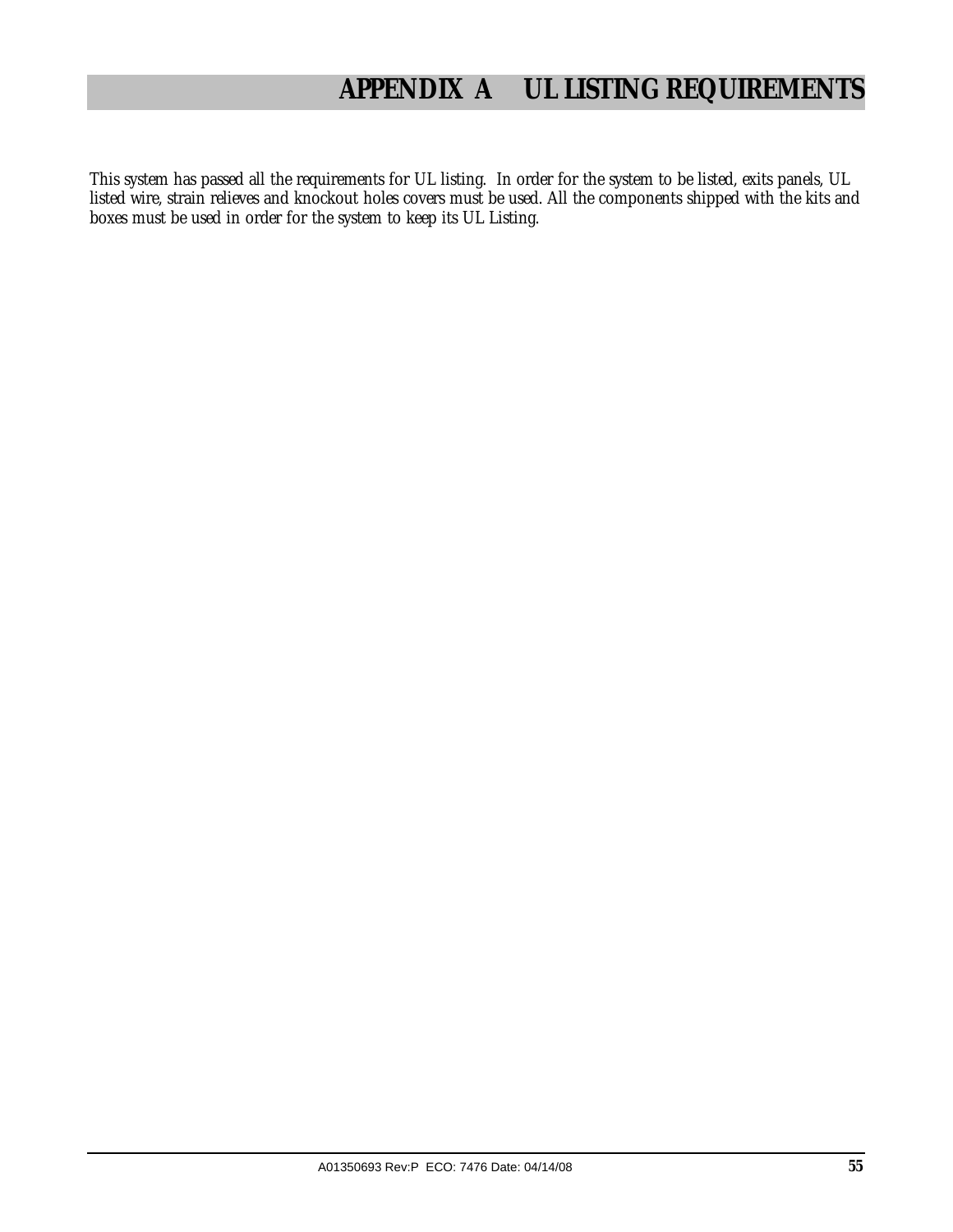# **APPENDIX B 230 VAC INPUT POWER SUPPLY CONNECTION**



### **Power Supply for Overseas 230VAC Input Application, Exit Panel Connection**

- Up to 32 exits can be connected in a daisy chain using the 12V 5 Amp power supply, a maximum of 8 exits per power loop.
- Exit power wire: 14/2 stranded, unshielded (SCP Part # C60008473)
- Specified power wire is a UL requirement. Failure to use this wire removes UL listing.
- When using the SCP power supply, Part # C40000600, verify the voltage setting is at 12V.
- The power distribution board is SCP Part # C40006008.
- For detailed connections and installation please refer to manufacturer's documentation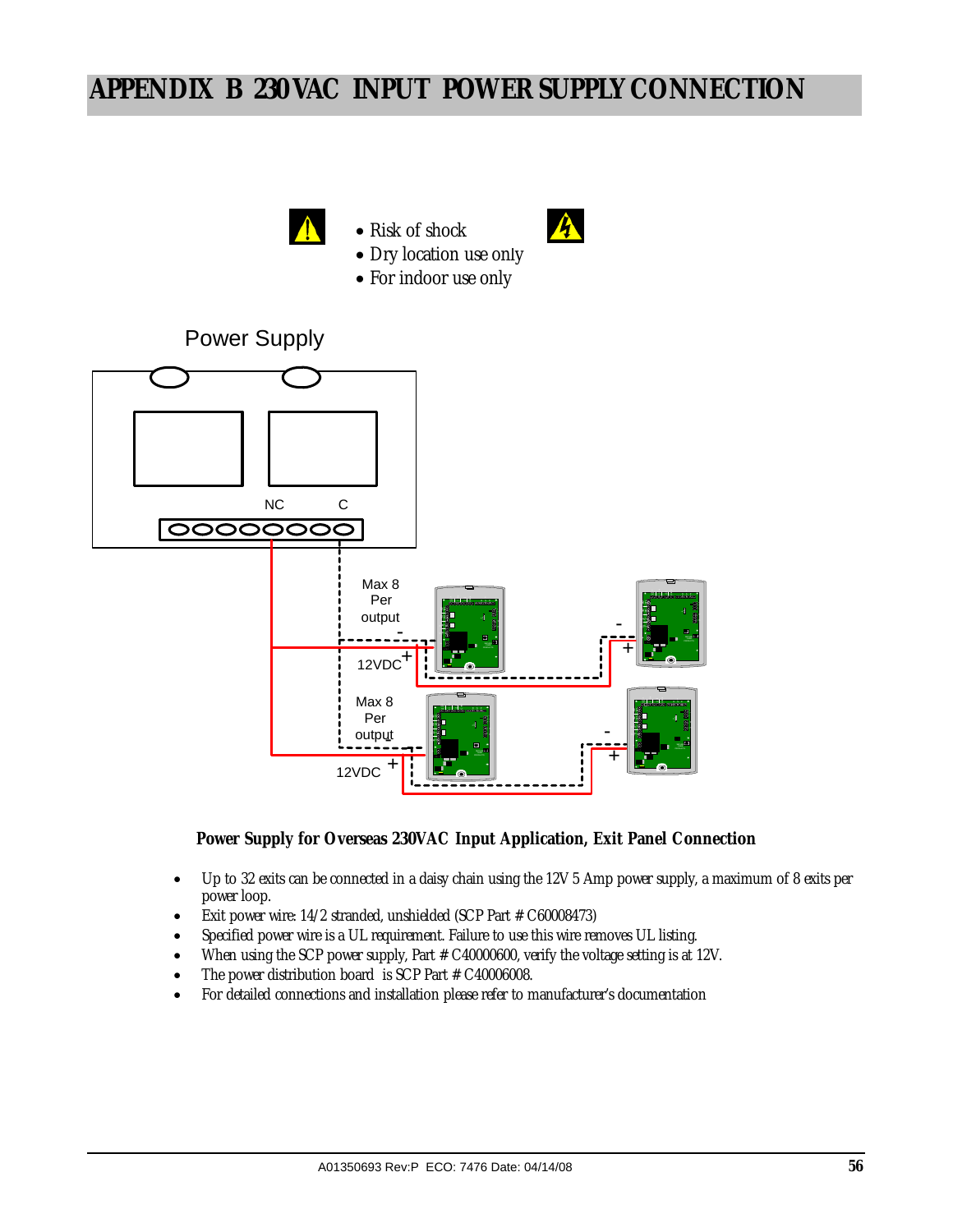# **APPENDIX C FERRITE PLACEMENT**

### **Recommended Ferrite Placement**

Each 135DE Exit Kit ships with two big ferrites and one small ferrite. Install ferrites on all fire, nurse, and power wires.

Ideally there should be about 3-4 feet distance from the exit to the ferrite (above suspended ceiling tiles). Ferrites must be parallel to each other on the wires as shown in the drawings down below, not staggered. If in conduit, install a junction box above the ceiling to install the ferrites. See next page for the correct and incorrect way to install the ferrites.

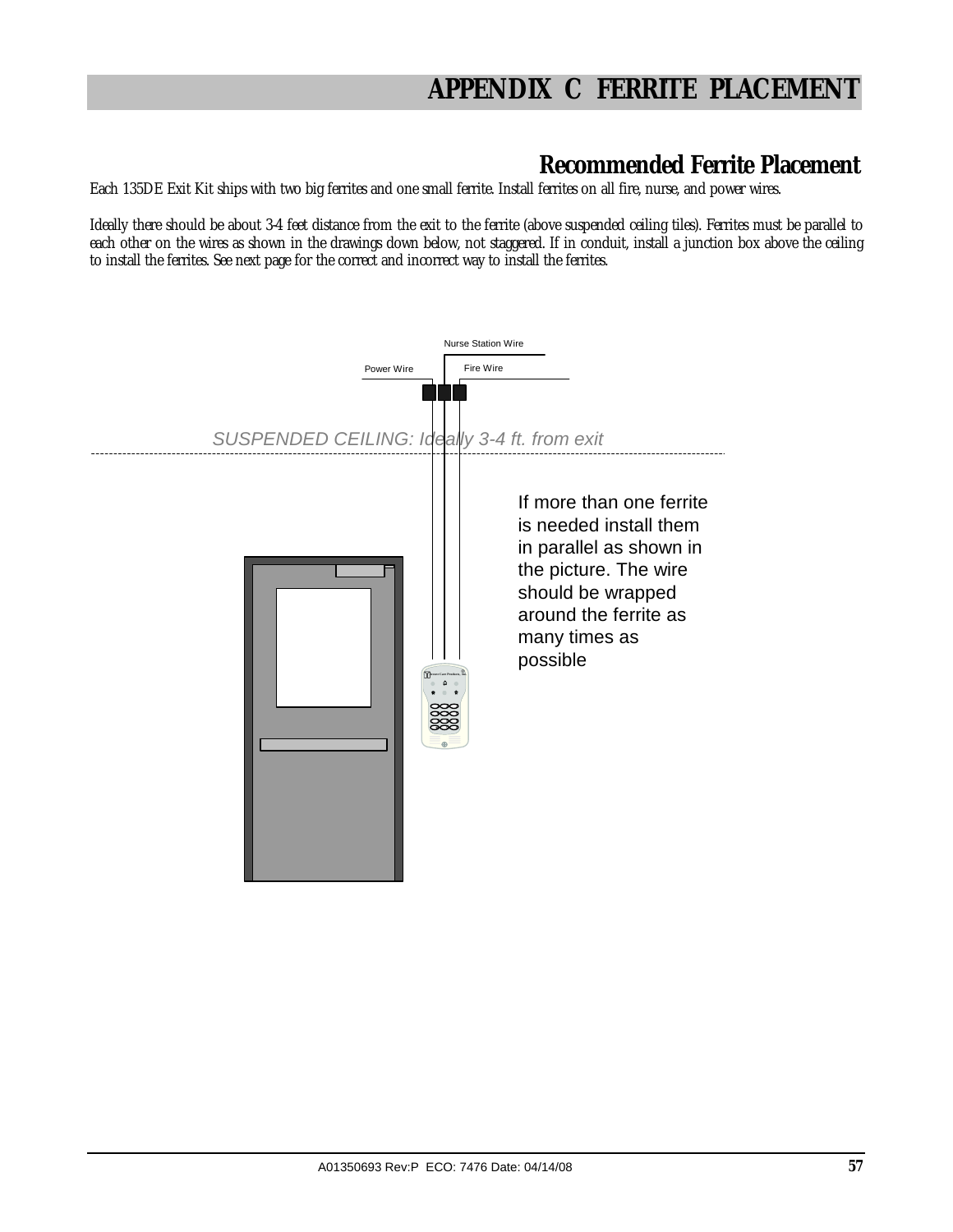# **APPENDIX C FERRITE PLACEMENT**

## **Correct and Incorrect Ferrite Installation**